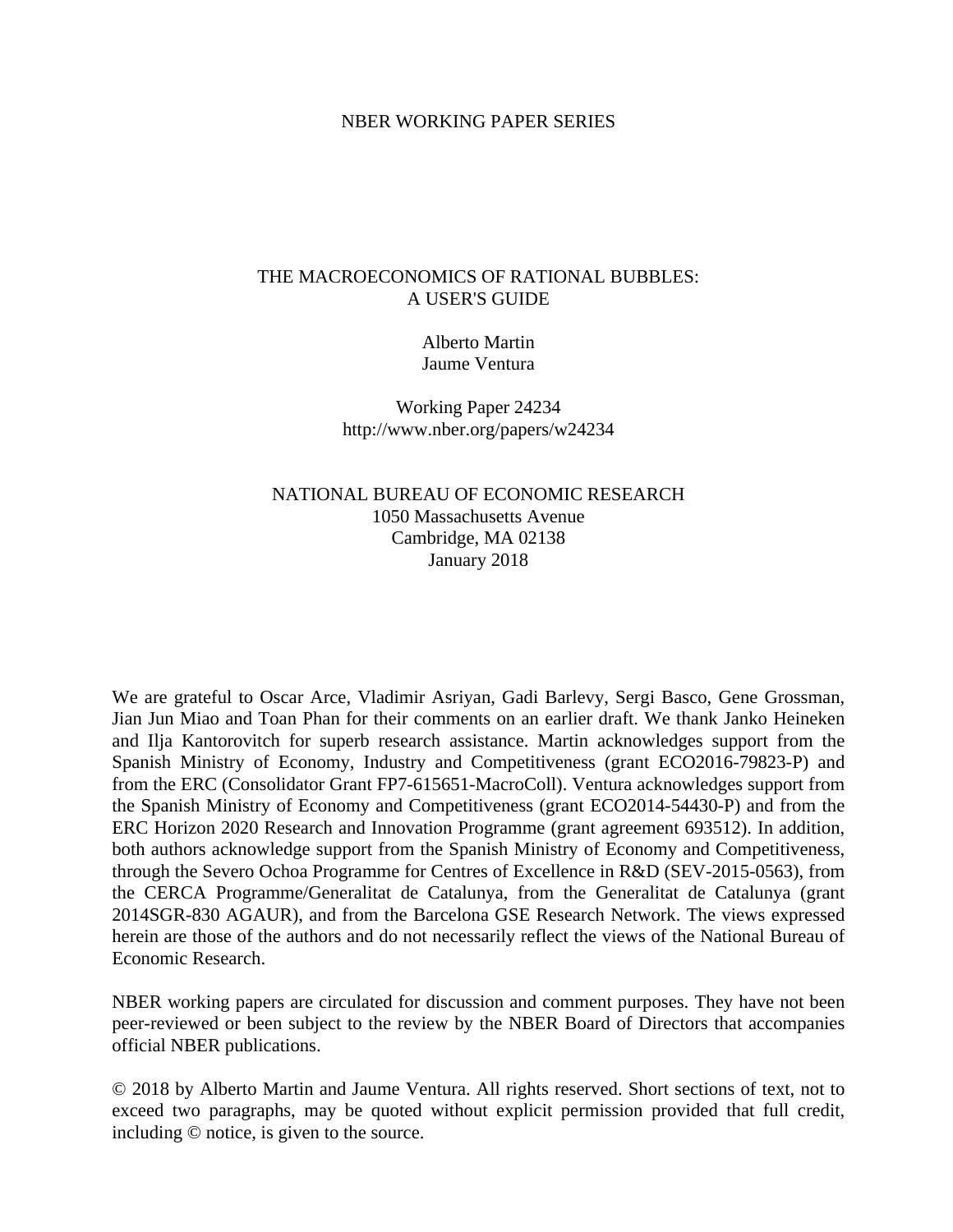The Macroeconomics of Rational Bubbles: A User's Guide Alberto Martin and Jaume Ventura NBER Working Paper No. 24234 January 2018 JEL No. E32,E44,O40

## **ABSTRACT**

This paper provides a guide to macroeconomic applications of the theory of rational bubbles. It shows that rational bubbles can be easily incorporated into standard macroeconomic models, and illustrates how they can be used to account for important macroeconomic phenomena. It also discusses the welfare implications of rational bubbles and the role of policy in managing them. Finally, it provides a detailed review of the literature.

Alberto Martin CREI Universitat Pompeu Fabra Ramon Trias Fargas, 25-27 08005 Barcelona Spain and Barcelona GSE amartin@crei.cat

Jaume Ventura **CREI** Universitat Pompeu Fabra Ramon Trias Fargas, 25-27 08005-Barcelona SPAIN and Barcelona GSE and also NBER jventura@crei.cat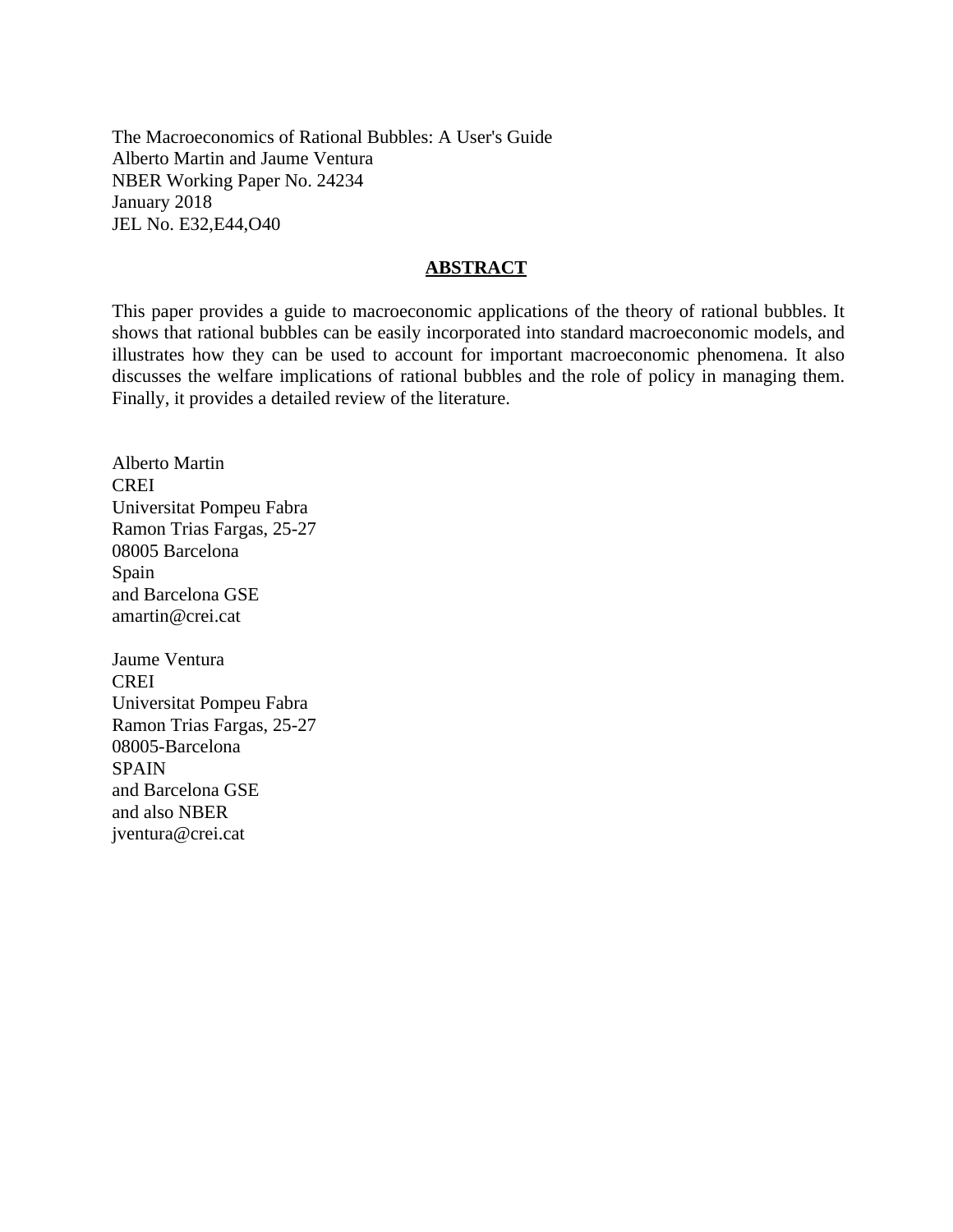Recent decades have been characterized by large swings in asset prices. To illustrate this, the top panels of Figures 1-4 depict the ratio of household net worth to GDP in Japan, the United States, Spain and Ireland at different times over the last three decades. Loosely speaking, this ratio captures the value of all assets in an economy and its evolution largely mirrors the behavior of real estate and stock prices. As the figures shows, all of these countries have experienced episodes of large increases in asset prices – entailing a creation of wealth of one GDP or more – followed by sharp declines.

Besides their direct effect on household wealth, these fluctuations in asset prices have had profound macroeconomic implications. This is illustrated in the middle and bottom panels of Figures 1-4, which respectively depict the current account balance and the growth rates of output, consumption, and the capital stock. There are two main messages from these panels. First, large asset price booms were in most instances accompanied by large capital inflows, and their collapse by sharp reversals in capital flows. Second, asset price booms were often accompanied by large upswings in real activity – as measured by the growth rates of output, consumption and the capital stock – and their collapse by economic busts. Indeed, most boom-bust episodes ended in economic recessions, as depicted by the shaded bars in Figures 1-4.

In light of these developments, macroeconomists have felt the need to develop new models to understand what drives these large swings in asset prices and how do they affect the macroeconomy. We review here one class of models that rely on two simple premises or working hypotheses. The first one is that asset prices are not only driven by fundamentals, but also by bubbles that respond to random and capricious shifts in market psychology. The second hypothesis is that these bubbles are consistent with individual rationality. In fact, shifts in market psychology can be easily incorporated into standard macroeconomic models that rely on rational expectations, individual maximization, and market clearing.

These two hypotheses define the research on the macroeconomics of rational bubbles. The key words are macroeconomic and rational. Macroeconomic in the sense that this research is not interested in explaining the causes and effects of pricing anomalies or pathologies in some specific market, e.g. tulips, but rather in understanding large, widespread fluctuations in asset prices in modern economies. Rational in the sense that one of its key insights is that there are multiple market psychologies that are consistent with individual rationality. Whereas macroeconomists typically focus on one such psychology, i.e., asset prices are equal to the fundamental, there is no compelling reason to do so. Other psychologies may provide a more natural account of important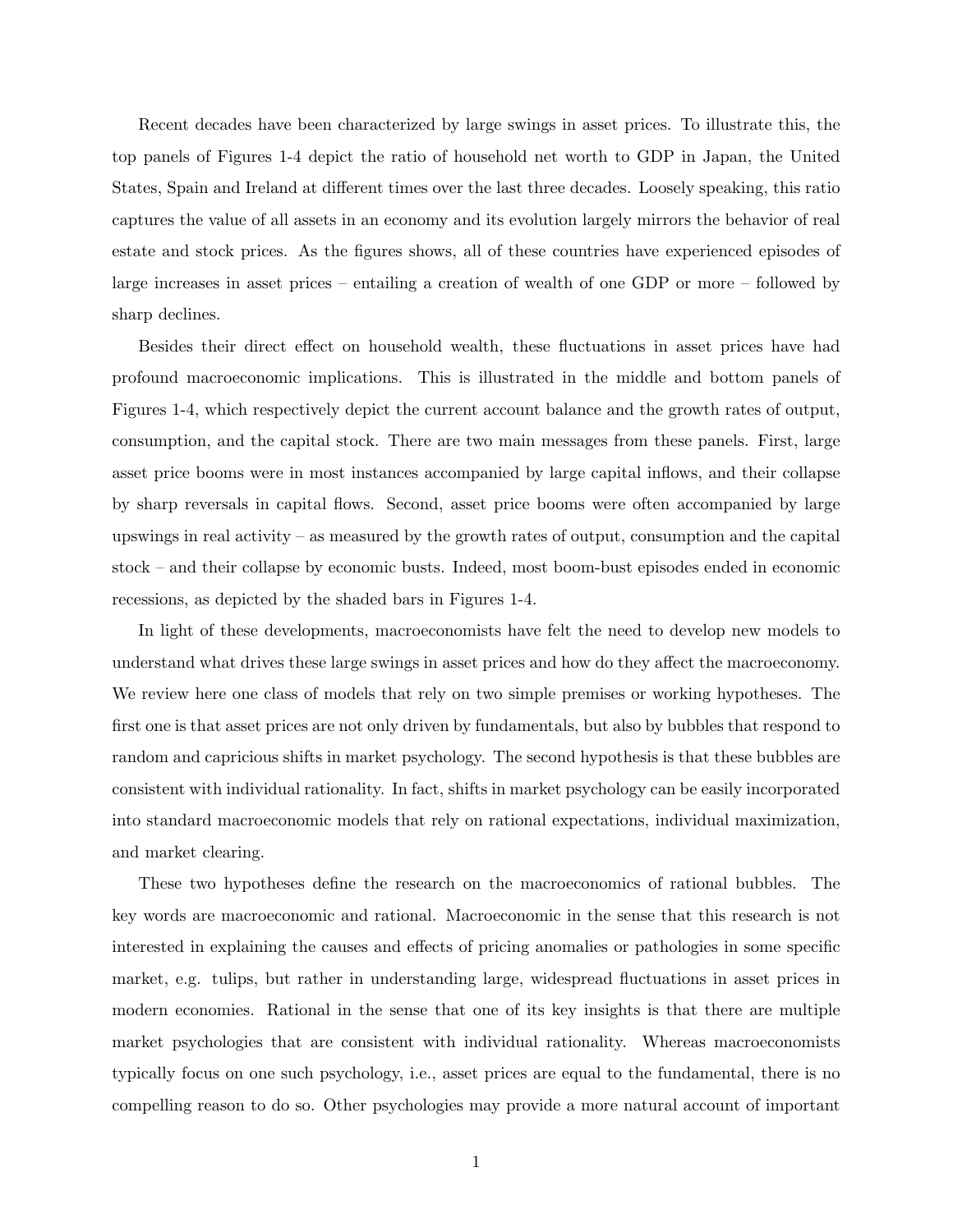macroeconomic phenomena.

Two caveats are in order. The first is that this is a user's guide, which is defined by the Oxford English Dictionary as "a handbook containing instructions on how to use a device". As such, it is more technical than the usual survey or literature review. We want to tell readers what bubbles do, but we also want to show them how and why. We do so through a series of simple models and examples.

A second caveat is that this guide reflects our personal views, which have evolved over more than a decade of working on the topic. Because of this, it draws heavily from our own research and reflects our general narrative. Needless to say, many other researchers have contributed substantially to the topic. We acknowledge this in a detailed literature review that explains how this line of research has evolved and how the different contributions relate to each other.

The rest of the paper is organized as follows. Section 1 uses a small open economy model to show how bubbles generate fluctuations in capital flows, investment, and output. This partial-equilibrium framework allows us to identify and analyze some of the most important macroeconomic effects of bubbles. Section 2 extends the analysis to a world economy model. This general-equilibrium setting enables us to analyze the conditions for the existence of bubbles. It also allows us to explore the interaction between financial globalization and bubbles, and to derive the welfare and policy implications of bubbles. Section 3 contains the literature review. Finally, section 4 provides a brief discussion of the main challenges that this research program is facing.

## 1 Bubbly boom-bust cycles

The popular notion of a bubble or bubbly episode refers to a situation in which, for no really good reason, asset values and credit start growing rapidly. This marks the beginning of a period in which investment expands sharply, typically financed by large capital inflows. Output and consumption growth accelerate. Some of the new investments might seem unproductive, especially if they are made in low productivity sectors such as real estate. But this is not perceived to be a major problem contemporaneously. After all, the population enjoys a high level of consumption and well-being.

Eventually, again for no really good reason, asset values and credit drop, often quite dramatically. This leads to a sudden collapse in investment and a reversal of capital flows. Output and consumption growth stop abruptly and might even turn negative. Some of the investments made during the expansionary phase turn out to have little value, and they might even be abandoned or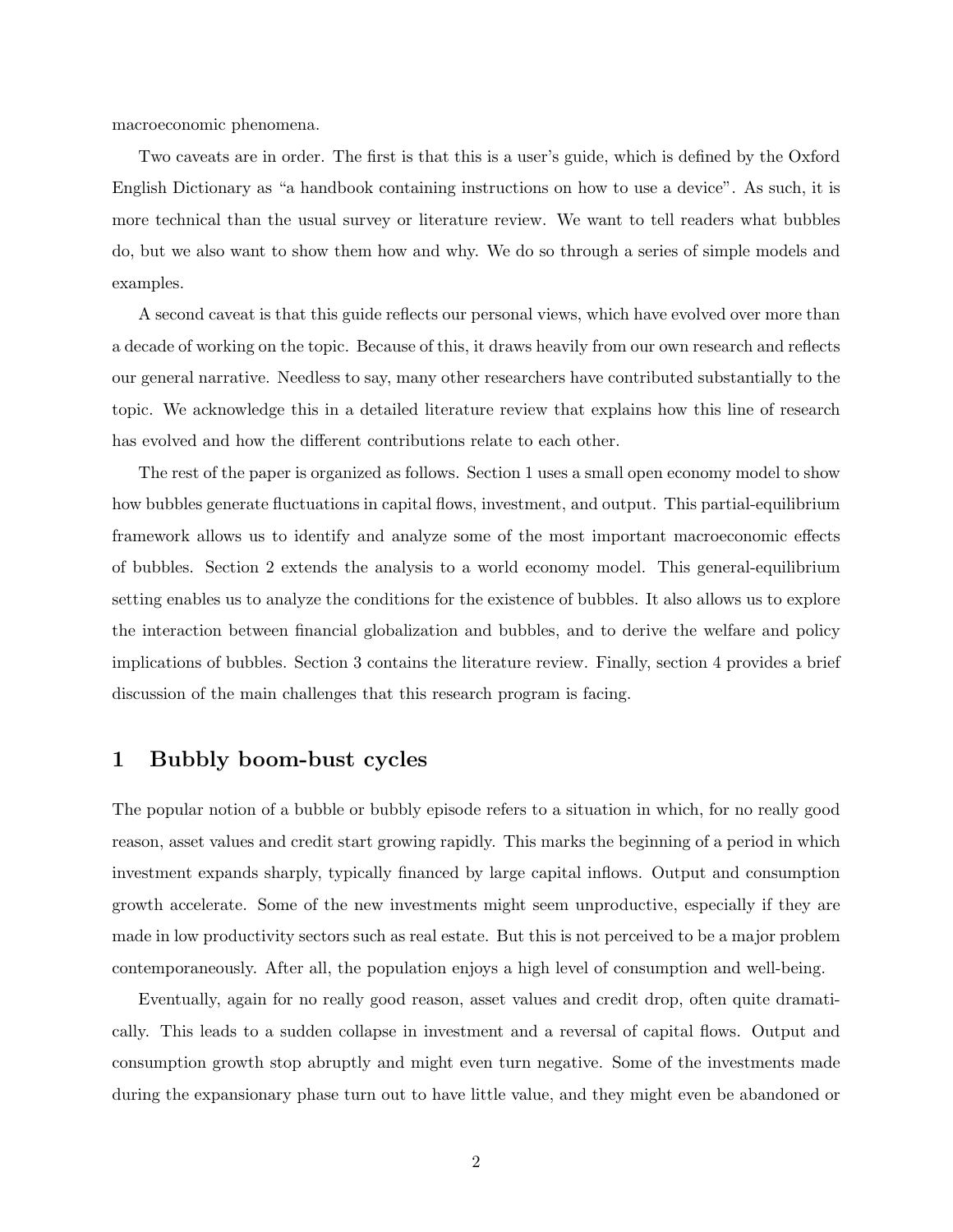dismantled. The population now suffers a low level of consumption and well-being.

This is the stylized view of bubbly boom-bust cycles held by many economic analysts and policymakers around the world, and it is based on experiences such as those shown in Figures 1-4. Perhaps the most defining aspect of this view is that movements in asset values and credit do not seem to be justified by major changes in economic conditions. Instead, they seem to be driven by random and capricious shifts in market psychology. Another important aspect of this view is that even in those cases in which investments are mostly unproductive or even useless, they still seem to create value and raise wealth during the expansionary period. These aspects of bubbly episodes are hard to generate in conventional macroeconomic models. But they are a central feature of models of rational bubbles. Thus, a major selling point of the theory is that it can formalize this popular view and make sense of it.

There is much more to the theory of rational bubbles than its ability to formalize this view, of course. We shall show this amply here. But we have to start somewhere, and this constitutes an excellent entry point to the macroeconomics of rational bubbles. Next, we construct this popular view step by step, showing how each of the elements fits into a progressively more sophisticated and nuanced story. To do this, we begin with a simple "lab economy" that provides a useful starting point to explore the macroeconomic role of bubbles.

#### 1.1 A simple lab economy

Imagine an economy that is only a very small part of a large world. This economy contains equalsized overlapping generations that live for two periods. All generations are endowed with one unit of labor when young and their goal is to maximize expected consumption when old.<sup>1</sup> Domestic residents and foreigners interact in the credit market, where they exchange consumption goods today for promises to deliver consumption goods in the future. Foreigners are willing to buy or sell any credit contract that offers a gross expected return equal to  $R$ . We refer to  $R$  as the world interest rate.

Production of consumption goods requires capital and labor, using a standard Cobb-Douglas technology:  $Y_t = A \cdot K_t^{\alpha} \cdot (\gamma^t \cdot L_t)^{1-\alpha}$ ; with  $A > 0$ ,  $\gamma > 0$  and  $\alpha \in (0,1)$ ; where  $Y_t$ ,  $K_t$  and  $L_t$ denote output, the capital stock and the labor force, respectively. To produce one unit of capital for period  $t + 1$ , one unit of the final good is needed in period t. Capital depreciates at rate  $\delta \in (0, 1)$ ,

 $1$ This assumption simplifies the analysis substantially since it implies that the young save all their income and use it to construct portfolios with the highest possible expected return.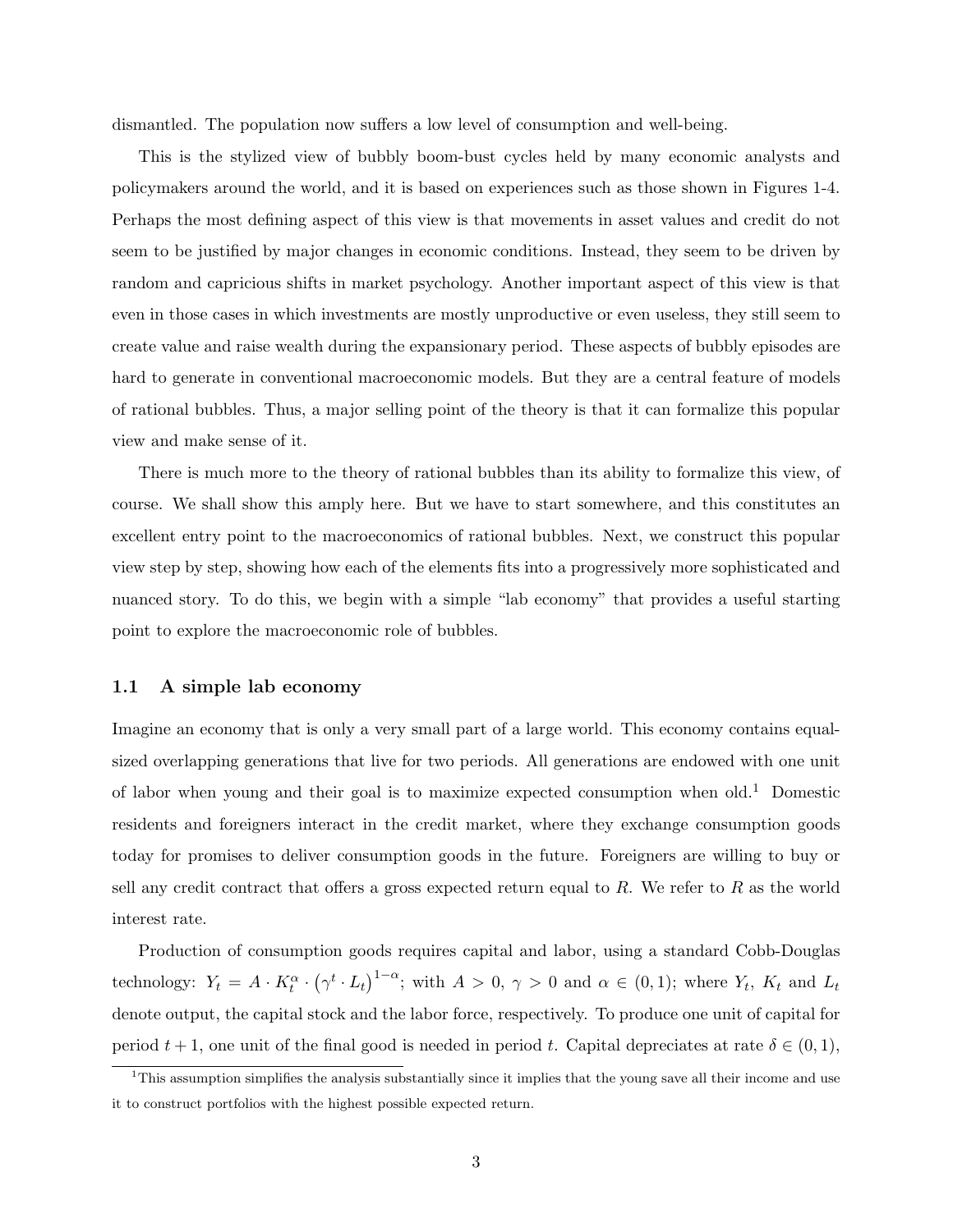and it is reversible. The labor force is constant and equal to one. But labor productivity grows at the rate  $\gamma \geq 1$ . As usual we work with quantity variables expressed in efficiency units and denote them with lowercase letters. For instance, we refer to  $k_t$  as the capital stock, and we define it as  $k_t \equiv \gamma^{-t} \cdot K_t.$ 

Factor markets are competitive and factors earn their marginal product:

$$
w_t = (1 - \alpha) \cdot A \cdot k_t^{\alpha} \tag{1}
$$

$$
r_t = \alpha \cdot A \cdot k_t^{\alpha - 1} \tag{2}
$$

where  $w_t$  and  $r_t$  are the wage per effective worker and the rental per effective unit of capital, respectively.

We make two assumptions throughout. All capital is owned by domestic firms, which receive the capital income. All domestic firms are owned by domestic residents, who buy old firms and create new ones at zero cost.<sup>2</sup> Let  $v_t$  be the market value of all firms after the rental has been distributed to firm owners, but before new investments have been made. These firms own all the undepreciated capital left after production, i.e.  $(1 - \delta) \cdot k_t$ . We think of  $v_t$  as the value of all assets contained in the country, that is, the theoretical counterpart of the net worth data shown in Figures 1-4.

Domestic residents may want to borrow from foreigners to purchase firms and to invest. We introduce a friction that limits borrowing, though. Domestic courts can only seize the assets of domestic residents, i.e., their firms, but not the rental income of capital. One interpretation of this assumption is that the rental income can be "hidden" by domestic residents from the courts. As a result, the young can only promise a payment of  $v_{t+1}$  to their creditors. Let  $f_t$  be borrowing or credit. Since contingent contracts are possible, young firm owners face the following borrowing limit:<sup>3</sup>

$$
R \cdot f_t \le \gamma \cdot E_t v_{t+1} \tag{3}
$$

where  $E$  denotes the expectation operator and we include it here because, as we shall see,  $v$  can be stochastic. This borrowing limit links credit and asset values, and it is a key element of many conventional macroeconomic models nowadays.

<sup>&</sup>lt;sup>2</sup>This is an assumption about effective or ultimate control of assets. It does not preclude domestic firms to issue and sell contingent credit contracts such as equity.

<sup>3</sup>To implement this borrowing limit, entrepreneurs sell credit contracts that promise a contingent return equal to  $R_{t+1} = \frac{v_{t+1}}{E}$  $\frac{v_{t+1}}{E_t v_{t+1}} \cdot R$ . This contract maximizes promised payments in all possible histories.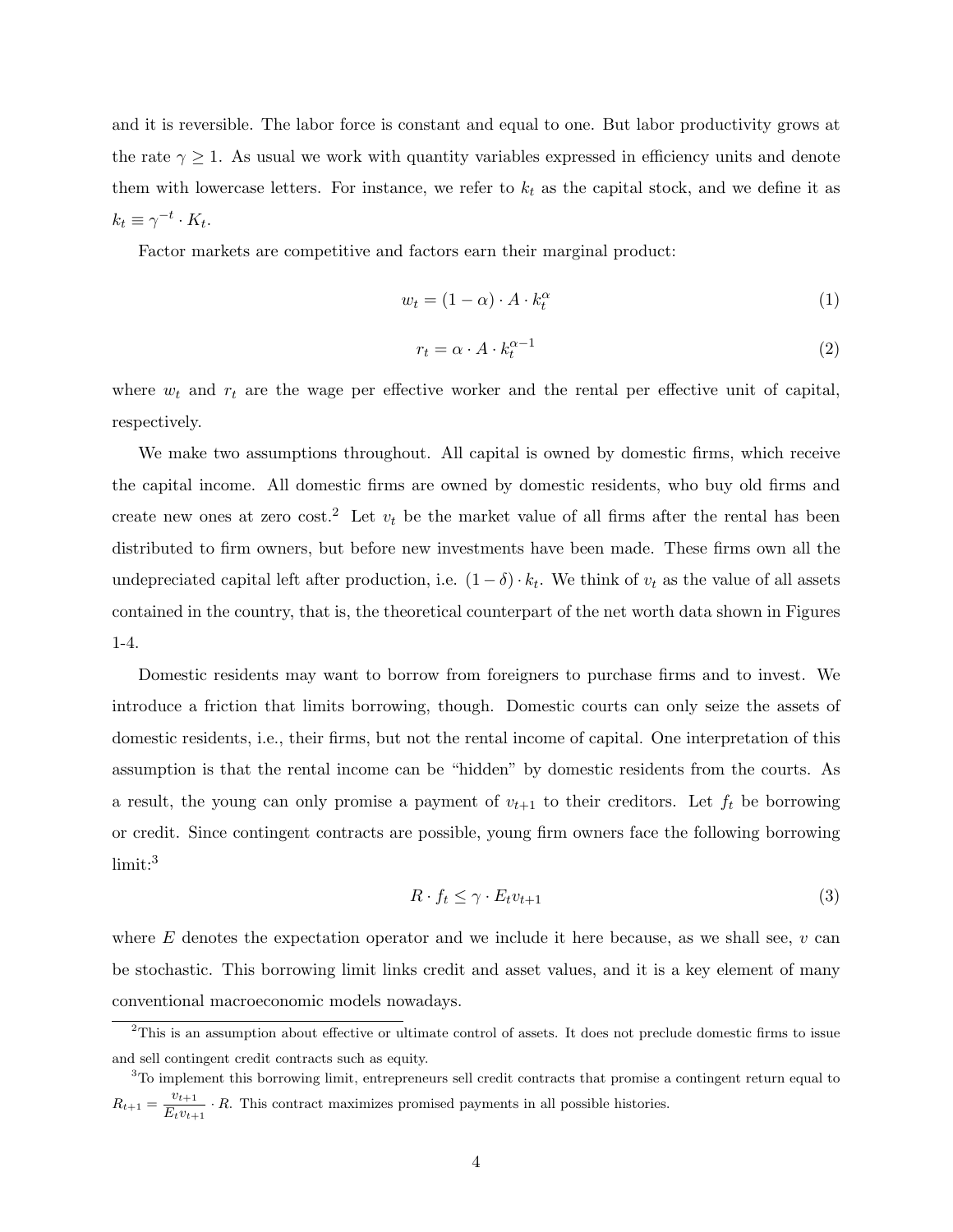Some readers might be wondering why our notation distinguishes between the price of firms and the value of their capital. The reason, of course, is that bubbles create a wedge between these two concepts, as we shall see shortly. But the overwhelming choice in current macroeconomic research is to disregard this wedge and focus on equilibria in which these two quantities coincide:

$$
v_t = (1 - \delta) \cdot k_t \tag{4}
$$

If Equation (4) holds, we can write the maximization problem of the young as follows:

$$
\max \gamma \cdot E_t c_{t+1} = (r_{t+1} + 1 - \delta) \cdot \gamma \cdot k_{t+1} - R \cdot f_t
$$
\n
$$
\text{s. t.} \qquad \gamma \cdot k_{t+1} = w_t + f_t
$$
\n
$$
R \cdot f_t \le (1 - \delta) \cdot \gamma \cdot k_{t+1}
$$
\n
$$
(5)
$$

The young take the wage and rental as given and maximize expected old age consumption. The latter equals the rental, i.e.  $r_{t+1}\cdot k_{t+1}$ ; plus the price obtained by selling their firms, i.e.  $(1 - \delta)\cdot k_{t+1}$ ; minus interest payments. This maximization is subject to two constraints. The first one is the budget constraint, and it says that investment, i.e.  $\gamma \cdot k_{t+1}-(1-\delta) \cdot k_t$ ; plus the purchase of old firms, i.e.  $(1 - \delta) \cdot k_t$ ; must equal labor income plus borrowing. The second constraint is the borrowing limit and it says that interest payments cannot exceed the value of firms, i.e.  $(1 - \delta) \cdot \gamma \cdot k_{t+1}$ .

The choice variables in the maximization problem  $(5)$  are borrowing  $(f_t)$  and the capital stock  $(k_{t+1})$ . If firms can costlessly merge or separate, or if they can buy and sell used capital, the concept of firm becomes a veil. Choosing which specific firms to buy and create does not really matter. The only thing that matters is how much capital is ultimately being held.

Maximization and market clearing imply that:

$$
\gamma \cdot k_{t+1} = \min \left\{ \frac{R}{R + \delta - 1} \cdot (1 - \alpha) \cdot A \cdot k_t^{\alpha}, \gamma \cdot \left( \frac{\alpha \cdot A}{R + \delta - 1} \right)^{\frac{1}{1 - \alpha}} \right\}
$$
(6)

Equation (6) is the law of motion of the capital stock and it contains two distinct regions. The key variable that determines these regions is wealth, which here equals the wage of the young. If  $k_t$  weakly excceds a threshold  $\bar{k}$ , wealth is high enough to ensure that the borrowing limit is not binding.<sup>4</sup> The young invest up to the point at which the return to capital equals the world interest rate:  $r_{t+1} + 1 - \delta = R$ . If  $k_t < \bar{k}$ , wealth is too low and the borrowing limit is binding. The return to capital exceeds the world interest rate:  $r_{t+1} + 1 - \delta > R$ . As it is customary in models of the

<sup>4</sup>Formally, 
$$
\bar{k} = \left[ \left( \frac{\alpha \cdot A}{R + \delta - 1} \right)^{\frac{\alpha}{1 - \alpha}} \cdot \frac{\gamma}{R} \cdot \frac{\alpha}{1 - \alpha} \right]^{\frac{1}{\alpha}}
$$
.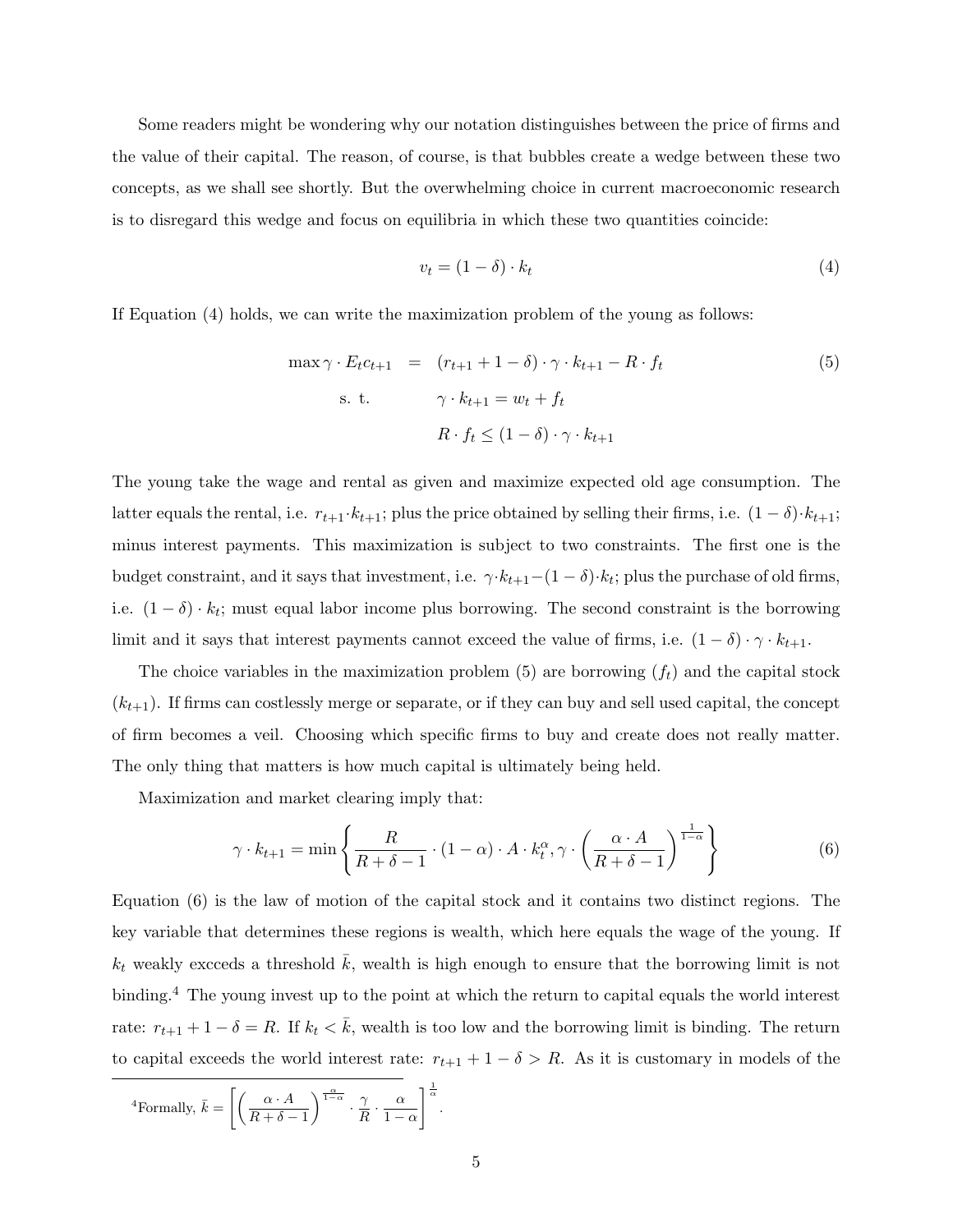financial accelerator type (of which this one is an example), when the borrowing limit binds the capital stock is a multiple of wealth. This multiple is known as the financial multiplier since it measures how many units of capital can be purchased for each unit of wealth. The intuition behind this multiplier is well known. One additional unit of wealth allows the young to purchase one unit of capital. This allows the young to borrow and raise the capital stock by  $\frac{1-\delta}{R}$  additional units. And this allows them to borrow and raise the capital stock by  $\left(\frac{1-\delta}{R}\right)$ R <sup>2</sup> additional units. And so on. Thus, one unit of wealth allows the young to purchase  $1 + \frac{1-\delta}{R} + \left(\frac{1-\delta}{R}\right)$ R  $\bigg)^2 + ... = \frac{R}{R}$  $R + \delta - 1$ units of capital.

From any initial condition the capital stock monotonically converges to a unique steady state  $k_F$ . This convergence is fast if  $k_t > \bar{k}$ , but slow if  $k_t < \bar{k}$ . The borrowing limit is binding in the steady state if the interest rate is low enough.<sup>5</sup> These are definitely quiet dynamics. It might seem that we have chosen the wrong economy to study the sort of messy and often dramatic events that are associated with the popular view of bubbles. But events of this sort are lurking in the background. To bring them to the fore, we just need to relax the assumption that firms are worth the capital they own. There is no theoretical reason to keep this assumption, and there is much to gain from relaxing it.

### 1.2 Building a theory of bubbly episodes

The theory of rational bubbles expands the set of equilibria under consideration. In particular, it also considers equilibria in which the price of firms does not coincide with that of their capital:

$$
v_t = (1 - \delta) \cdot k_t + b_t \tag{7}
$$

where  $b_t$  is the bubble or bubble component of firm values. It is useful to think about this bubble as the sum of bubbles attached to specific firms in the economy. Thus, the bubble has two sources of dynamics: the growth of bubbles attached to old firms and the creation of new bubbles attached to new firms. We can express this idea with the following notation:

$$
\gamma \cdot b_{t+1} = g_{t+1} \cdot (b_t + n_t) \tag{8}
$$

Each period, the economy arrives with old bubbles  $b_t$  attached to old firms. New firms are created with new bubbles  $n_t$  attached to them. Equation (8) recognizes that new bubbles in period t are

<sup>&</sup>lt;sup>5</sup>In particular, if  $R < \gamma \cdot \frac{\alpha}{1-\alpha}$  $\frac{a}{1-\alpha}$ .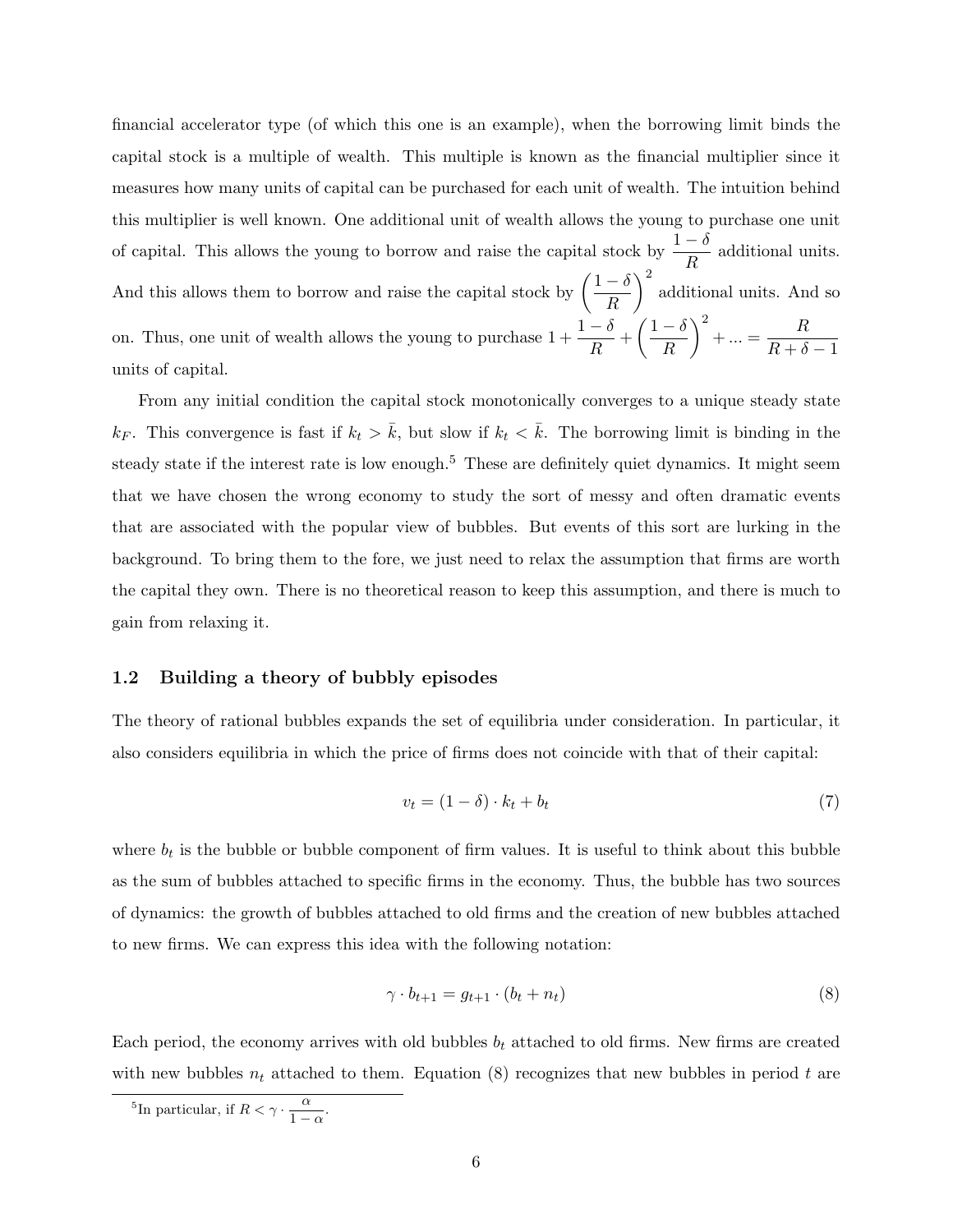already old bubbles by period  $t + 1$ , and it implicitly defines  $g_{t+1}$  as the growth rate of bubbles (old and new) from period t to period  $t + 1$ .

It is almost universally assumed that bubbles cannot be negative. This restriction is motivated by appealing to some notion of free disposal. If a firm were to contain a negative bubble, the argument goes, the owner could always start a new firm without bubble, transfer all the capital from the old firm to it, and close the old firm. Naturally, there might be costs of opening/closing firms and transferring capital among them. Or it might not be possible to start a new firm without a bubble. We abstract from these complications and follow standard practice by assuming free disposal of bubbles, i.e.  $b_t \geq 0$  and  $n_t \geq 0$ .

Why do new bubbles pop up only in new firms? Is it possible that new bubbles pop up also in old firms? Diba and Grossman (1988) argued that, if a firm contains a bubble, this bubble must have started on the first date in which the firm was traded. Bubble creation after the first date of trading would involve an innovation in the firm price. If markets are efficient, this innovation must have had a zero expected value on the first date of trading. If there is free disposal of bubbles, this innovation must be non-negative. Combining these two observations we reach the conclusion that bubble creation must be exactly zero after the first date of trading. The Diba-Grossman argument is sometimes invoked as a "proof" that bubbles cannot be created. This is obviously misleading, since their argument does not impose any restriction on the size of new bubbles attached to new firms. Moreover, one can also relax the assumptions of market efficiency and/or free disposal to make it possible for new bubbles to pop up in old firms. To simplify the exposition, though, we keep these two assumptions here.

As this discussion highlights, a key concept of the theory of rational bubbles is that of market psychology. By this we mean a set of assumptions that define the bubble and its evolution. The theory of rational bubbles is interested in the set of market psychologies that are consistent with maximization and market clearing. Indeed, it is precisely the focus on this particular set that gives the name to the theory. Sometimes, this set contains a unique market psychology.<sup>6</sup> But usually the set contains many market psychologies, and the modeler is forced to make a choice. This is the case here. By choosing the specific market psychology that rules out bubbles, we obtained Equation (6) and the quiet dynamics associated with it. What happens if we make another choice?

<sup>&</sup>lt;sup>6</sup>If there is a unique rational market psychology, it is typically the one that rules out bubbles. But we know since Tirole (1985) that there exist environments in which the unique rational market psychology must feature a bubble. This case has been used recently by Allen, Barlevy and Gale (2017).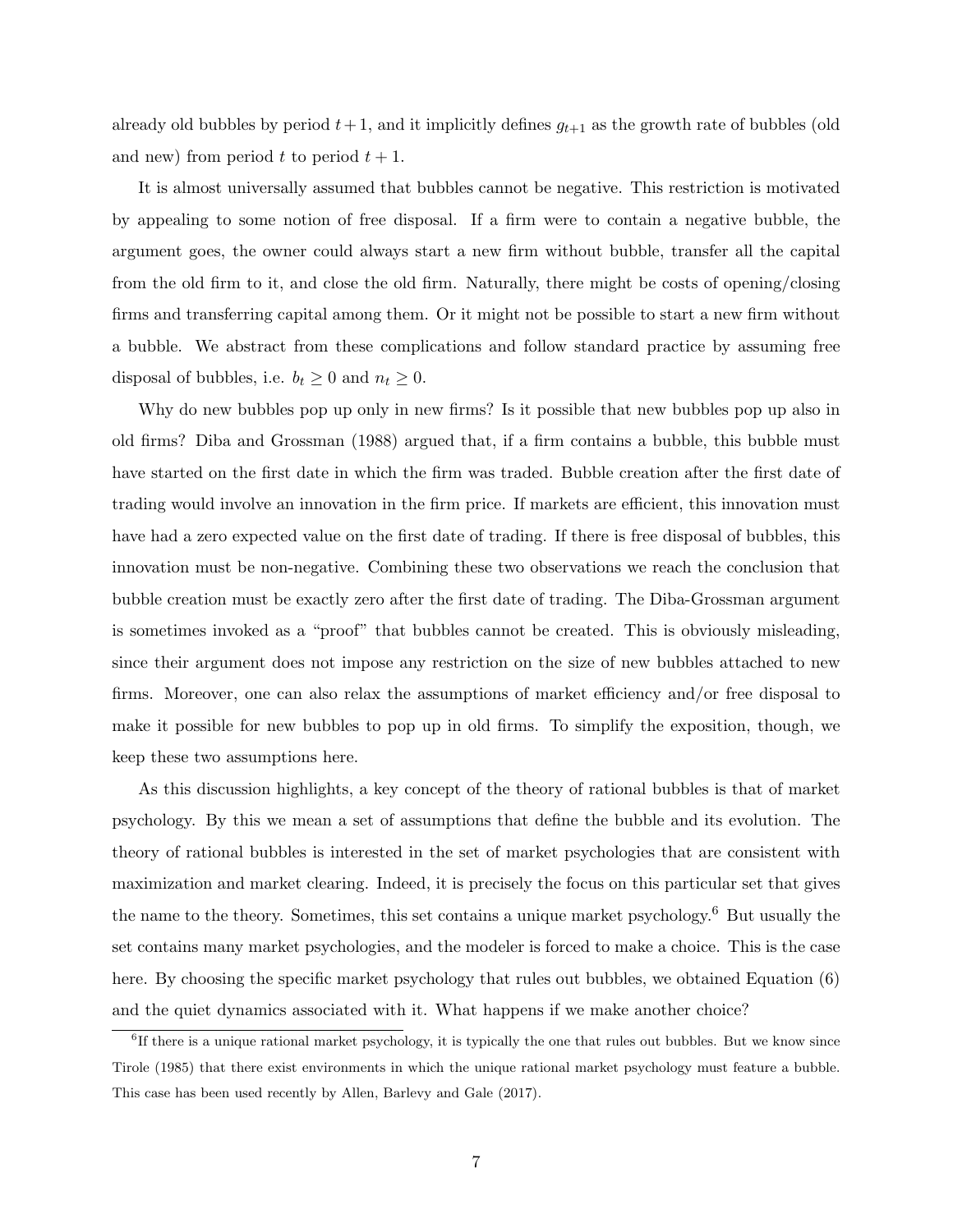#### 1.3 The wealth effect of new bubbles

We begin by considering a market psychology according to which the economy transits between two states:  $z_t \in \{B, F\}$ . During the bubbly state, new bubbles pop up with a combined size  $\eta > 0$ . During the fundamental state, no new bubbles pop up. Let  $\varphi$  and  $\psi$  be the transition probabilities from the bubbly to the fundamental state and vice-versa, respectively. With these assumptions, we have that:

$$
n_t = \begin{cases} \eta & \text{if } z_t = B \\ 0 & \text{if } z_t = F \end{cases}
$$
 (9)

This is a stylized model of market psychology. Some periods investor sentiment is such that markets are willing to finance investment on the basis of new bubbles. Some other periods, investor sentiment is such that markets are unwilling to do so. The transition between these states is random and unrelated to economic conditions.

Replacing Equation (4) with Equations (7) and (8), we can write the maximization problem of the young as follows:

$$
\max \gamma \cdot E_t c_{t+1} = (r_{t+1} + 1 - \delta) \cdot \gamma \cdot k_{t+1} + E_t g_{t+1} \cdot (x_t \cdot b_t + n_t) - R \cdot f_t
$$
\n
$$
\text{s. t.} \qquad \gamma \cdot k_{t+1} + x_t \cdot b_t = w_t + f_t
$$
\n
$$
R \cdot f_t \le (1 - \delta) \cdot \gamma \cdot k_{t+1} + E_t g_{t+1} \cdot (x_t \cdot b_t + n_t),
$$
\n
$$
(10)
$$

where  $x_t$  denotes bubble demand by the young as a share of the aggregate bubble. Now the choice variables are borrowing  $(f_t)$ , the capital stock  $(k_{t+1})$  and the bubble demanded  $(x_t)$ . Bubble creation  $n_t$  is not a choice variable because, according to the market psychology of Equation (9), it is exogenous. Once again, if firms can costlessly merge or separate, or if they can buy and sell used capital, the concept of a firm becomes a veil. Choosing which specific firms to buy and create does not really matter. The only thing that matters is how much capital and bubble are ultimately being held.<sup>7</sup>

Individual maximization plus market clearing  $(x_t = 1)$  implies,

$$
E_t g_{t+1} = R,\t\t(11)
$$

<sup>&</sup>lt;sup>7</sup>We are assuming here that mergers/separations and purchases/sales of capital do no affect the bubble component. If they do, then firms are no longer a veil and we cannot take this shortcut. Note that the same assumption applies to the capital stock. If its value or productivity is affected by mergers/acquisitions and purchases/sales, firms are no longer a veil either.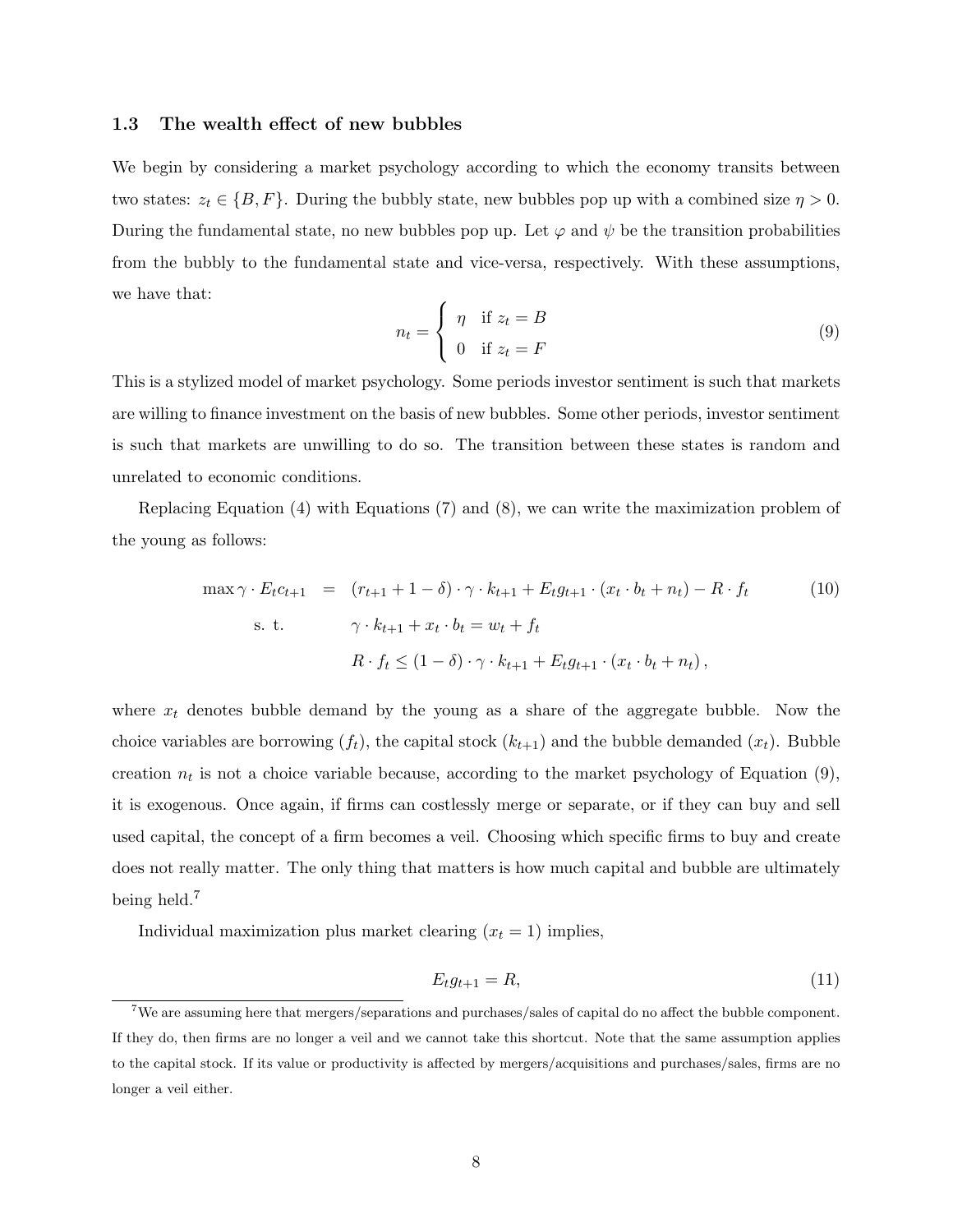i.e., expected bubble growth equals the world interest rate. The return to holding a bubble is its growth since the bubble does not produce a rental or dividend. If expected bubble growth exceeded the interest rate, the young would make a riskless profit by purchasing bubbles and borrowing to finance these purchases.<sup>8</sup> The demand for bubbles would be unbounded (i.e.,  $x_t \to \infty$ ). If expected bubble growth fell short of the interest rate, the young would make a riskless profit by lending and shortselling bubbles to finance this lending.<sup>9</sup> The demand for bubbles would be negative (i.e.,  $x_t \to -\infty$ ). Thus, expected bubble growth must equal the interest rate.<sup>10</sup>

One of the most attractive features of the theory of rational bubbles is that market psychology affects capital accumulation and growth, which are now given by:

$$
\gamma \cdot k_{t+1} = \min \left\{ \frac{R}{R + \delta - 1} \cdot \left[ (1 - \alpha) \cdot A \cdot k_t^{\alpha} + n_t \right], \gamma \cdot \left( \frac{\alpha \cdot A}{R + \delta - 1} \right)^{\frac{1}{1 - \alpha}} \right\}
$$
(12)

Equation (12) is the law of motion of the capital stock under the new market psychology. Its shape depends on the size of new bubbles, but it does not depend on the size of old bubbles. In the fundamental state,  $n_t = 0$  and the law of motion is the same as before. In the bubbly state,  $n_t = \eta$ and the law of motion is shifted up for values of  $k_t \leq \bar{k}$ . This means that, if the borrowing limit is binding, bubbly episodes foster capital accumulation and growth.

Why do new bubbles foster capital accumulation? Why do old bubbles have no effect on capital accumulation? The key difference is that new bubbles are free, whereas old bubbles need to be paid for. When the young create firms with new bubbles, they anticipate that they will be wealthier during old age when they sell these firms. Since they are constrained, they borrow against this future wealth and use the funds to invest; i.e.  $\frac{E_t g_{t+1} \cdot n_t}{R} = n_t$ . Thus, new bubbles raise wealth, and each additional unit of wealth can be leveraged to invest  $\frac{R}{R+\delta-1}$  units of capital. This is the wealth effect of new bubbles. When the young purchase firms with old bubbles, they borrow against these bubbles just enough to finance their purchase:  $\frac{E_t g_{t+1} \cdot b_t}{R} = b_t$ . Thus, old bubbles affect neither wealth nor the capital stock.

Bubbles make the dynamics of our lab economy more interesting. From any initial condition, the capital stock converges to the interval  $[k_F, k_B]$ . Once the economy has reached this interval,

<sup>&</sup>lt;sup>8</sup>For instance, the young could sell credit contracts that offer a return  $R_{t+1} = g_{t+1} + R - E_t g_{t+1}$ , and use the proceeds to purchase bubbles. This would yield a riskless profit equal to  $E_t g_{t+1} - R$  per unit of credit contract sold.

<sup>&</sup>lt;sup>9</sup>In this case, the young would like to shortsell bubbles and use the proceeds to purchase the credit contracts described in the previous note.

<sup>&</sup>lt;sup>10</sup>As for unexpected bubble growth, i.e.  $g_{t+1} - E_t g_{t+1}$ , we leave it unspecified for now. Our justification is that this growth does not play a role until section 1.5, and then we will be forced to make additional assumptions.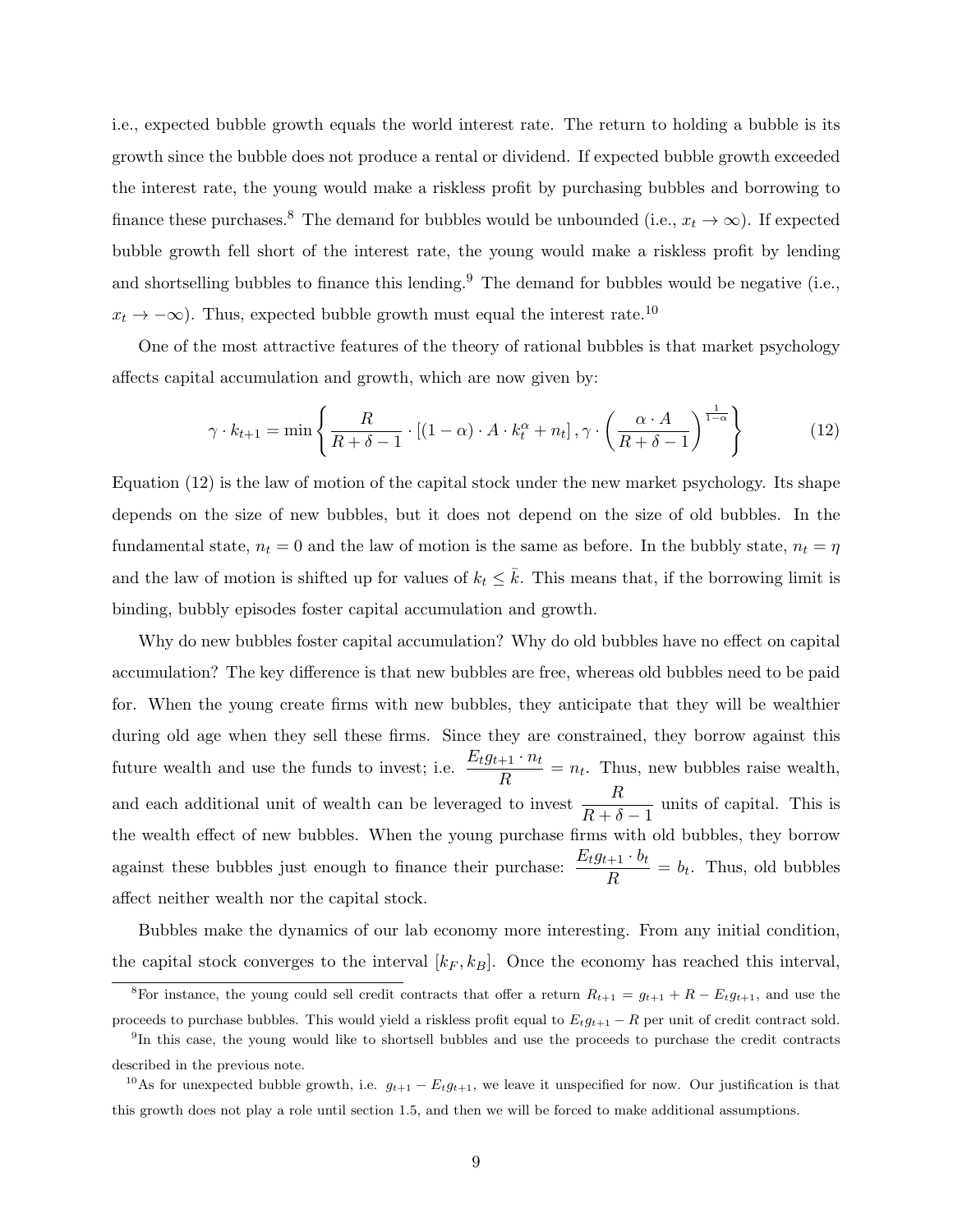it fluctuates within it forever. We refer to the invariant or steady-state distribution of  $k$  as the "steady state". In this steady state, the economy perpetually transits between the bubbly and fundamental states. In the bubbly state, asset values, foreign borrowing and investment are high and the economy grows towards  $k_B$ . Consumption and welfare also grow. In the fundamental state, asset values, foreign borrowing and investment are low and the economy shrinks towards  $k_F$ . Consumption and welfare also shrink. Transitions between states are random and capricious, without any really good reason. Figure 5 shows a simulated boom-bust cycle in our lab economy. As the figure illustrates, these bubbly fluctuations capture quite closely the type of real-world episodes shown in Figures 1-4.

A bubble shock is quite similar to a natural resource shock. To see this, imagine that oil or some other natural resource were suddenly discovered, extracted and exported abroad. This export revenue  $(n_t)$  constitutes a windfall or wealth shock to domestic residents. If the borrowing limit is not binding, this wealth shock does not affect capital accumulation. But if the borrowing limit is binding, this shock leads to an increase in the capital stock and a surge in capital inflows. Net worth increases more than proportionally with the change in the capital stock, to reflect the value of the natural resource discovered. If eventually the natural resource is exhausted or a better synthetic substitute is invented, export revenue stops and the wealth effect vanishes. All the effects of the discovery are reversed, and the economy returns to its initial situation.

This comparison of shocks provides a clean intuition for what is going on in the bubbly economy. Instead of exporting natural resources, domestic residents are exporting bubbles to the rest of the world. Obviously, a difference between natural resources and bubbles is the source of their value, that is, the reason why the rest of the world demands them. A natural resource such as oil derives its value from its use in production, and its demand depends on the specific technologies that are used. A bubble derives its value from its use as an asset or store of value, and its demand depends on the specific market psychology that prevails. Whatever the source of value, though, natural resources and bubbles raise wealth. If the borrowing limit is binding, wealth raises investment and foreign borrowing.

### 1.4 The subsidy effect of new bubbles

We have just seen that our lab economy can experience bubbly boom-bust cycles in investment. But many observers have emphasized that it is not only the size of investment that fluctuates sharply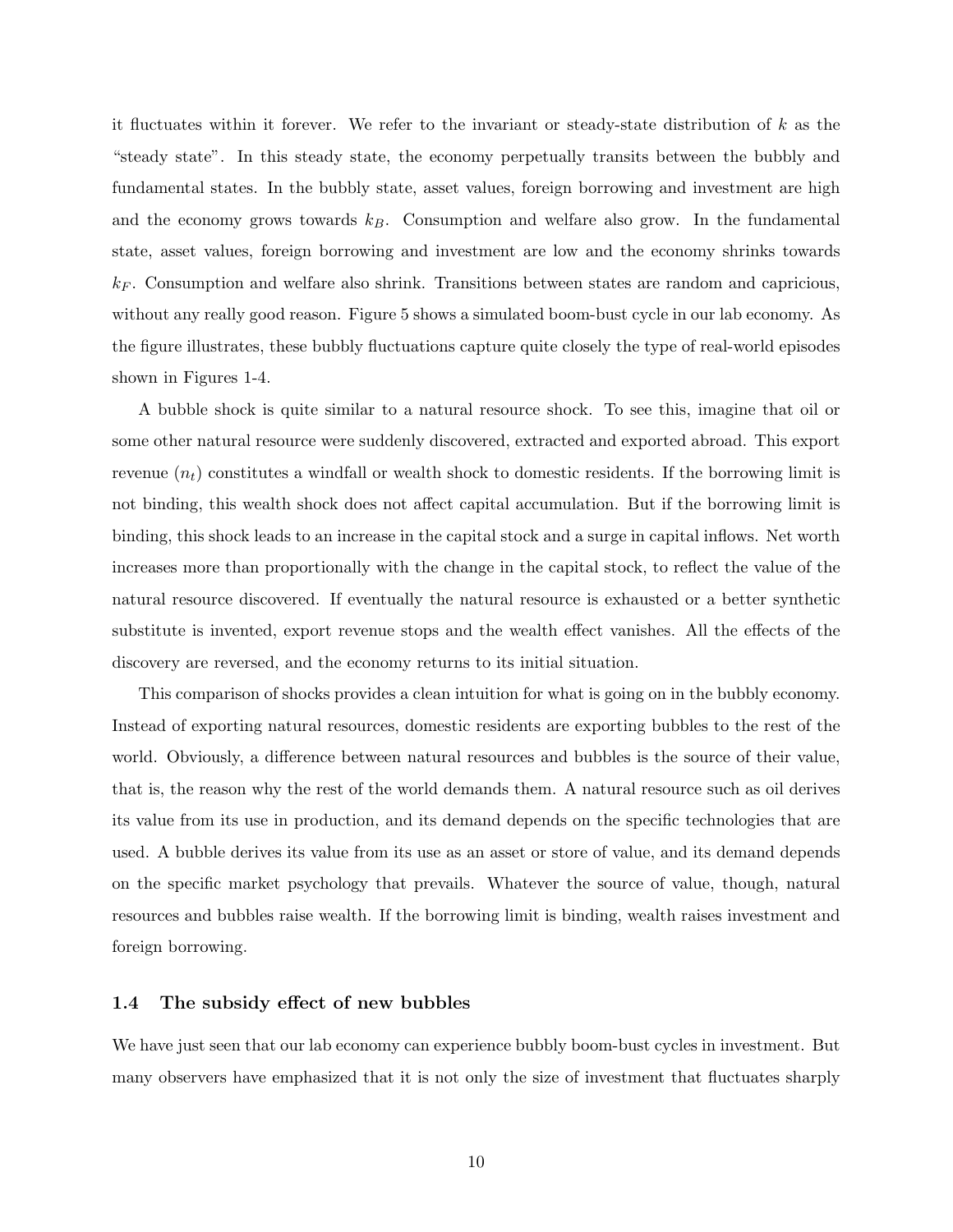during boom-bust cycles, but also its quality.<sup>11</sup> The expansionary phase is often characterized by low-quality investments, most notably in real estate, that seem to be chasing the bubble with little or no concern for productive efficiency. These low-quality investments are often abandoned or dismantled during the recessionary phase. Interestingly, this is exactly what happens in our lab economy if we introduce low-quality investments and then add a small wrinkle to our model of market psychology.

Let us assume that domestic residents can now invest in a low-quality capital  $h_t$  that produces output with a linear technology:  $y_t = \rho \cdot h_t$ . This type of capital produces a rental equal to  $\rho$ . Other than this, low-quality capital  $h_t$  is similar to high-quality capital  $k_t$ . To produce one unit of any capital for period  $t+1$ , one unit of the final good is needed in period t; both capitals depreciate at rate  $\delta$ ; both capitals are reversible, and their rental incomes cannot be seized by domestic courts and are therefore not pledgeable to creditors. We say that  $h_t$  is "low quality" because it delivers a return that is below the world interest rate, i.e.  $\rho + 1 - \delta < R$ .

Besides low-quality capital, we also add a new and realistic element to our model of market psychology. Up to now, we have assumed that new bubbles are independent of the size and type of investment undertaken by new firms. But often new bubbles seem to be associated or attached to new firms in specific sectors or technologies, such as housing or high-tech industries. The larger is the investment that goes to these sectors or technologies, the larger is the size of the new bubble. To capture this feature of real-world market psychology, we now replace Equation (9) by the following one:

$$
n_t = \begin{cases} \eta + \sigma \cdot \frac{h_{t+1}^{1-\theta}}{1-\theta} & \text{if } z_t = B \\ 0 & \text{if } z_t = F \end{cases}
$$
(13)

where  $\sigma > 0$  and  $\theta \in (0, 1)$ . Equation (13) says that a fraction of bubble creation is attached to low-quality capital. The more the representative young individual invests in this type of capital, the larger is the new bubble that she receives. We keep all the other assumptions as in section 1.3.

With this additional investment option, the maximization problem of the young becomes:

$$
\max \gamma \cdot E_t c_{t+1} = (r_{t+1} + 1 - \delta) \cdot \gamma \cdot k_{t+1} + (\rho + 1 - \delta) \cdot \gamma \cdot h_{t+1} + E_t g_{t+1} \cdot (x_t \cdot b_t + n_t) - R(\mathcal{H})
$$
  
s. t. 
$$
\gamma \cdot (k_{t+1} + h_{t+1}) + x_t \cdot b_t = w_t + f_t
$$

$$
R \cdot f_t \le (1 - \delta) \cdot \gamma \cdot (k_{t+1} + h_{t+1}) + E_t g_{t+1} \cdot (x_t \cdot b_t + n_t),
$$

 $11$ Gopinath et al. (2017), for instance, have recently argued that the Spanish boom was accompanied by a declining efficiency in the allocation of resources.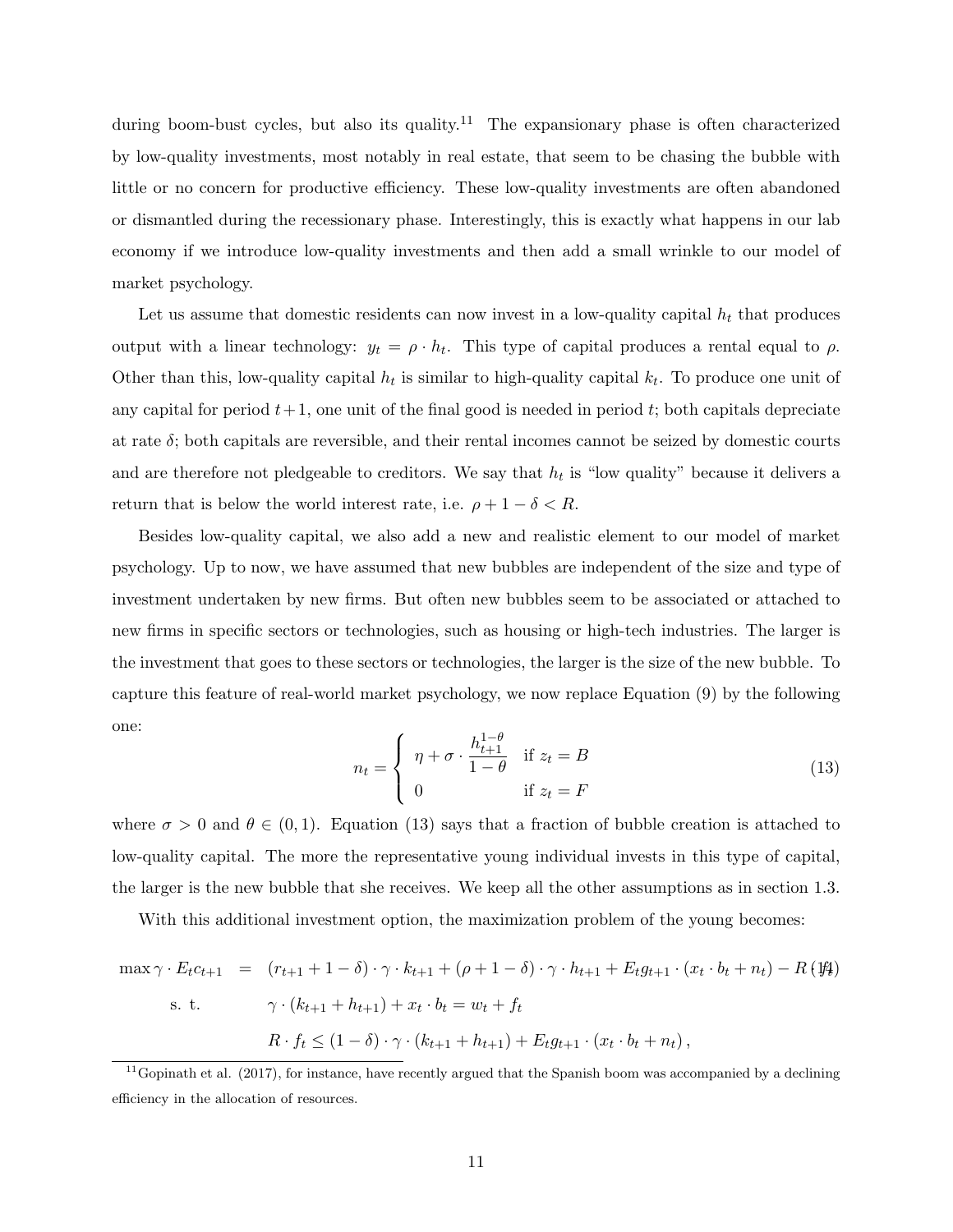There is now an additional choice variable: the amount of low-quality capital  $(h_{t+1})$ . Adding this choice does not affect the equilibria analyzed in sections 1.1 and 1.3, because there is no reason to invest in this type of capital in those environments. Since  $\rho + 1 - \delta < R \leq r_{t+1} + 1 - \delta$ , it does not pay to produce low-quality capital when it is possible to lend abroad or, even better, produce high-quality capital.

Maximization together with clearing in the market for bubbles (i.e.,  $x_t = 1$ ) implies that Equation (11) still holds. Under the market psychology of Equation (13), however, young individuals have incentives to invest in low-quality capital to increase bubble creation. In this case, the demand for high-quality capital becomes:

$$
\gamma \cdot k_{t+1} = \min \left\{ \frac{R}{R + \delta - 1} \cdot \left[ (1 - \alpha) \cdot A \cdot k_t^{\alpha} + n_t \right] - \gamma \cdot h_{t+1}, \gamma \cdot \left( \frac{\alpha \cdot A}{R + \delta - 1} \right)^{\frac{1}{1 - \alpha}} \right\} \tag{15}
$$

Equation (15) is a natural generalization of Equation (12). If the borrowing limit is not binding, low-quality capital does not affect the demand for high-quality capital. If the borrowing limit is binding, though, low-quality capital affects the demand for high-quality capital. For a given amount of wealth, an increase in low-quality capital lowers the resources available for high-quality capital one-for-one. In the bubbly state, though, low-quality capital "produces" new bubbles (see Equation (13)) and this raises wealth and the resources available for overall investment. To determine the net effect of these two forces, we need to know the equilibrium mix of capitals.

In the bubbly state, this mix is determined as follows:

$$
\rho + \sigma \cdot h_{t+1}^{-\theta} \cdot \frac{R}{R + \delta - 1} \cdot \alpha \cdot A \cdot k_{t+1}^{\alpha - 1} = \alpha \cdot A \cdot k_{t+1}^{\alpha - 1} \quad \text{if } z_t = B
$$
 (16)

Equation (16) says that investments in both types of capital are such that their marginal returns are equalized. The marginal return to high-quality capital is its rental, i.e.  $\alpha \cdot A \cdot k_{t+1}^{\alpha-1}$ . The marginal return to the low-quality capital has two components. The first one is also its rental, i.e.  $\rho$ . The second one is the *subsidy effect of new bubbles*, and one can think of it as the return to producing bubbles. At the margin, producing an additional unit of low-quality capital produces  $\sigma \cdot h_{t+1}^{-\theta}$  worth of new bubbles. One unit of new bubbles allows the young to purchase  $\frac{R}{R+\delta-1}$ units of high-quality capital, and each of these delivers a rental equal to  $\alpha \cdot A \cdot k_{t+1}^{\alpha-1}$ .

Somewhat paradoxically, the worse low-quality investments are, the more they facilitate highquality investments. The latter are maximized if  $\rho = 0$ . In this case, the only reason to invest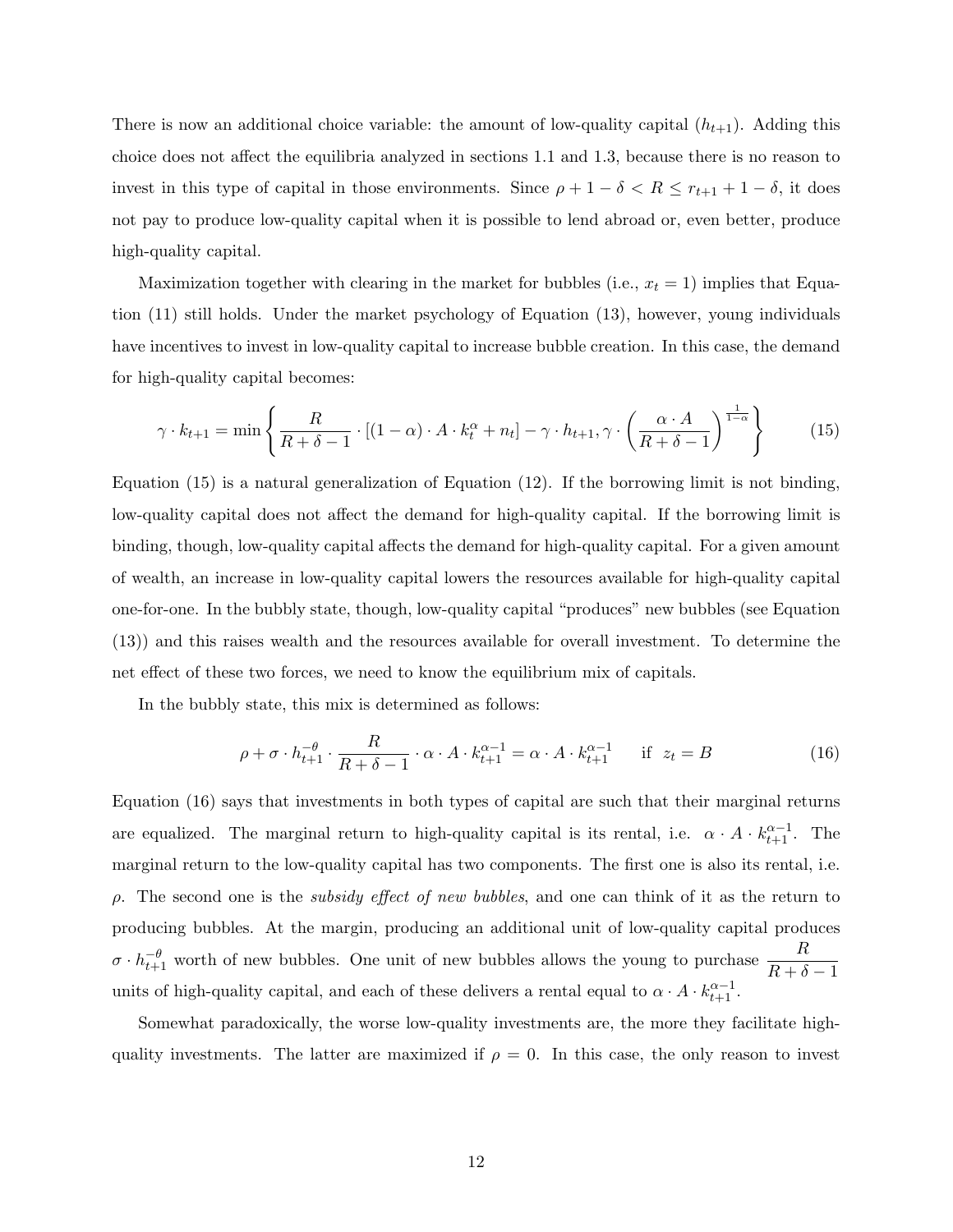in low-quality capital is to produce new bubbles to finance high-quality investments.<sup>12</sup> If  $\rho > 0$ , investment in low-quality capital also yields a rental and this induces the young to invest beyond the point that maximizes the resources available for high-quality investments. The larger is  $\rho$ , the larger is this incentive. If  $\rho < \theta \cdot r_{t+1}$ , low-quality investments produce more bubbles than needed to finance themselves, and this facilitates or crowds in high-quality investments. If  $\rho > \theta \cdot r_{t+1}$ , low-quality investments do not produce enough bubbles to finance themselves, and this obstructs or crowds out high-quality ones.<sup>13</sup>

In the fundamental state, low-quality capital is neither produced nor used:

$$
h_{t+1} = 0 \quad \text{if } z_t = F \tag{17}
$$

Once low-quality capital is unable to "produce" bubbles, the subsidy effect disappears and its return falls below the world interest rate. If there is any low-quality capital when the economy transitions to the fundamental state, it is always preferable to dismantle it, convert it back into goods and use these goods to lend abroad or to produce high-quality capital.<sup>14</sup>

The dynamics of our lab economy are still very much the same as those described in the previous section. The only novelty is that, during expansions, young agents devote resources to the production of low-quality capital in order to chase the bubble. Once the economy enters a recession there is no longer a bubble to chase, these investments stop and existing low-quality capital is dismantled. These low-quality investments might appear wasteful if one looks exclusively at their rental income and neglects the subsidy effect. But this would be misleading, because

$$
\sigma\cdot h_{t+1}^{-\theta}\cdot\frac{R}{R+\delta-1}=1
$$

Equation (16) shows that this exactly defines the equilibrium level of  $h_{t+1}$  if  $\rho = 0$ .

<sup>13</sup>To see this, combine Equations (13) and (15) to determine that increases in  $h_{t+1}$  raise  $k_{t+1}$  if and only if:

$$
h_{t+1} < \left(\frac{R}{R+\delta-1} \cdot \sigma \cdot \frac{1}{1-\theta}\right)^{\frac{1}{\theta}}
$$

Then, use Equation (16) to find that

$$
h_{t+1} = \left(\frac{R}{R+\delta-1} \cdot \sigma \cdot \frac{r_{t+1}}{r_{t+1}-\rho}\right)^{\frac{1}{\theta}}
$$

The result follows from these two observations.

 $14$ Here the assumption that capital is reversible simplifies the discussion without affecting our arguments. If capital were irreversible, it would not be possible to dismantle it and, instead, its price would drop below one and remain low throughout the fundamental state. Investment in low-quality investment would be zero, and its stock would decline at the rate of depreciation.

<sup>&</sup>lt;sup>12</sup>Equations (13) and (15) can be used to show that the level of  $h_{t+1}$  that maximizes  $k_{t+1}$  is defined as follows: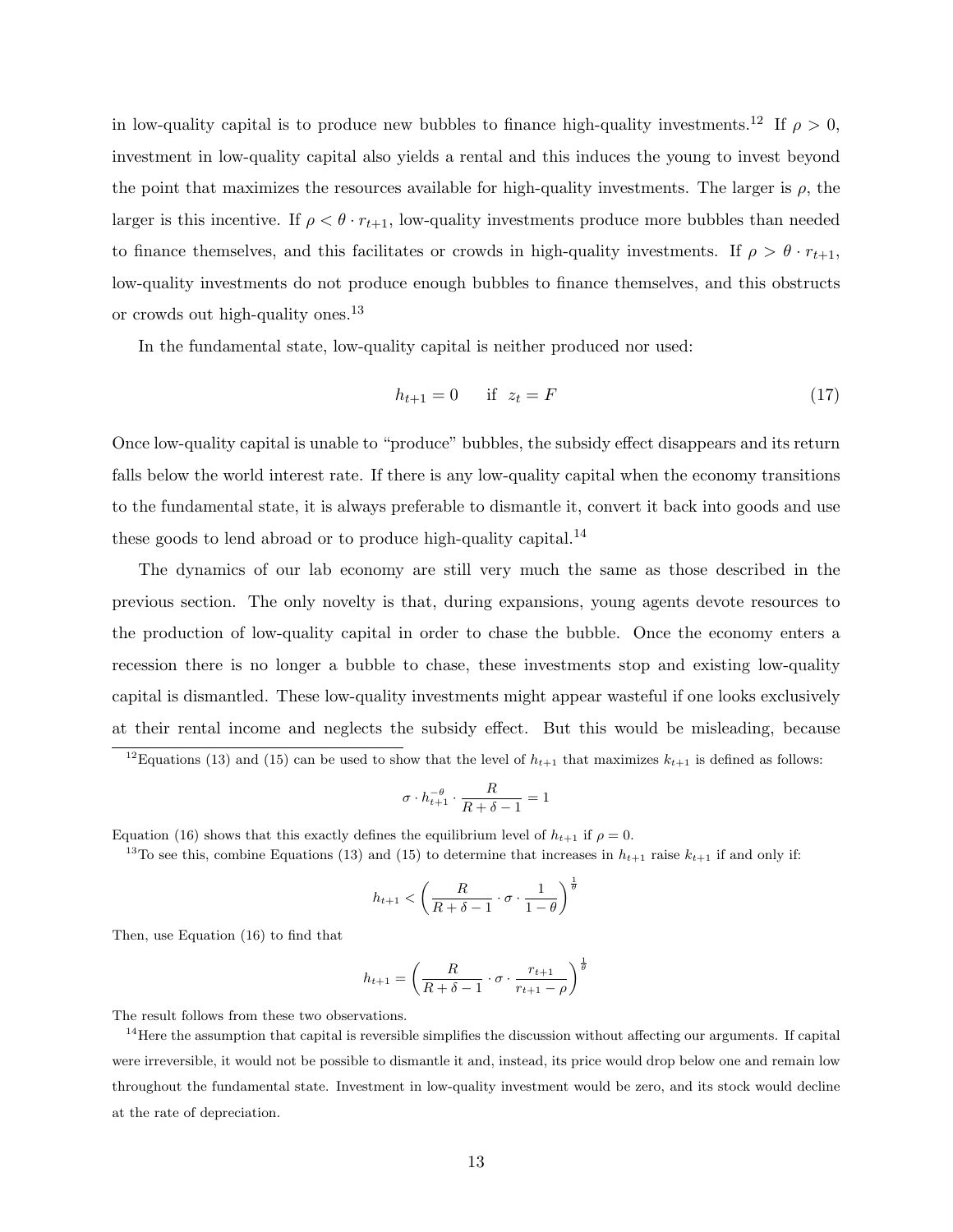low-quality investments produce valuable bubbles.

Stressing again the formal similarity between bubble and natural resource shocks, we note that the formation of bubbles might have effects similar to those of the Dutch disease. To show this, one simply needs to follow well-trodden paths and assume that the social return to high-quality capital exceeds its private return due to external learning-by-doing and/or spillovers in knowledge production. If low-quality capital crowds out high-quality capital during the expansionary phase of the boom-bust cycle, this might inefficiently reduce growth in the long run. Knowing that there is this option is useful for the modeler, since Dutch-disease effects are likely to be relevant in applications. But we shall not pursue this thought further here.<sup>15</sup> Instead, we turn our attention to the old bubbles that have been conspicuously absent from the discussion so far.

### 1.5 The overhang effect of old bubbles

Up to now we have focused exclusively on the effects of new bubbles. Indeed, we have not even specified how old bubbles behave, except for showing that their expected growth equals the world interest rate in all periods. This may not seem like a realistic model of market psychology since, as the episodes outlined in the introduction suggest, real-world bubbles appear to alternate between periods of rapid growth and crashes.

Let us then refine our model of market psychology by assuming that a fraction  $\mu$  of the old bubbles bursts in the transition from the bubbly to the fundamental state. Expected bubble growth is still given by Equation (11), but now realized bubble growth during the bubbly state is given by:

$$
g_{t+1} = \begin{cases} \frac{1}{1 - \varphi \cdot \mu} \cdot E_t g_{t+1} & \text{if } z_{t+1} = B \\ \frac{1 - \mu}{1 - \varphi \cdot \mu} \cdot E_t g_{t+1} & \text{if } z_{t+1} = F \end{cases} \quad \text{if } z_t = B \tag{18}
$$

while in the fundamental state this realized growth is given by:

$$
g_{t+1} = E_t g_{t+1} \quad \text{if } z_t = F \tag{19}
$$

In both states, expected bubble growth equals the world interest rate. In the bubbly state, holding bubbles is risky. If the economy remains in the bubbly state, the return to the bubble is above the world interest rate. But this just compensates bubble owners for the loss of a fraction  $\mu$  of their

<sup>&</sup>lt;sup>15</sup>Our lab economy offers an interesting insight that is reminiscent of the Dutch disease result. If low-quality investments crowd out high-quality ones, the wage falls and so does savings. As a result, growth might slow down in the future. Obviously, this result depends on our assumption that the low-quality sector is the capital-intensive one, and it would be reversed if we were to assume that the low-quality sector is the labor-intensive one.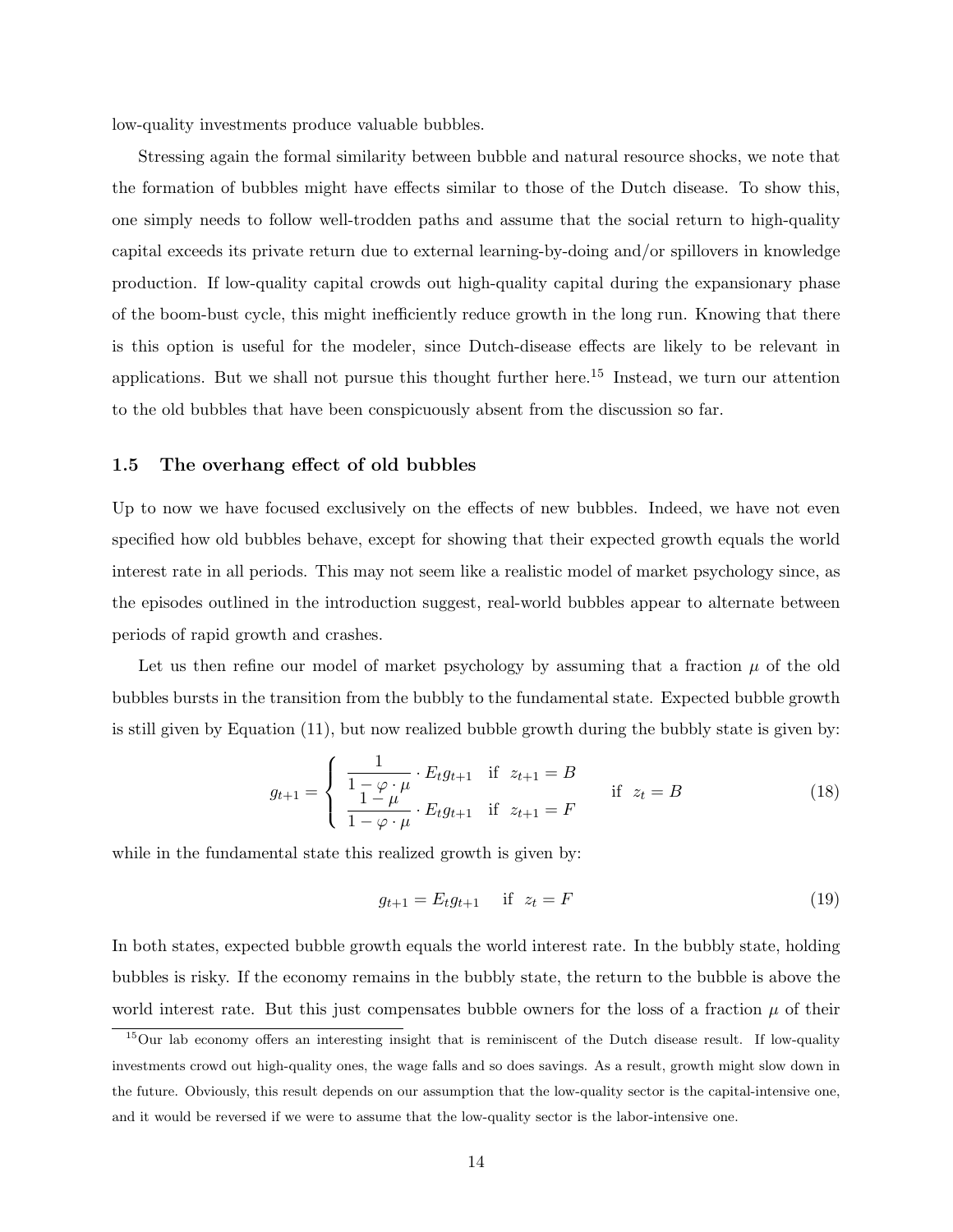bubbles when the economy transitions to the fundamental state. Once there, holding bubbles is safe. As a result, bubble growth equals the world interest rate.

With this market psychology, owners of old bubbles also experience wealth shocks. The size and time distribution of these shocks depends on our assumptions. If  $\varphi$  is small and  $\mu$  is large, for instance, we have that bubble owners receive (on average) a large sequence of small positive wealth shocks during a bubbly episode. The episode ends however with a single very large negative wealth shock. This does not seem too unrealistic a model of market psychology, by the way.

Owners of old bubbles must come up with the resources to purchase them, and they receive the wealth shocks associated with them. Where do these resources come from? How are they affected by these shocks? Up to now, the owners of old bubbles have been the foreigners.<sup>16</sup> Since we have not modeled the rest of the world yet, we cannot really say where do foreigners find the resources to purchase bubbles, or what do they do with the wealth shocks associated with them. A full and satisfactory answer to these questions must wait until the next section, when we take a look at the rest of the world and examine the general equilibrium implications of bubbles.

We can obtain some preliminary answers, though, by "forcing" domestic residents to hold some old bubbles. To do this, we add another small wrinkle to our model of market psychology.<sup>17</sup> Whenever a firm owner defaults on her credit contracts and is taken to court, all of the bubbles attached to her firms burst. It is well known that litigation is costly, but here it neither uses resources nor distorts incentives. Instead, it is the market that punishes litigation with the loss of the bubble. This does not seem too unrealistic and it shows that not even the most efficient courts might be able to eliminate all litigation costs. We then make two assumptions about the interaction between debtors and creditors. Ex-post bargaining is efficient and litigation never takes place in equilibrium. Ex-post bargaining is such that creditors obtain a fraction  $\phi$  of the surplus, which in this case is the size of the bubble. Under these assumptions, the borrowing limit is now given by:

$$
R \cdot f_t \le (1 - \delta) \cdot \gamma \cdot (k_{t+1} + h_{t+1}) + \phi \cdot E_t g_{t+1} \cdot (b_t + n_t) \tag{20}
$$

Equation (20) simply says that the young cannot borrow against the whole value of their firm since

<sup>&</sup>lt;sup>16</sup>Some readers might find this terminology a bit puzzling. Are bubbles not a component of firm prices? And are these firms not owned by domestic residents? What we mean, of course, is that credit contracts are such that all the risk associated with changes in the value of old bubbles are held by foreigners. Since these contracts are rolled over forever, one can say that foreigners effectively own the bubbles.

 $17$ Another way to do this would be to limit the set of contracts that are available. For instance, we could impose the popular but ad-hoc restriction that credit contracts cannot be contingent.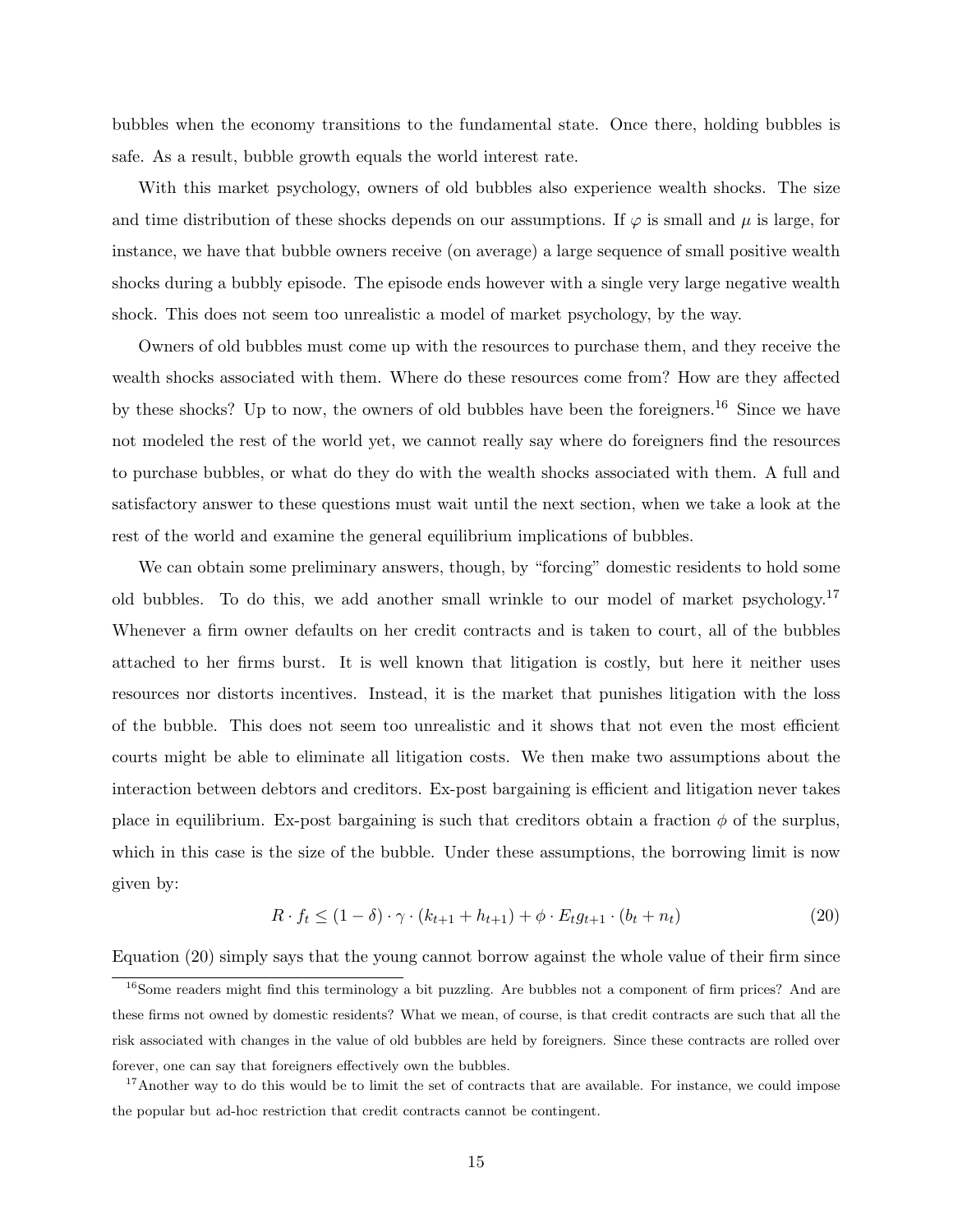creditors know that during old age they would have to agree to a reduction in debt equal to a fraction  $1 - \phi$  of the bubble to avoid litigation. Thus, the borrowing limit is the value of the firm, i.e.  $\gamma \cdot E_t v_{t+1}$  minus a fraction of the bubble, i.e.  $(1 - \phi) \cdot \gamma \cdot E_t b_{t+1}$ . This forces the young to effectively hold a fraction  $1 - \phi$  of the bubble.

Expected bubble growth must now equal:

$$
E_t g_{t+1} = \frac{R \cdot \alpha \cdot A \cdot k_{t+1}^{\alpha - 1}}{\phi \cdot \alpha \cdot A \cdot k_{t+1}^{\alpha - 1} + (1 - \phi) \cdot (R + \delta - 1)}
$$
(21)

The best intuition for this result comes from examining the limiting cases. As  $\phi \to 1$ , we have that  $E_t g_{t+1} \to R$ . Domestic residents can borrow to finance the bubble and the cost of this is the world interest rate. As  $\phi \to 0$ , we have that  $E_t g_{t+1} = \frac{R}{R}$  $\frac{R}{R+\delta-1} \cdot \alpha \cdot A \cdot k_{t+1}^{\alpha-1}$ . Domestic residents must reduce their holdings of capital to finance the bubble and the cost of this is the return to capital. For intermediate values of  $\phi$ , domestic residents can borrow part of the cost of the bubble, but must finance the rest by reducing their holdings of capital. Thus, the return to the bubble is somewhere in between the world interest rate and the return to capital. Whatever the case, though, realized bubble growth is still given by Equations (18) and (19).

We must replace Equation  $(15)$  by the following generalization:<sup>18</sup>

$$
\gamma \cdot k_{t+1} = \min \left\{ \frac{R}{R+\delta-1} \cdot \left[ (1-\alpha) \cdot A \cdot k_t^{\alpha} + \frac{\phi \cdot E_t g_{t+1}}{R} \cdot (b_t + n_t) - b_t \right] - h_{t+1}, \gamma \cdot \left( \frac{\alpha \cdot A}{R+\delta-1} \right)^{\frac{1}{1-\alpha}} \right\}
$$
(22)

Since  $\phi \cdot E_t g_{t+1} \leq R$ , old bubbles reduce the capital stock. The reason is that the young can no longer pledge them fully to foreigners, so that they need to use some of their own resources to purchase them. They do so expecting that the next generation of young entrepreneurs does the same. And future generations keep doing so following this logic. Thus, the bubble is like a debt that is passed across generations and absorbs part of the resources that would have been used to invest in capital. This is the *overhang effect of old bubbles*, and it always crowds investment out, reducing the capital stock.

The overhang effect has important implications for the dynamics of our lab economy. Bubbly episodes, for instance, need not be expansionary. To see this, note that wealth effect of new bubbles is smaller if borrowing against them is restricted. As  $\phi \to 0$ , the wealth effect of new bubbles vanishes and the overhang effect of old bubbles is maximized. In this limit, the shape of the law of motion depends on old bubbles, but not on new bubbles. In this extreme case, bubbly

 $18$ Equations (16)-(17) still hold. Whether bubbles are pledgeable or not, the marginal returns to both types of capital must be equalized in equilibrium.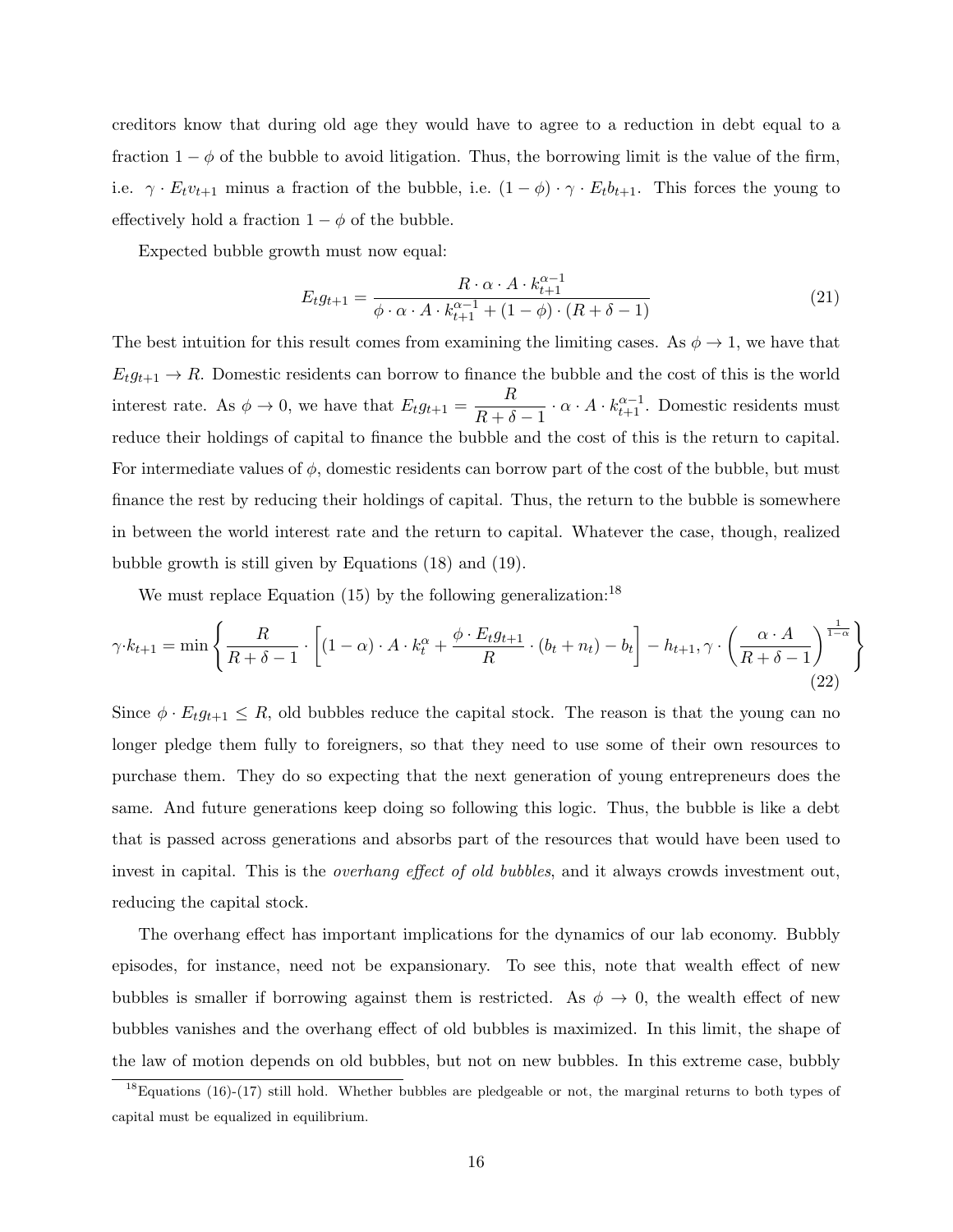episodes are contractionary and reduce the capital stock. This case is just the opposite of the limiting case  $\phi \rightarrow 1$  that we have been focusing upon until now.

New bubbles raise wealth and provide resources for investment and growth, but they eventually turn into old bubbles that take away resources from investment and growth. The dynamic balance of these effects is complex and can go either way. One can generate scenarios in which bubbly episodes lead to a strong expansion initially, when the ratio of new to old bubbles is large. Over time, the expansion weakens, as the ratio of new to old bubbles declines. It might be even possible that the expansion turns into a contraction before the economy transits to the fundamental state. Interestingly, the larger is the fraction of bubbles that burst when the latter happens, the milder is the recession that follows. When bubbles burst, the overhang effect is dampened and this liberates resources that can be used to invest and grow.

To conclude our analysis of bubbly boom-bust cycles, we ask whether our model of market psychology is indeed rational as claimed. To check this, we must ensure that two conditions are met. The first one is that the bubble grows fast enough to be attractive to those that hold it. Equation (21) already imposes this condition. The second condition is that this growth does not lead the supply of bubbles to outgrow their demand. Up to now, we avoided this issue by assuming that foreigners have unbounded resources. But this is not enough now, since part of the bubble is held by domestic residents. How do we know that the young have enough resources to purchase their part of the bubble? To ensure that our model of market psychology is rational we must now check that it generates an equilibrium in which

$$
(1 - \alpha) \cdot A \cdot k_t^{\alpha} + n_t > \left(1 - \frac{\phi \cdot E_t g_{t+1}}{R}\right) \cdot (b_t + n_t)
$$
\n(23)

in all possible periods and histories. Condition (23) says that the wealth of the young, wage plus new bubbles, must be large enough to purchase the fraction of the bubbles that cannot be sold to foreigners.

All models of rational bubbles must satisfy a feasibility condition like this one.<sup>19</sup> Although the details are specific to each environment, it always involves some sort of comparison between the interest rate (or return to the relevant assets) and the growth rate of the economy. For instance, assume that  $\varphi = 0$  so that the bubbly state is absorbing, and let the economy start in it. If the

<sup>&</sup>lt;sup>19</sup>We did not check explicitly this condition before since it is always satisfied in the limit  $\phi \rightarrow 1$  (recall that in this limit  $E_t g_{t+1} = R$ ). But the condition was indeed there!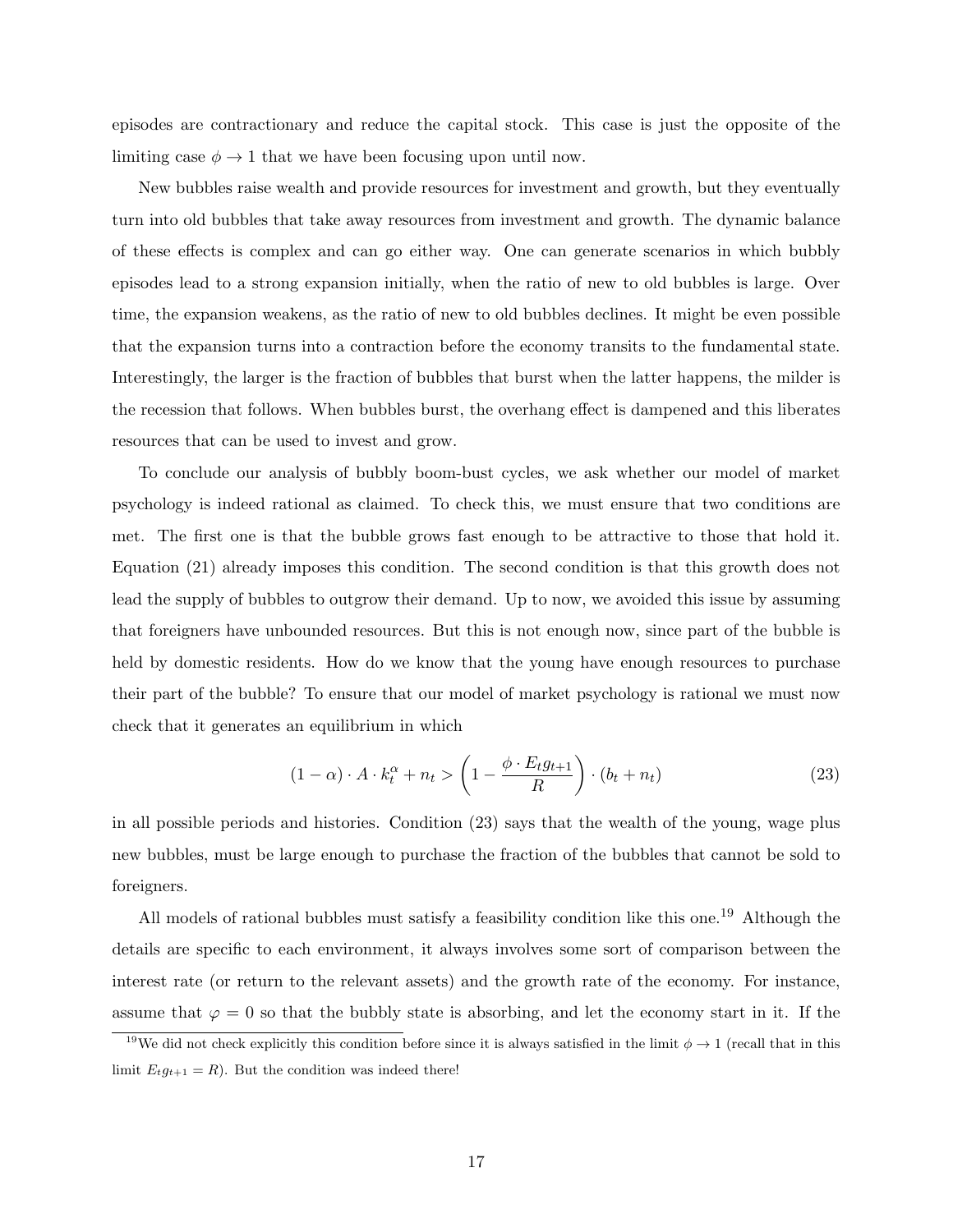borrowing limit is not binding, the bubble grows at the world interest rate, so that:

$$
\lim_{t \to \infty} b = \begin{cases} \frac{R}{\gamma - R} \cdot \eta & \text{if } R < \gamma \\ \infty & \text{if } R \ge \gamma \end{cases}
$$
 (24)

If  $R \geq \gamma$ , the bubble grows without bound and eventually exceeds the wealth of the young. Standard backward induction arguments rule this out, and this leads us to conclude that our assumed market psychology is not rational in this case. If  $R < \gamma$ , the bubble converges to a finite value and Condition (23) is satisfied if  $\eta$  is not too large.<sup>20</sup> In this case, we conclude that our assumed market psychology is rational. If the borrowing limit were not binding and/or the transition probability  $\varphi$  were positive, the calculations would be more involved but the idea would be pretty much the same. The interest rate must be low enough to ensure that the bubble does not outgrow the wealth of the young.

The bottom line of this discussion is that, for bubbly boom-bust cycles to happen, our lab economy must be inserted into a world economy that is capable of supplying plenty of financing (so that a large part of the bubble is exported) at low interest rates (so that the part of the bubble that remains at home does not grow too fast). Is this a plausible description of the world economy? Can such an environment explain the type of boom-bust episodes discussed in the introduction? To answer these questions, we need to move beyond the borders of our lab economy and explore the rest of the world.

# 2 The bubbly world economy

Many observers refer to the last 45 years as the era (or new era) of financial globalization.<sup>21</sup> It all started in the early 1970s in industrial countries, with the abandonment of the Bretton Woods system and the removal of capital controls and many other restrictions to cross-border transactions. The effects of this policy reversal were amplified by new trends in the 1980s. Industrial countries deregulated their financial markets, and new technologies facilitated the development of sophisticated financial products. But the major impulse to financial globalization came in a second wave during the early 1990s, when many emerging markets joined the world financial system. Up to then, the private sectors in these developing economies had been prevented from participating in global markets, which was a privilege retained by their sovereigns. The painful sovereign debt crisis of the

<sup>&</sup>lt;sup>20</sup>If  $R \le \phi \cdot \gamma$ , Condition (23) is satisfied for any value of  $\eta$ . If  $\phi \cdot \gamma < R < \gamma$ , Condition (23) is satisfied if  $\eta$  is not too large.

<sup>&</sup>lt;sup>21</sup>See, for instance Eichengreen and Bordo  $(2002)$ , or Beck, Claessens and Schmukler  $(2013)$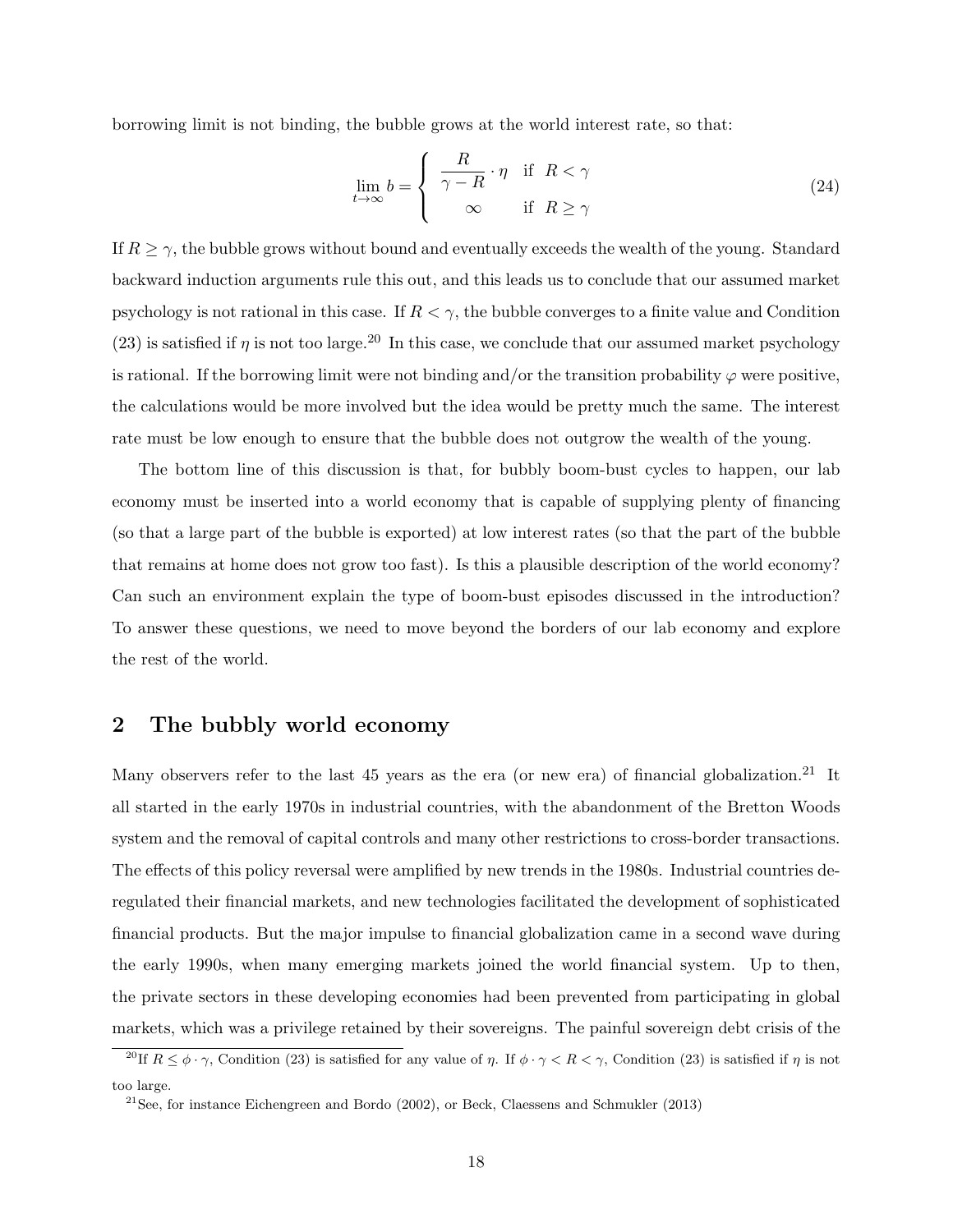1980s uncovered the weakness of this model and led to its downfall. Capital controls were removed and market-friendly policies were adopted throughout the emerging world.

The entry of emerging markets into the world financial system has coincided with profound changes in the world economic environment. The first of these is cheap credit. Interest rates have declined steadily since the early 1990s, reaching zero or even turning negative. Low interest rates are a feature of systems with financial repression where funds are limited and rationed. But the world financial system could not be farther away from such systems. If anything, financial markets have incorporated large pools of savings from the emerging world, which move rapidly around the globe in search of assets or stores of value.<sup>22</sup> This is what Ben Bernanke famously described as a global savings glut. As our lab economy showed us, low interest rates and plenty of financing create the sort of environment that is conducive to bubbly boom-bust cycles. It is therefore not surprising to find that financial integration with the emerging world has also been accompanied by a marked increase in the frequency of credit booms and busts. More surprising, though, are the so-called global imbalances, which refer to large capital flows from emerging economies with fast productivity growth like China to advanced economies with slower productivity growth like the United States. Most observers expected financial integration with emerging markets to be followed by large capital flows in the opposite direction.

In this section, we use the theory of rational bubbles to explore the relationship between financial globalization and bubbles. This relationship is complex and goes both ways, as we argue. Financial globalization with emerging markets may well have created a bubble-friendly environment, but bubbles have played a critical role shaping the effects of globalization as well. To show this, we proceed again step by step, explaining first how to create bubbly environments, deriving then a couple of important additional effects of old bubbles, and finally mixing all these ingredients to develop a view of financial globalization with bubbles. We conclude the section by exploring the implications for welfare and policy.

### 2.1 Creating bubbly environments

How do we create a bubbly environment? In the lab economy, it was just enough to assume that the world interest rate, R, lies below the long-run growth rate,  $\gamma$ . Once we adopt a global perspective, the world interest rate becomes an endogenous variable and it cannot be treated parametrically. A bubbly environment is still a low interest rate environment. But to create one, we need to take a

 $22$ See, for instance, Caballero et al. (2008) and Coeurdacier et al. (2015).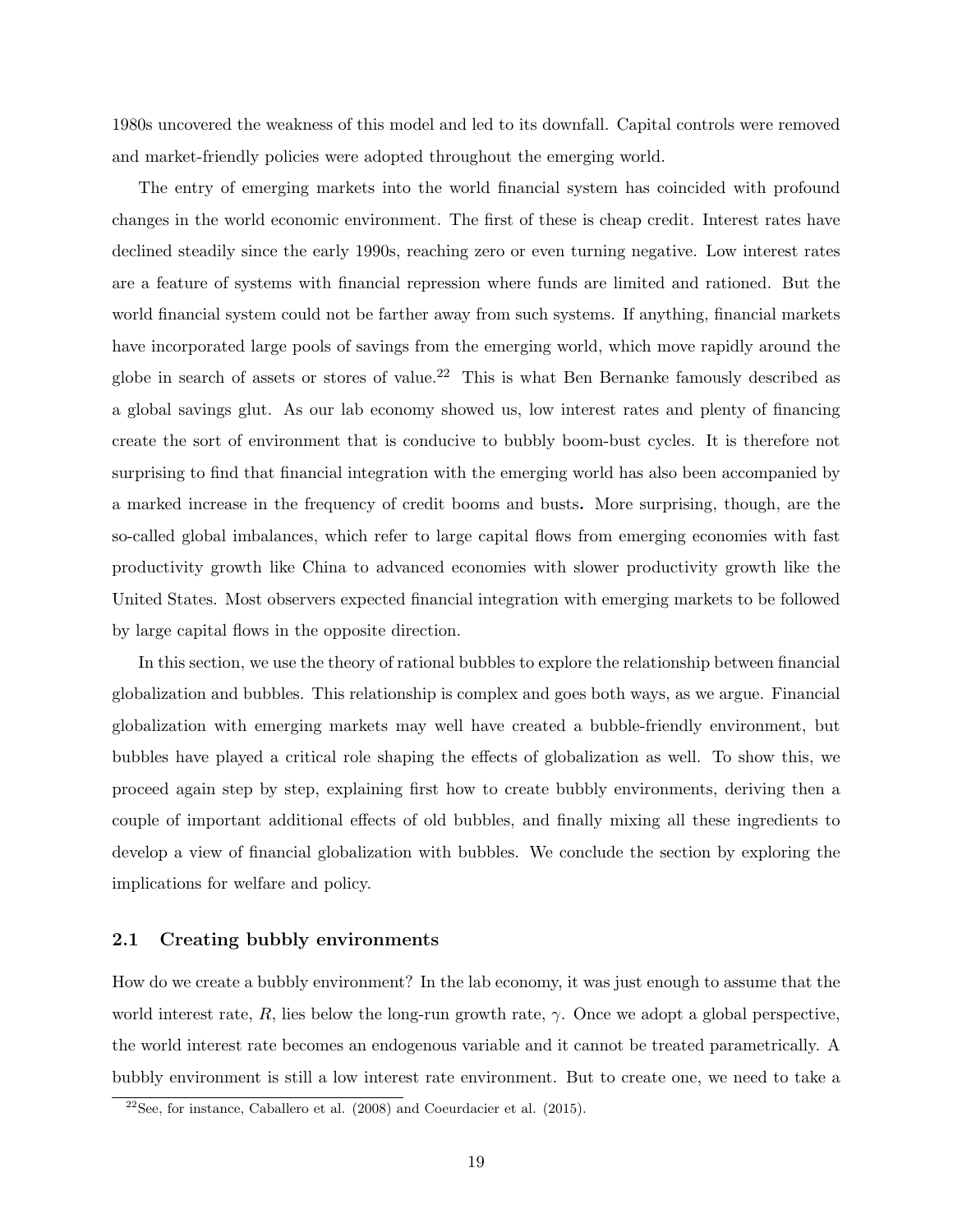detailed look at the determinants of the world interest rate.

Let us consider a world economy with many countries. All countries have the same population, but they differ from the lab economy of the previous section in three respects. First, factor markets are global and the wage and rental therefore depend on the world capital stock and not the country's capital stock. Thus, Equations (1)-(2) still apply, but now  $k_t$  must be interpreted as the world capital stock, and  $w_t$  and  $r_t$  as the common wage and rental.<sup>23</sup> Second, only a fraction  $\varepsilon$  of each country's residents can manage and own capital. We refer to these individuals as entrepreneurs. The rest cannot do so, and we refer to them as savers.<sup>24</sup> Third, consumption goods are not perishable and can be stored from one period to the next one. A literal way to think about storage is as inventory accumulation. But there are other interpretations, as we shall show later. The rest of our assumptions regarding preferences, technology, demography and domestic courts remain the same as before.

As is customary by now, we must specify a market psychology to complete the model. We adopt again the familiar market psychology of section 1.3. Recall that in this market psychology there is no subsidy effect of bubbles, so that Equation (9) holds, and bubbles are fully pledgeable, so that Equation (11) also applies. What kind of environments make such a market psychology rational? What does the modeler have to do to create them?

The steady-state dynamics of the world capital stock are as follows:<sup>25</sup>

$$
\gamma \cdot k_{t+1} = \min \left\{ \frac{1}{\delta} \cdot \left[ \varepsilon \cdot (1 - \alpha) \cdot A \cdot k_t^{\alpha} + n_t \right], (1 - \alpha) \cdot A \cdot k_t^{\alpha} - b_t \right\}
$$
(25)

The aggregate resource constraint of the economy says that the total wealth of the economy, which consists of the wage, must be allocated to the three available assets: capital, bubbles, and storage.

 $^{23}$ Since moving capital and labor physically is costly, the assumption of global factor markets can only be justified if technologies allow factors of production located in different countries to embed their contributions to production in specialized intermediate inputs. Trading these inputs would then lead to the equalization of factor prices. Technologies have certainly evolved in this direction, and trade in intermediates has exploded in the last couple of decades. But we are still far away from having factor markets that are truly global. We adopt this assumption because it helps tremendously to provide clean and instructive derivations of the theoretical results we are after. But it is admittedly unrealistic, and we shall remove it in section 2.3.

<sup>&</sup>lt;sup>24</sup>Since not all countries need to have the same proportion of savers, one could think of our lab economy as a country without savers. But nothing of substance would really change from our analysis in section 1 if we added savers to the lab economy. The only change would be that, when we referred to wealth, we would now refer to "entrepreneurial" wealth. And when we referred to borrowing, we would now refer to "entrepreneurial" borrowing.

<sup>&</sup>lt;sup>25</sup>Here we are using the assumption that  $\frac{\alpha \cdot \gamma}{1 - \alpha} + 1 - \delta > 1$ . This condition implies that, in any steady state, the return to investment is higher than the return to storage.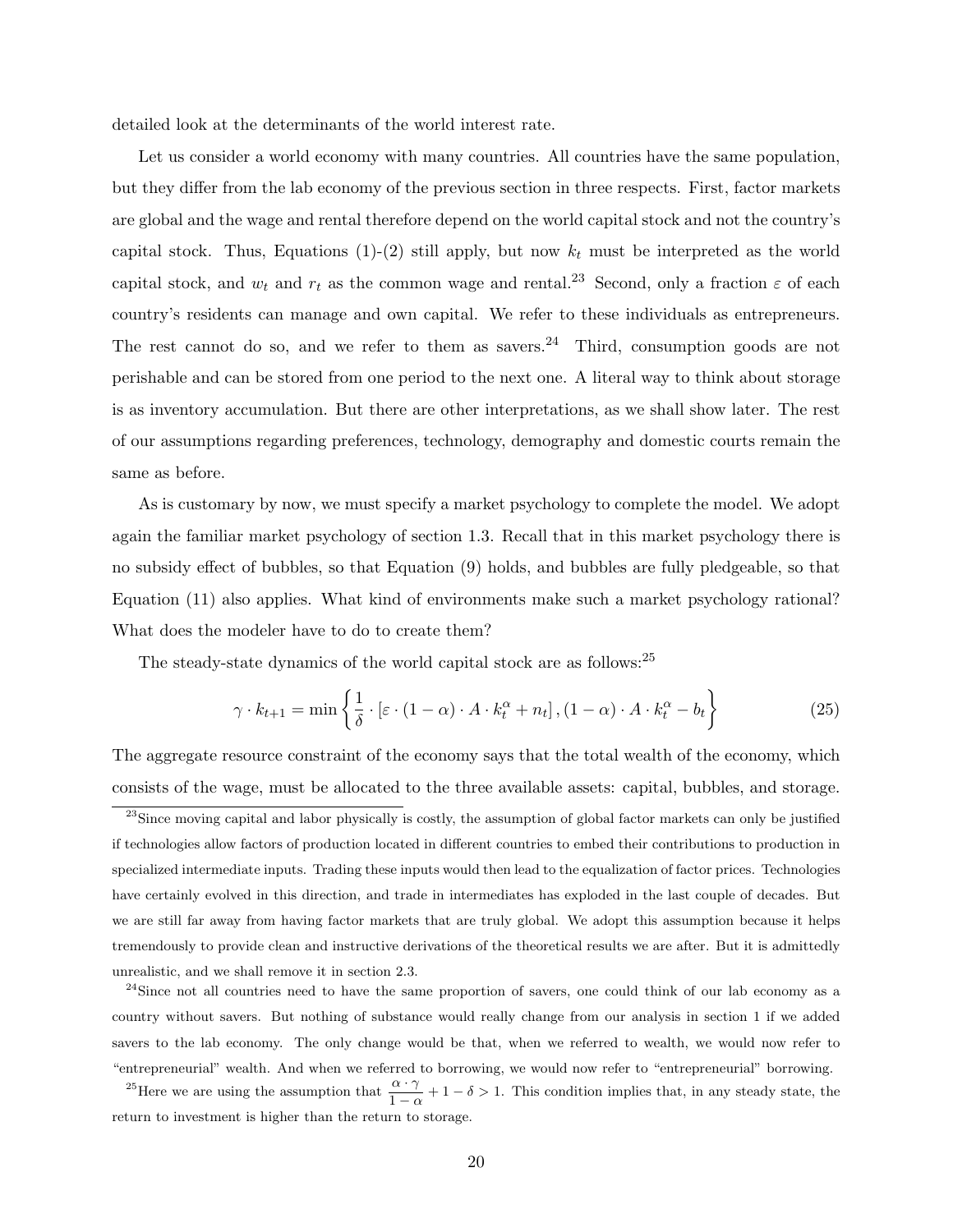Equation (25) says that there are two regimes. In one regime, the interest rate equals the return to storage, i.e.,  $R_{t+1} = 1$ , and the three assets are used in equilibrium. We refer to this case as the "partial intermediation" regime. The borrowing limit is binding and some savings remain in the hands of savers, who store them. Investment is limited or determined by entrepreneurial wealth. In the second regime, the interest rate is higher than the return to storage:

$$
R_{t+1} = \min\left\{\frac{\gamma \cdot [(1-\delta) \cdot k_{t+1} + E_t b_{t+1}]}{(1-\varepsilon) \cdot (1-\alpha) \cdot A \cdot k_t^{\alpha}} \right\}, \alpha \cdot A \cdot k_{t+1}^{\alpha-1} + 1 - \delta\right\}
$$
(26)

and only capital and bubbles are held in equilibrium. We refer to this case as the "full intermediation" regime. The borrowing limit might be binding or not, but all savings end up in the hands of entrepreneurs. If the borrowing limit is binding, the interest rate is determined by "cash-in-themarket", i.e. the ratio of entrepreneurial collateral to savings of the savers. If the borrowing limit is not binding, the interest rate equals the return to investment.

The effects of bubbles depend on the regime. In the partial intermediation regime, the wealth effect of new bubbles raises the capital stock at the expense of storage, with a constant interest rate. Old bubbles have no effect on the capital stock. Thus, new and old bubbles have the same effect as in the lab economy! But old bubbles are no longer held by foreigners with unbounded resources. Instead, they are held by savers who reduce their holdings of stored goods. Interestingly, this places a general-equilibrium limit to the effects of bubble creation: the complete elimination of storage.

In the full intermediation regime, this limit has been reached and new bubbles no longer affect capital accumulation. Interestingly, old bubbles have an overhang effect now. New and old bubbles have the same effect as they did in the lab economy when they were not pledgeable, i.e.  $\phi = 0$ . But here we have assumed that they are pledgeable, i.e.  $\phi = 1$ . What is going on? In the economy of section 1.5, the overhang effect was a partial-equilibrium effect. Our assumption that the bubble was not pledgeable forced entrepreneurs to hold part of it. The remaining part was held by foreigners, and the latter had unbounded resources. Now, the overhang effect is a generalequilibrium effect. Entrepreneurs need not hold any part of the bubble. But the rest of the world no longer has unbounded resources. The larger is the bubble, the smaller are the resources that are available for capital accumulation.

To create bubbly environments, note first that the equilibrium interest rate is (weakly) increasing in the bubble. Calculate the steady-state interest rate in the absence of bubbles, i.e., in the history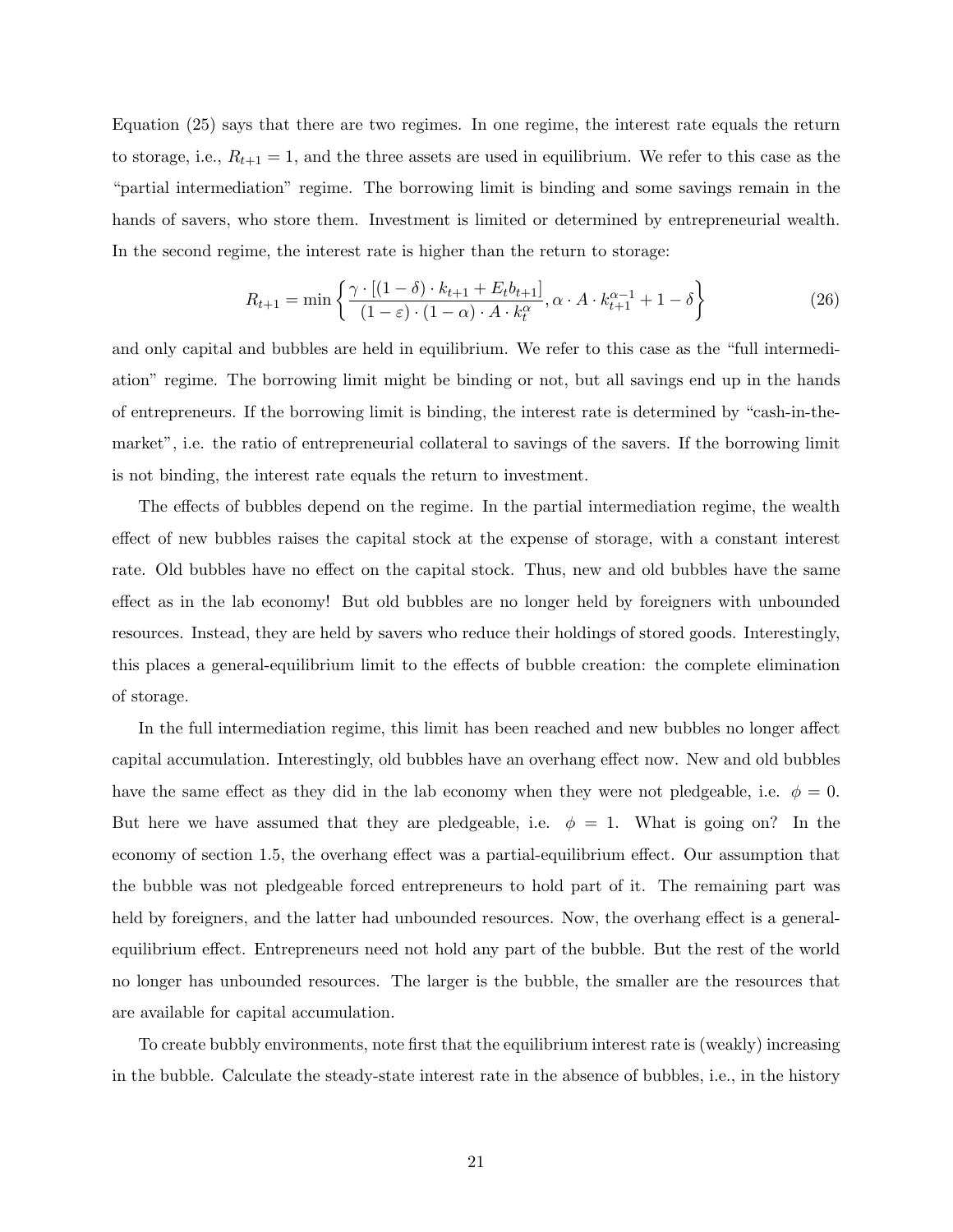in which the economy remains always in the fundamental state:

$$
R_{\infty} = \begin{cases} 1 & \text{if } \varepsilon < \delta \\ \min \left\{ \frac{1 - \delta}{1 - \varepsilon}, \frac{\alpha \cdot \gamma}{1 - \alpha} + 1 - \delta \right\} & \text{if } \varepsilon \ge \delta \end{cases}
$$
 (27)

Since the interest rate is weakly increasing in the bubble, any equilibrium bubble must grow at least at rate  $R_{\infty}$ . Thus, we need  $R_{\infty} < \gamma$  for bubbles to be possible. Otherwise, any bubble would eventually exceed the wealth of the economy. If  $R_{\infty} < \gamma$ , a bubble can always exist and its size will be limited by the need to keep the interest rate below the growth rate.<sup>26</sup>

The traditional literature on rational bubbles considers economies in which the borrowing limit is not binding and  $R_{\infty}$  equals the return to investment. This approach has been criticized on two grounds however. Under these conditions, bubbles are only possible if additional investments are dynamically inefficient and reduce steady state consumption. Abel et al. (1989) argued that this condition was not met in the data, and even though Geerolf (2013) has recently challenged this view, it is fair to say that most macroeconomists still believe that investment is dynamically efficient. The second critique is that, if the borrowing limit is not binding, bubbles are contractionary and should be associated with reductions in the capital stock and output. This seems to be contrary to empirical evidence that shows that asset prices tend to be pro-cyclical. Mostly for these two reasons, recent research on rational bubbles has focused instead on environments in which the borrowing limit is binding and  $R_{\infty}$  is lower than the return to investment. In this case, bubbles exist in environments in which average investment is dynamically efficient and bubbles are expansionary. We shall also follow this route here and, from now on, we focus exclusively on environments in which the borrowing limit is binding.

We conclude this section with a comment on the concept of storage. A literal interpretation of storage is inventory accumulation. But one could also interpret storage as low-quality capital, as in section 1.4. In this case the return to "storage" would be  $\rho + 1 - \delta$  instead of one. Thus, a reduction in storage could also be interpreted as a reduction in inefficient investments. A simple variation on the model shows that there is also a third possibility. Assume now that the young attach a positive value to consumption during youth. In particular, young savers in generation  $t$ maximize,

$$
U_t = c_{t,t} + \beta \cdot E_t c_{t,t+1} \tag{28}
$$

<sup>&</sup>lt;sup>26</sup>In some environments, bubbles lower the interest rate. In this case, they can exist even if  $R_{\infty} > \gamma$ . Interestingly, in this case small bubbles do not exist, but large enough bubbles that lower the interest below the growth rate do exist. See Martin and Ventura (2012) for an example.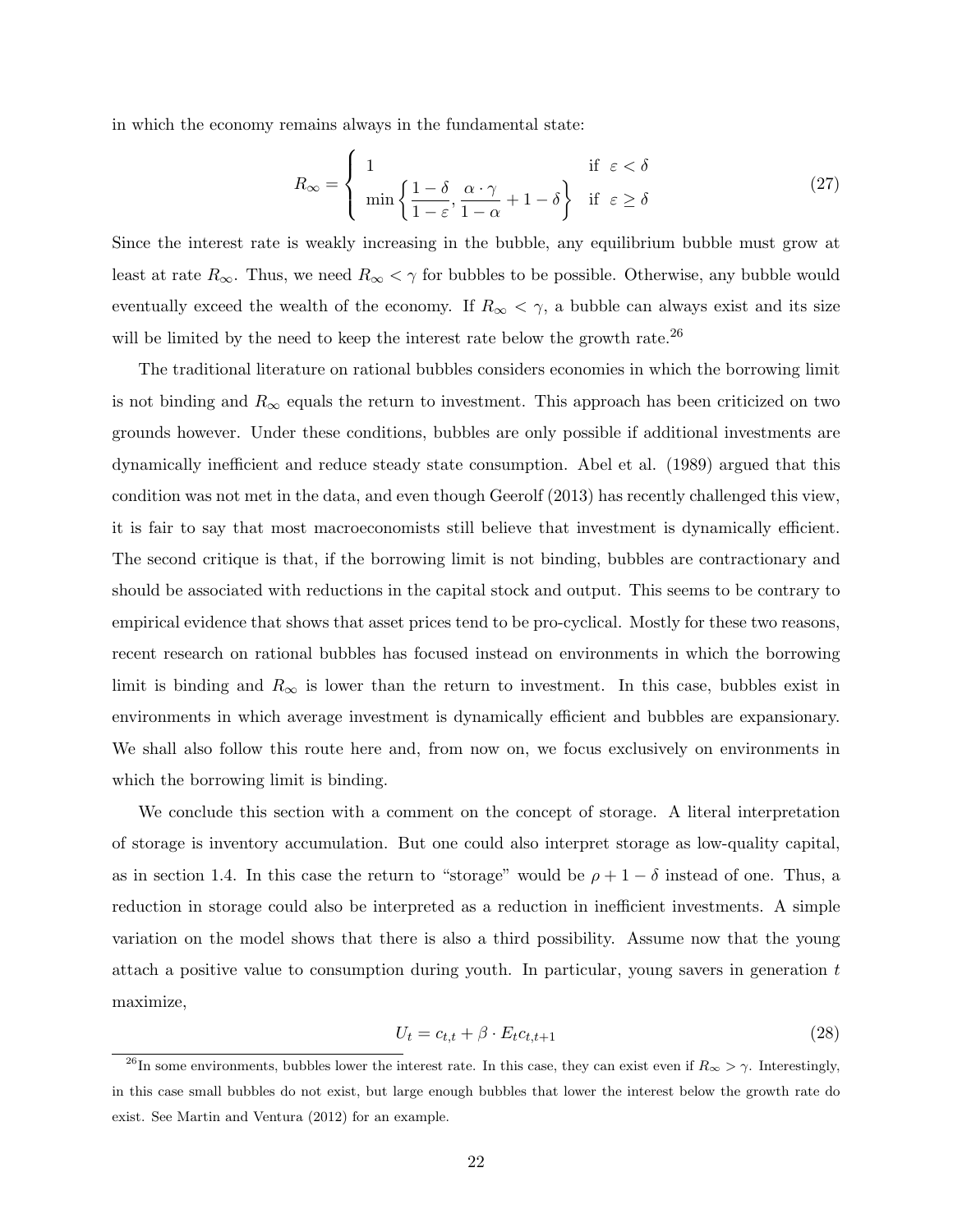where  $\beta$  is the rate of time preference. Now, the return to "storage" would be  $\beta^{-1}$  instead of one. Thus, a reduction in storage could also be interpreted as a reduction in early consumption. The appropriate interpretation of "storage" depends on the context in which the theory is applied, and the modeler has at least these three choices.

#### 2.2 Are old bubbles always contractionary?

In the models we have developed so far new bubbles can only be expansionary while old bubbles can only be contractionary. It seems to us that, under reasonable assumptions, the notion that new bubbles are expansionary should be quite robust. But we know that the conclusion that old bubbles are contractionary is not robust. To show this, we use now a popular market psychology according to which no new bubbles are created, and either there is no bubble (the bubbleless equilibrium), or the bubble has existed forever and it is stationary (the bubbly equilibrium). This market psychology generates two possible steady-state situations with a constant bubble. A bubbleless steady state in which the interest rate equals  $R_{\infty}$ , and a bubbly steady state in which the interest rate equals  $\gamma$ .<sup>27</sup>

Let us apply this market psychology first to the world economy of the previous section. The law of motion of the capital stock is (recall that we are assuming from now on that the borrowing limit is binding):

$$
\gamma \cdot k_{t+1} = \frac{R_{t+1}}{R_{t+1} + \delta - 1} \cdot \varepsilon \cdot (1 - \alpha) \cdot A \cdot k_t^{\alpha}.
$$
 (29)

Thus, in any steady state we have that:

$$
k = \left[\frac{R}{R+\delta-1} \cdot \varepsilon \cdot \frac{(1-\alpha) \cdot A}{\gamma}\right]^{\frac{1}{1-\alpha}}
$$
(30)

In the bubbleless equilibrium  $R = R_{\infty}$ , while in the bubbly equilibrium  $R = \gamma$ . Since the capital stock declines with R, we just confirm our earlier finding that if bubbles exist, i.e.  $R_{\infty} < \gamma$ ; they raise the interest rate and are therefore contractionary.

Let us now consider a simple modification of the model in which individuals live for three periods: youth, middle age and old age. The young are endowed with  $1 - \varepsilon$  units of labor, while the middle-aged are endowed with  $\varepsilon$  units. Assume also that young individuals are savers, while middle-aged individuals are entrepreneurs. Superficially, this model looks almost identical to the one of the previous section. There are gains from intermediating resources between savers and entrepreneurs, but financial frictions – and the wealth of entrepreneurs – limits the extent to which

 $27$ This type of modeling is quite restrictive, and we do not recommend it in applications. But it does simplify the analysis dramatically, and this makes it convenient for theoretical explorations of specific mechanisms.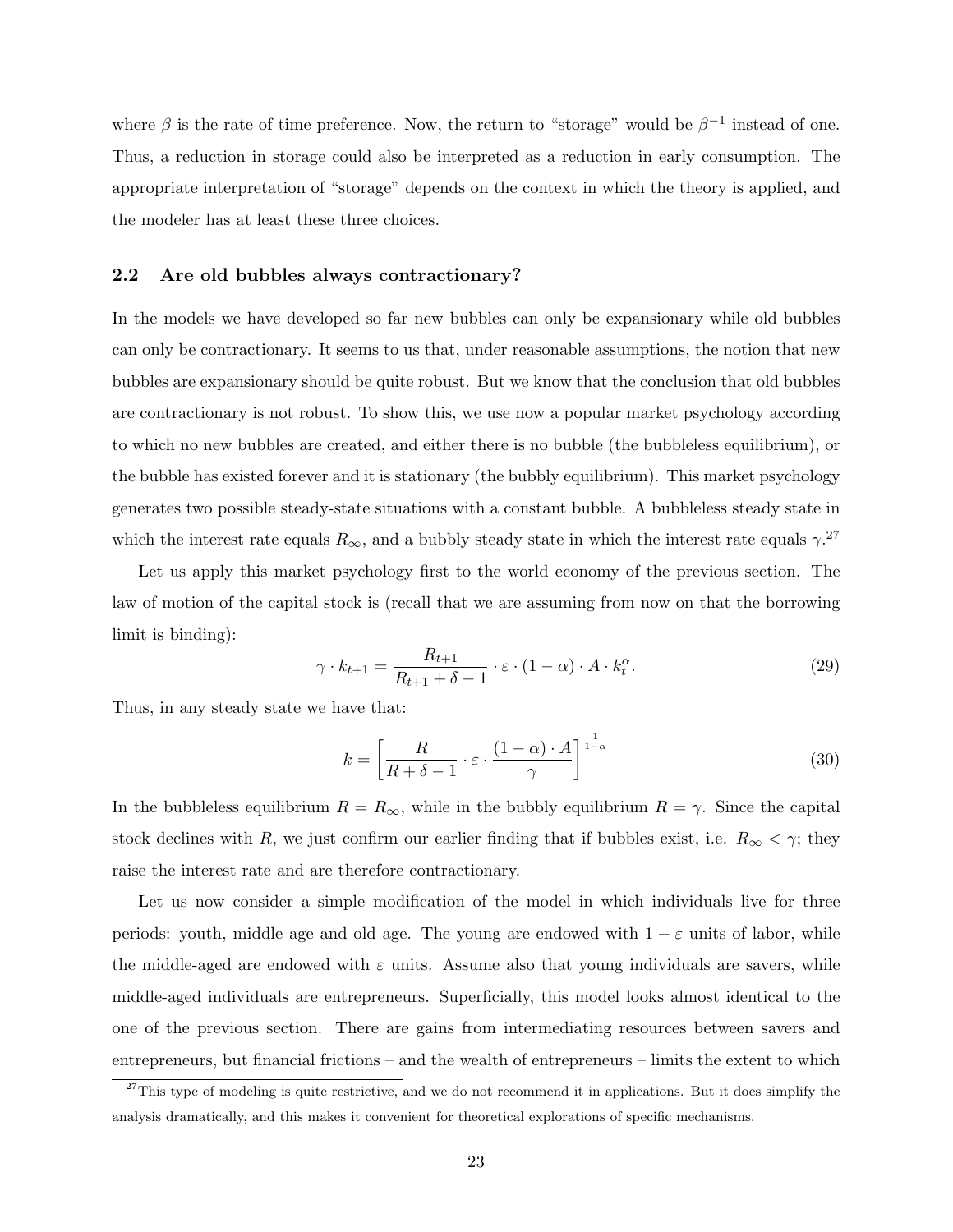this can be done. But the life-cycle structure of this model introduces a crucial innovation: now, the entrepreneurs of period t are the savers of period  $t-1$ , so that the wealth of the former depends on the return to the savings of the latter.

The law of motion of the capital stock in this modified economy is given by:

$$
\gamma \cdot k_{t+1} = \frac{R_{t+1}}{R_{t+1} + \delta - 1} \cdot \left[ \varepsilon \cdot (1 - \alpha) \cdot A \cdot k_t^{\alpha} + \frac{R_t}{\gamma} \cdot (1 - \varepsilon) \cdot (1 - \alpha) \cdot A \cdot k_{t-1}^{\alpha} \right].
$$
 (31)

The key novelty here is that entrepreneurial wealth has two components: wages plus the return to savings. In any steady state, we now have that:

$$
k = \left[\frac{R}{R+\delta-1} \cdot \left(\varepsilon + \frac{1-\varepsilon}{\gamma} \cdot R\right) \cdot \frac{(1-\alpha) \cdot A}{\gamma}\right]^{\frac{1}{1-\alpha}}
$$
(32)

It is not clear now whether the steady state capital stock is decreasing or increasing with R. On the one hand, a high interest rate lowers the multiplier and reduces entrepreneurial leverage. This is the familiar bubble overhang effect of old bubbles that lowers capital accumulation. On the other hand, a high interest rate raises entrepreneurial wealth and this raises capital accumulation. This is the liquidity effect of old bubbles since, by raising the interest rate, old bubbles make it cheaper to carry funds across periods. If bubbles exist, i.e. if  $R_{\infty} < \gamma$ , they still raise the interest rate. But this need not be contractionary.<sup>28</sup> To see this, consider the case in which  $\delta = 1$ , so that the financial multiplier equals one. The overhang effect vanishes, only the liquidity effect operates, and old bubbles raise capital accumulation.

#### 2.3 Financial globalization with bubbles

Let us now bring our focus back to financial globalization. To do this, we consider a world with local factor markets and countries that differ in their level of financial development. In a subset of countries  $j \in C$ , which we call Core, domestic courts can seize the revenues obtained through the sale of firms so that their entrepreneurs face the familiar borrowing limit in Equation (3). In the remaining set of countries  $j \in P$ , which we call Periphery, domestic courts are unable to seize any income and their entrepreneurs cannot borrow. Let  $\pi$  be the share of the world population that lives in Periphery countries. Throughout, we consider two possible market psychologies for each country j. The first one is the fundamental one in which there are no bubbles  $n_{j,t} = 0$ . The second one is the bubbly market psychology we used in section 1.3 in which  $n_{j,t}$  is given by Equation (9).

$$
^{28}{\rm In\ this\ modified\ model}\ R_{\infty}=\max\left\{1,\frac{1-\delta}{1-\varepsilon}\cdot\frac{\gamma}{\gamma+\delta-1}\right\}<\gamma.
$$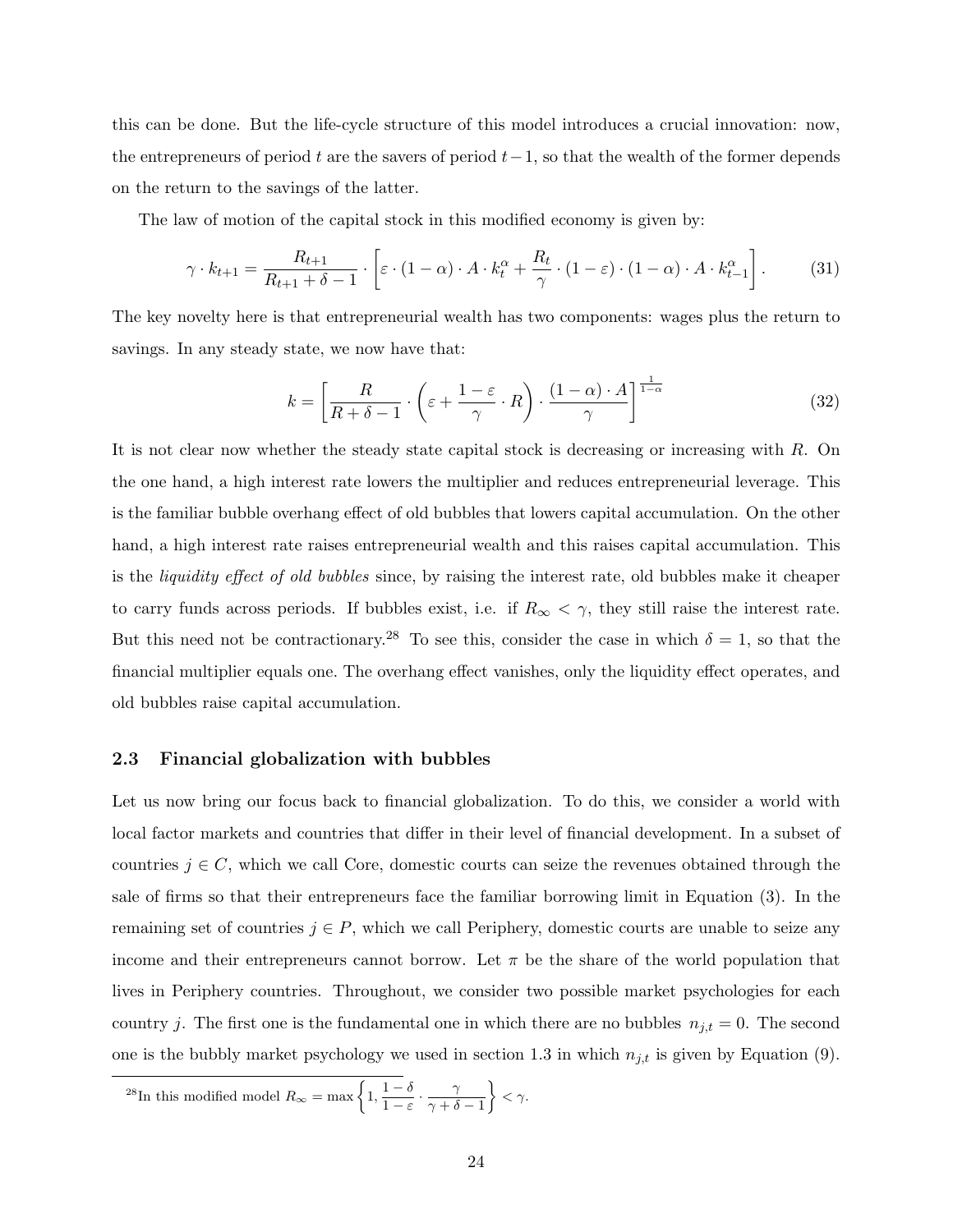Consider an initial situation in which Core countries participate in a world credit market, but Periphery countries do not (1970s and 1980s). The capital stocks of the different countries evolve as follows

$$
\gamma \cdot k_{j,t+1} = \frac{R_{t+1}}{R_{t+1} + \delta - 1} \cdot \left[ \varepsilon \cdot (1 - \alpha) \cdot A \cdot k_{j,t}^{\alpha} + n_{j,t} \right], \text{ for } j \in C,
$$
\n(33)

$$
\gamma \cdot k_{j,t+1} = \varepsilon \cdot (1 - \alpha) \cdot A \cdot k_{j,t}^{\alpha} + n_{j,t}, \text{ for } j \in P.
$$
 (34)

The main difference between capital accumulation in Core and Periphery countries is the size of the financial multiplier. This multiplier is above one in Core countries, since their entrepreneurs are subject to the borrowing limit in Equation (3). The financial multiplier is one in Periphery countries, since their entrepreneurs cannot borrow. The interest rate in Core countries is given by:

$$
R_{t+1} = \max \left\{ \frac{\gamma \cdot \sum\limits_{j \in C} \left[ (1 - \delta) \cdot k_{j,t+1} + E_t b_{j,t+1} \right]}{(1 - \varepsilon) \cdot (1 - \alpha) \cdot A \cdot \sum\limits_{j \in C} k_{j,t}^{\alpha}}, 1 \right\}.
$$
 (35)

If their combined entrepreneurial collateral is large enough relative to the wealth of their savers, the interest rate in Core countries is determined by "cash-in-the-market" and storage is not used in equilibrium. Otherwise, the interest rate equals one and storage is used in equilibrium. In Periphery countries, the interest rate equals one so that savers are indifferent between storage and credit. However, this interest rate is only notional since the equilibrium amount of credit is zero. Entrepreneurs would like to borrow at this rate, but they have no collateral to offer. Periphery savers are forced to use storage.

Let us assume that:

$$
\gamma < \frac{1-\delta}{1-\varepsilon} < \varepsilon^{-1} \cdot \frac{\alpha \cdot \gamma}{1-\alpha} + 1 - \delta. \tag{36}
$$

In Core countries, bubbles are fully pledgeable and their expected growth must equal the world interest rate. But the first inequality in assumption (36) says that this interest rate is above the growth rate. In Periphery countries, bubbles are not pledgeable and their expected growth in equilibrium must equal the return to investment. But the second inequality in assumption (36) says that this return to investment is above the growth rate. Thus, bubbles are not possible in any country. The only feasible market psychology is the fundamental one and the Core-Periphery world exhibits quiet dynamics. There are no shocks and all countries monotonically converge to their respective steady states. Given that countries differ only in their level of financial development, there is full convergence within regions but not across regions. Core countries converge to a steady state with a higher capital stock and a higher interest rate than Periphery countries.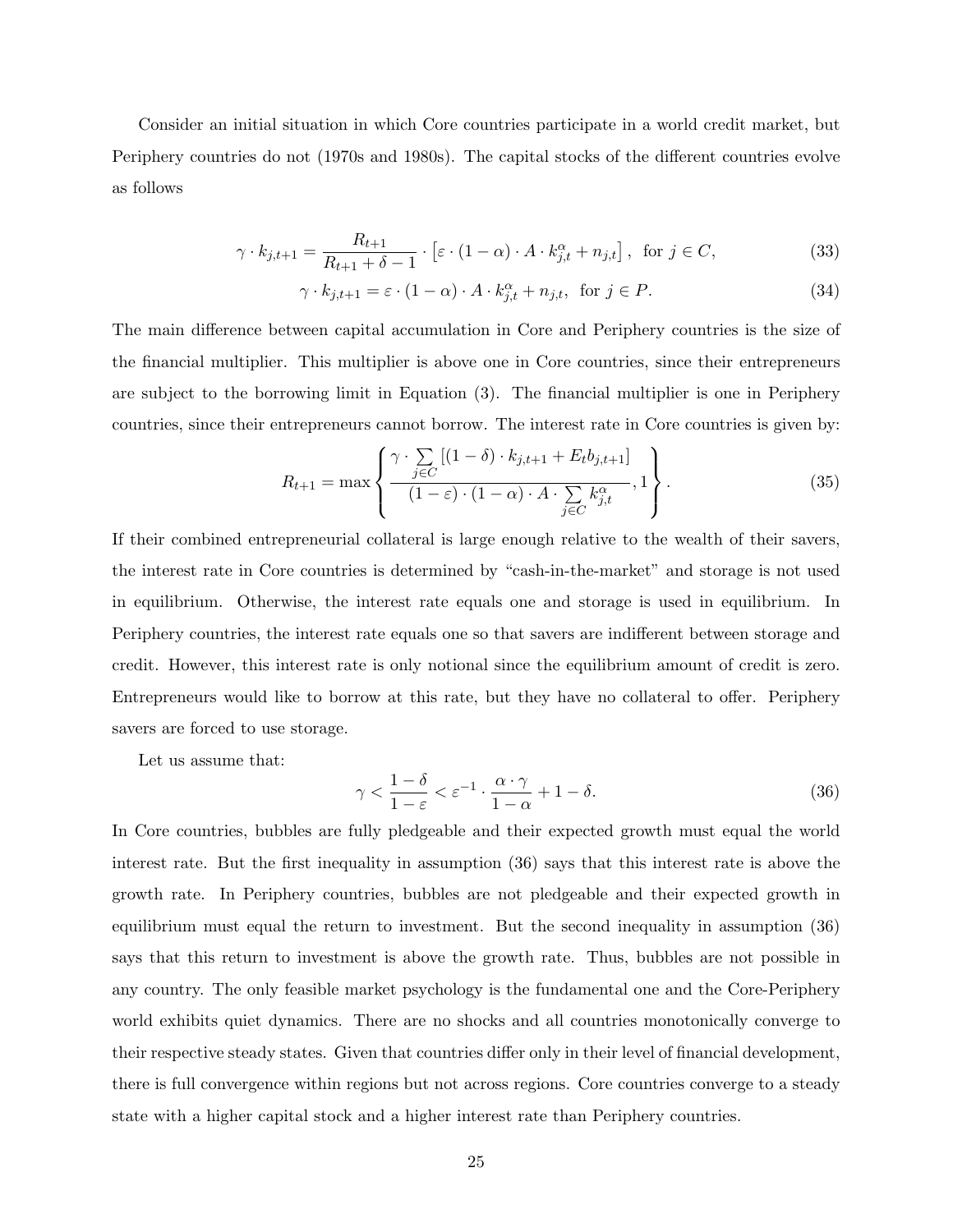Let us consider now what happens if Periphery countries join the world credit market (1990stoday). The world interest rate, which now applies to all countries, becomes:

$$
R_{t+1} = \max \left\{ \frac{\gamma \cdot \sum\limits_{j \in C} \left[ (1 - \delta) \cdot k_{j,t+1} + E_t b_{j,t+1} \right]}{(1 - \varepsilon) \cdot (1 - \alpha) \cdot A \cdot \sum\limits_{j \in C \cup P} k_{j,t}^{\alpha}}, 1 \right\}.
$$
 (37)

The entry of Periphery countries into the world financial market does not raise entrepreneurial collateral, because Periphery entrepreneurs are still unable to borrow due to the inefficiency of their domestic courts. But Periphery savers can now lend to Core entrepreneurs, and this raises the wealth of savers in the market. Thus, the world interest rate drops and capital flows from Periphery to Core. These capital flows raise world efficiency because they convert Periphery storage into Core capital.

If the collective size of Periphery countries is sufficiently large relative to that of Core countries, capital flows are not large enough to eliminate all Periphery storage and the world interest rate drops to one.<sup>29</sup> The entry of Periphery countries into the world financial system has created a bubbly environment! How do bubbles affect financial globalization? To answer this question, we simulate a six-country version of the Core-Periphery world, two of which are in Core. Figure 6 plots the evolution of the aggregate capital stock, bubble, and current account deficit for each of the countries in Core.<sup>30</sup> The figure assumes that all countries are in the steady state when Periphery joins the world financial system. The dashed lines depict the benchmark dynamics with the fundamental market psychology, whereas the solid lines depict the evolution of these same variables for a simulated realization of the bubbly market psychology.

There are three main takeaways from Figure 6. First, bubbles reinforce the effects of financial globalization. By creating collateral in Core, bubbles sustain additional capital flows and deepen financial integration between Core and Periphery. In the simulation, both the capital stock and the current account deficit in each Core country rises and falls alongside its bubble. From the perspective of an outside observer, bubbly episodes are accompanied by a high degree of de facto

<sup>&</sup>lt;sup>29</sup>In particular, this requires that  $\pi > \frac{\delta^{\frac{\alpha}{1-\alpha}} \cdot (1-\delta)}{\alpha}$  $\frac{a}{1-\epsilon+\delta^{\frac{\alpha}{1-\alpha}}\cdot(1-\delta)}$ . Note that this is a sufficient but not necessary condition for creating a bubbly environment. Even if all storage is eliminated, the interest rate can fall below the growth rate.

<sup>&</sup>lt;sup>30</sup>In this version of the model, the capital stocks of Periphery countries are not affected. The reason is that entrepreneurs cannot borrow. But this need not be the case if entrepreneurs also save. In a multi-country version of the life-cycle model of Section 2.2., for instance, bubbles would be a source of liquidity regardless of the country in which they are located, so that bubbles in Core could lead to an expansion in both, Core and Periphery.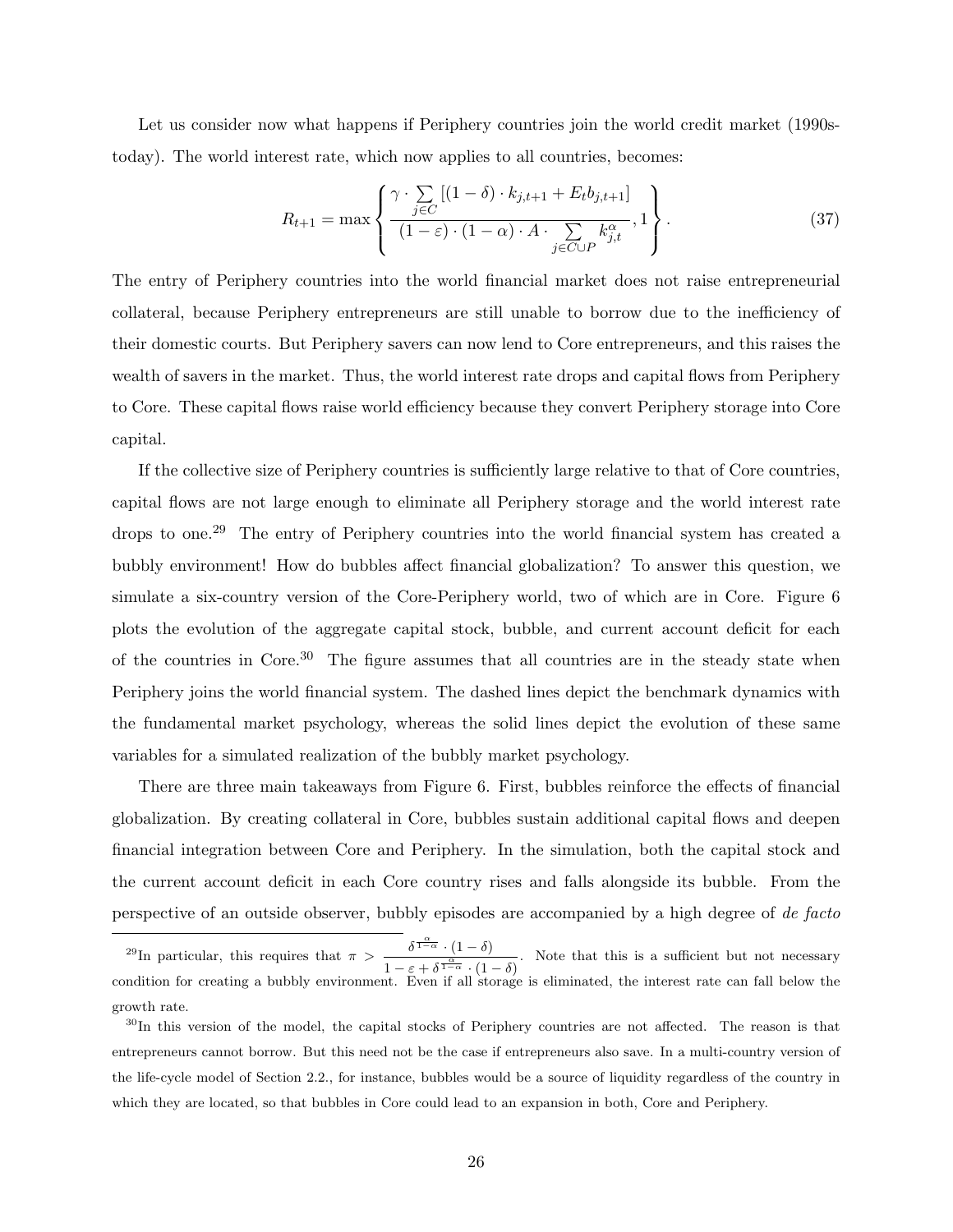financial integration, whereas reversals to the fundamental state are accompanied by retrenchment. This leads to the second point, which is that the capital flows sustained by bubbles are volatile. Indeed, as the figure shows, Core countries experience surges in inflows and sudden stops driven solely by market psychology. Third, because they are country-specific, bubbles lead to dispersion within Core. Although both Core countries are fundamentally identical to one another, market psychology can favor any one of them over the other. The general insight here is that the global allocation of savings will be determined both by bubbles and by productivity and, in principle, there is no reason for both forces to coincide.

### 2.4 Managing bubbles

Up to now, we have focused exclusively on the positive aspects of bubbles, namely when they can exist and how they affect macroeconomic dynamics. We have shown the reader how the theory of rational bubbles can help us interpret the boom-bust episodes of recent years. We now turn to some normative issues and explore both the desirability of bubbles and the role, if any, of policy in managing them. Both questions have been the object of a lively, if often unstructured, debate in the academic and policy communities. But the theory of rational bubbles has much to offer to this debate.

In the bubbly economy, market psychology is an essential component of equilibrium. This raises two central questions. Which is the most desirable market psychology? Can the policy maker implement it? Much has been written about these questions, and a thorough treatment of them would require more space than we have at our disposal. We therefore address them within the context of a particular example, the Core-Periphery world of the previous section. Although the setting is specific, the insights that it delivers are easily generalizable to other environments.

#### 2.4.1 What should governments do?

We return to the Core-Periphery world and assume that there is a global planner with the ability to coordinate the market on its preferred psychology. Which one would she select? Answering this question requires defining the objective function of the planner. This is not trivial because bubbles entail a complex web of intra- and inter-generational transfers. One common approach, which we adopt here, is to assume that the planner's goal is to maximize some measure of welfare in the steady state. Since the only source of uncertainty in this world is market psychology itself, the planner selects a "deterministic" market psychology with a constant rate of bubble creation , i.e.,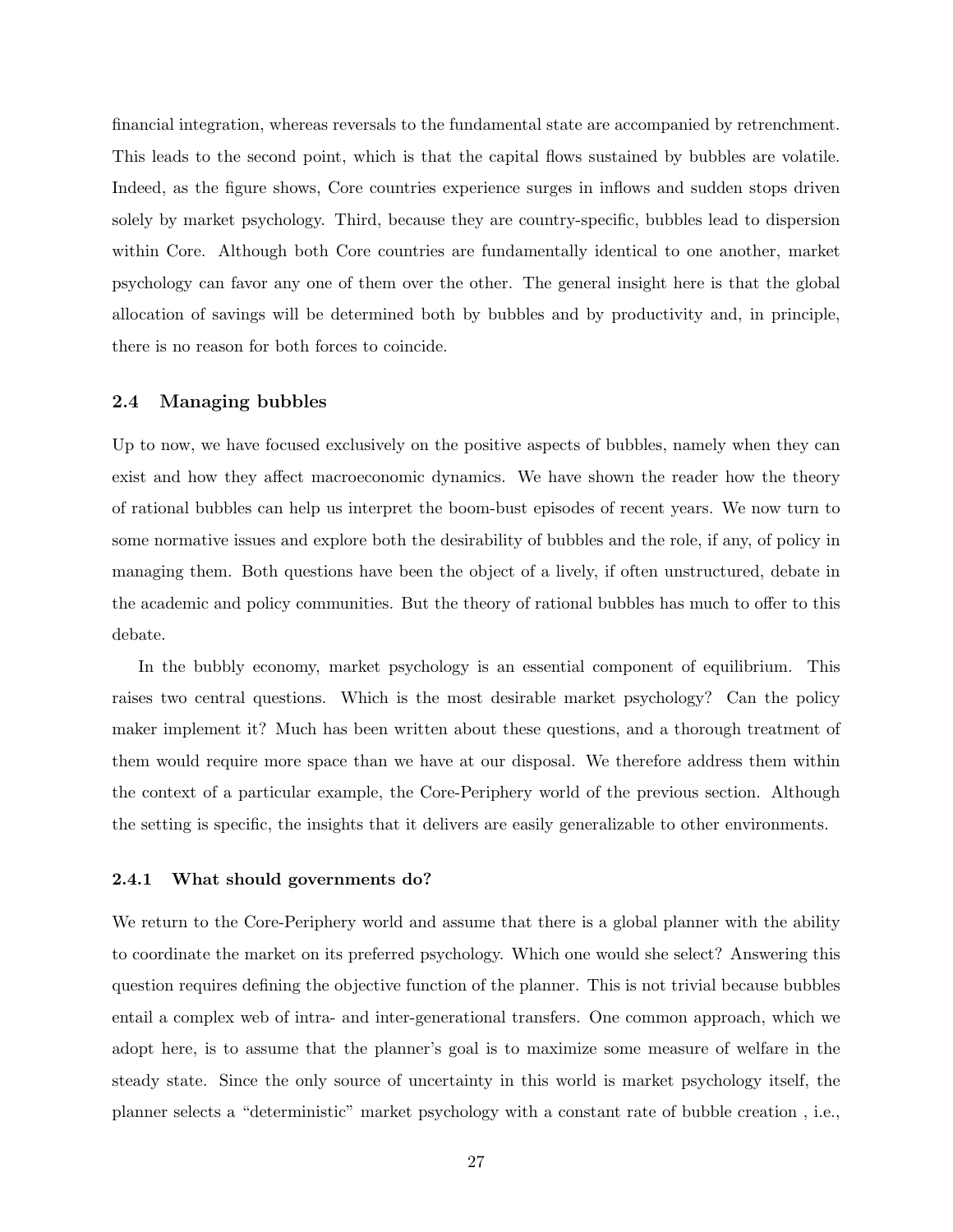$n_{j,t} = \eta_j$ , and no shocks to the return of old bubbles, i.e.,  $g_{j,t+1} = R_{t+1}$ , for all t and  $j \in C$ . Note that we need only specify the market psychology for Core, as we know that in Periphery the only admissible psychology is  $n_{j,t} = b_{j,t} = 0$ , for all t and  $j \in P$ .

All market psychologies of this type yield a deterministic steady state, which is characterized by the following set of equations:

$$
k_j = \frac{g}{g + \delta - 1} \cdot \left[ \varepsilon \cdot A \cdot (1 - \alpha) \cdot k_j^{\alpha} + \eta_j \right] \quad \text{for } j \in C,
$$
\n(38)

$$
k_j = \left[\frac{\varepsilon \cdot A \cdot (1 - \alpha)}{\gamma}\right]^{\frac{1}{1 - \alpha}} \quad \text{for } j \in P,
$$
\n(39)

$$
g = \max \left\{ \frac{\gamma \cdot \sum_{j \in C} \left[ (1 - \delta) \cdot k_j + b_j \right]}{(1 - \varepsilon) \cdot (1 - \alpha) \cdot A \cdot \sum_{j \in C \cup P} k_j^{\alpha}}, 1 \right\}.
$$
 (40)

where  $q$  denotes the world interest rate, which must equal the growth rate of bubbles in all countries. Equation (38) implicitly defines the steady-state capital stock in Core countries solely as a function of g and  $\eta_i$ . Equation (39) instead shows that, because its entrepreneurs are cut-off from the credit market, the capital stock in Periphery is independent of bubbles and the world interest rate. Equation (40), in turn, characterizes the world interest rate. Finally, note that there are two market psychologies under which  $b_j > 0$ : if  $g = \gamma$ , it must be that  $\eta_j = 0$ , or; if  $g < \gamma$ , it must be that  $\eta_j > 0$  and  $b_j = \eta_j \cdot g \cdot (\gamma - g)^{-1}$ .<sup>31</sup>

Which psychology would a global planner choose? To answer this question, let us first characterize the set of Pareto-optimal allocations. This may seem like a complicated task, given that this world is populated by savers and entrepreneurs in many different countries. But it is actually quite simple.<sup>32</sup> An allocation can only be Pareto-optimal if storage is not used. The intuition is simple: if storage is being used, it is always possible to increase bubble creation – and thus investment – in some country without reducing investment (and therefore welfare) anywhere else. Once

$$
\gamma \cdot b_j = g \cdot (b_j + \eta_j), \text{ for } j \in C,
$$

so that  $b_j > 0$  only if  $\gamma = g$  and  $\eta_j = 0$ , or if  $\gamma > g$  in which case,

$$
b_j = \frac{g}{\gamma - g} \cdot \eta_j.
$$

 $32$ In Core, the welfare of entrepreneurs equals only the rental income of capital because undepreciated capital has been fully pledged to creditors. In Periphery, instead, the welfare of entrepreneurs equals the entire capital income. The steady-state welfare of savers, in turn, equals their labor income times the market interest rate.

<sup>&</sup>lt;sup>31</sup>Indeed, by evaluating Equation (8) in steady state and setting  $n_{j,t} = \eta_j$  for all t, we obtain,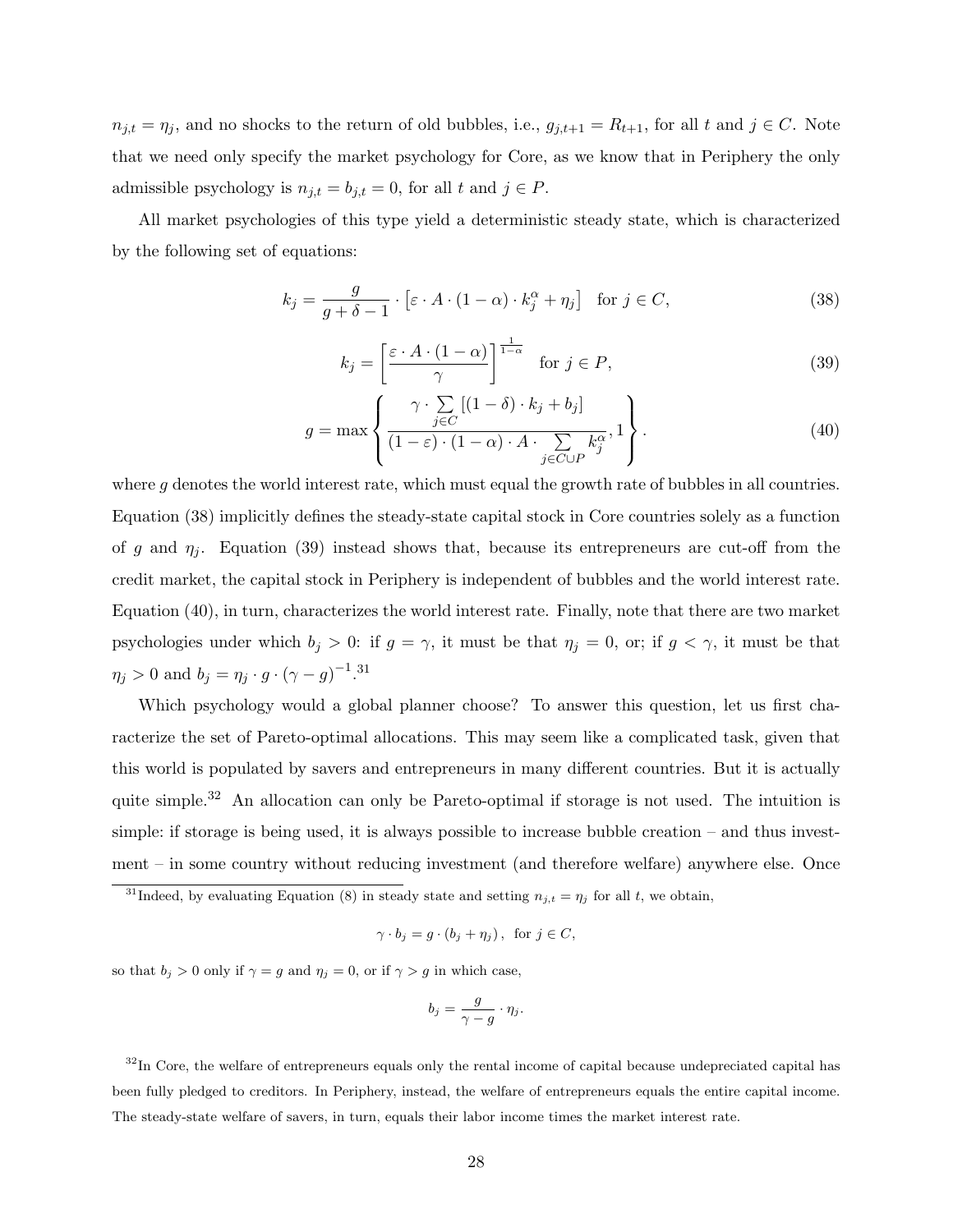storage is completely eliminated, any additional increase in bubble creation comes at the expense of investment somewhere else and cannot be Pareto-improving.

Indeed, there is a continuum of Pareto-optimal allocations in the Core-Periphery world, each of them sustained by a different market psychology. Although the use of storage is eliminated in all of them, these allocations differ in their bubbles, their capital stocks, and their interest rates, which can lie anywhere between 1 and  $\gamma$ . Whether one market psychology is preferred over another depends on the relative weights that the global planner assigns to the different type of individuals. If the planner favors entrepreneurs, she will prefer allocations with the lowest interest rate to maximize investment. If instead the planner favors savers, she may prefer allocations with higher interest rates even if this comes at the expense of investment.

This discussion illustrates some key normative implications of the theory of rational bubbles. Perhaps the main one is that, far from the widespread notion that bubbles are undesirable, the theory suggests that they can be Pareto-improving.<sup>33</sup> Naturally, different bubbles have different effects on global output and its distribution.<sup>34</sup> But characterizing the set of optimal bubbles is only the first step towards a proper analysis of policy. The other is thinking about implementation, which raises further questions of its own. First, the world is not run by a global planner but rather by a collection of individual governments. It is natural to expect each government to favor bubble creation in its own economy even if this comes at the expense of investment elsewhere in the world. As in other areas of international economics, this creates a need for policy coordination on which we shall not elaborate here. We turn instead to a second crucial point: once governments have decided on their preferred market psychology, what can they do to induce it?

#### 2.4.2 What can governments do?

This section considers the problem of governments that, having settled on a preferred market psychology, want to implement the corresponding allocation. One possible approach is to assume that governments can choose this psychology directly, for instance, by forcing individuals to act in a certain way and punishing those that deviate. This is not very interesting, however. An

<sup>&</sup>lt;sup>33</sup>This need not be the case, of course, as bubbles may also entail costs. They may redirect investment towards unproductive uses, as we have seen, they may be too volatile, or they may become too large thereby leading to inefficiently severe crises when they burst (see, for instance, Caballero and Krishnamurthy 2006).

<sup>&</sup>lt;sup>34</sup>These effects of bubbles, moreover, are model-specific. In the Core-Periphery world, for instance, it is the wealth effect of bubble creation that enables entrepreneurs to expand their investment. In the life-cycle model of Section 2.2., instead, the liquidity effect of old bubbles can do the trick.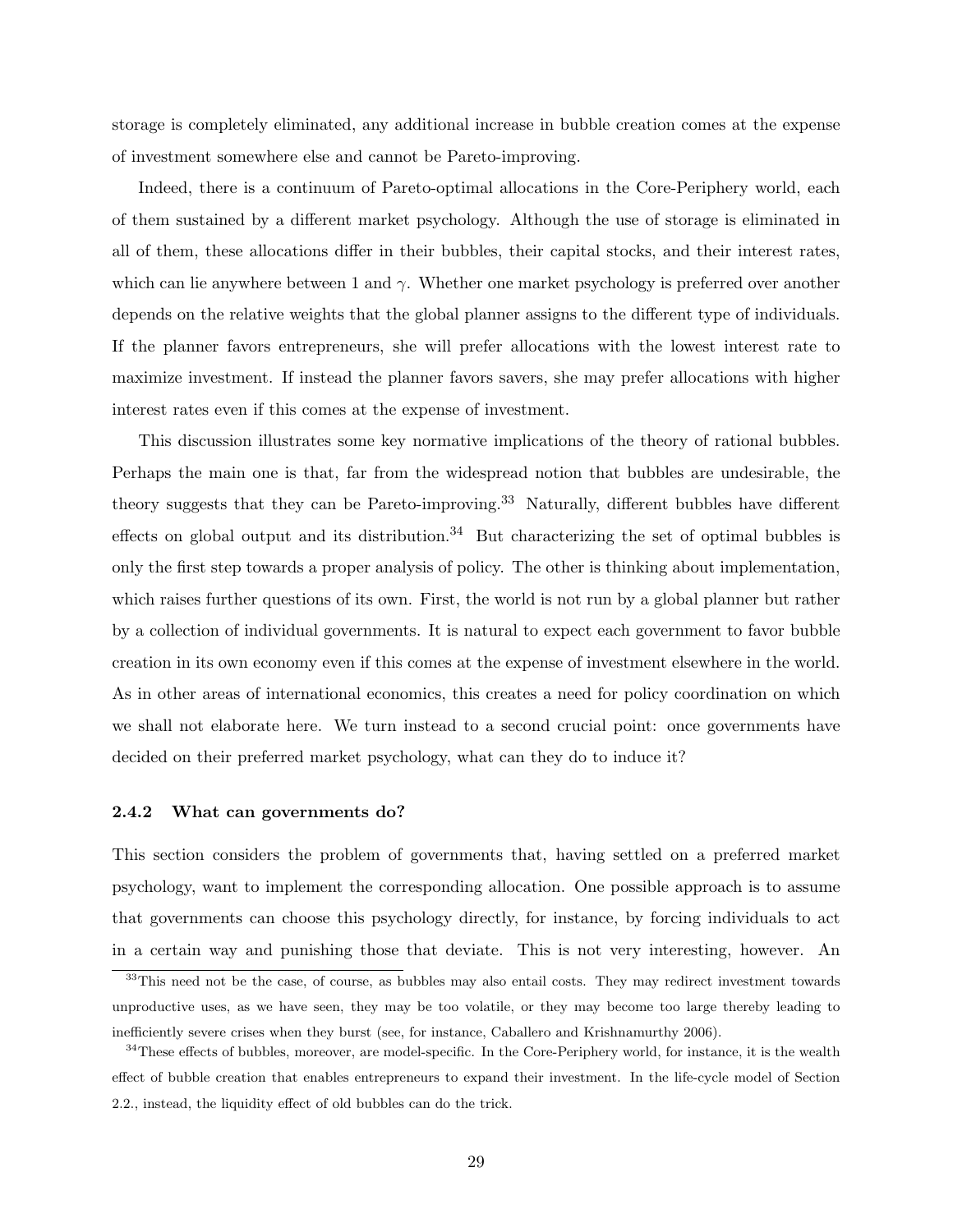alternative approach, which we have developed over various papers and follow here, is to endow governments with specific policy tools and study how these tools can be used to re-create the transfers implemented by the preferred bubble, thereby implementing the desired allocation.<sup>35</sup> Since bubbles implement these transfers through the credit market, it is reasonable to begin by looking at credit market interventions.

Let us assume that governments want to implement the Pareto-optimal allocation associated with market psychology  $\{\eta_j\}_{j\in C}$ . To do so, we assume that governments in Core are able to subsidize and/or tax their entrepreneurs. In particular, we assume that the government of country  $j \in C$  promises to give its entrepreneurs of generation t a gross transfer of  $s_{j,t+1}$  units of the consumption good during old age. These transfers can be negative and/or contingent on the state of the economy, and we assume that they can be pledged by entrepreneurs to outside creditors. We do not allow for cross-country subsidies, though. Thus, positive transfers in country  $j \in C$  are financed through a tax on the country's young entrepreneurs; negative transfers, in turn, generate a revenue that is distributed among young entrepreneurs.

These interventions can be thought of as credit management policies. Given policies  ${s_{j,t}}_{j\in C}$ for all  $t$ , we can define:

$$
n_{j,t}^s = \frac{\gamma \cdot E_t s_{j,t+1}}{g} - s_{j,t}.\tag{41}
$$

Thus,  $n_{j,t}^s$  represents the net transfers to young entrepreneurs in country j, i.e., the difference between the present value of subsidies that they will obtain in old age and the taxes paid in young age. This difference can be positive or negative. The key observation is that there are now three sources of entrepreneurial wealth: wages, new bubbles, and net transfers, i.e., entrepreneurial wealth equals  $w_{j,t} + n_{j,t} + n_{j,t}^s$ . Moreover, there are now three sources of collateral: undepreciated capital, bubbles, and gross transfers, i.e., collateral equals  $(1 - \delta) \cdot k_{j,t+1} + E_t \{b_{j,t+1} + s_{j,t+1}\}.$ 

As this discussion makes it clear, these interventions replicate the effects of bubbles. For instance, to implement the desired allocation, governments simply need to set  $s_{j,t} = b_j - b_{j,t}$ , which implies that  $n_{j,t}^s = \eta_j - n_{j,t}$  for any market psychology  ${n_{j,t}}_{j \in C}$ . That is, governments can replicate any allocation by appropriately designing state-contingent policies! In our case, this requires "leaning against market psychology". In countries and times where the bubble is low relative to the desired benchmark, the policy requires the corresponding government to subsidize credit. In countries and times where the bubble is high relative to the desired benchmark, the policy requires the corresponding government to tax credit.

<sup>35</sup>See, for instance, Martin and Ventura (2015, 2016).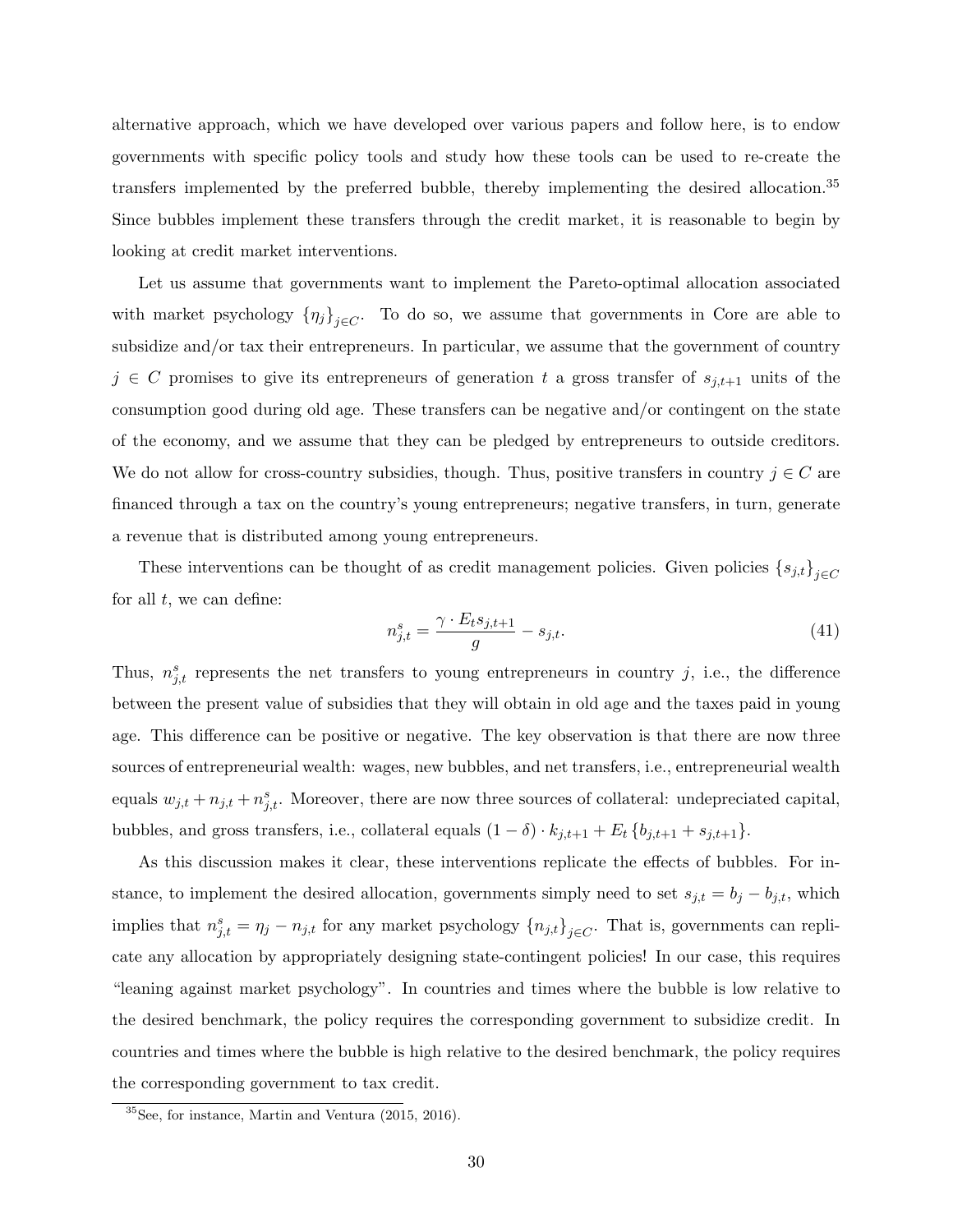A salient feature of these policies is that they are expectationally robust, in the sense that they implement the desired allocation regardless of market psychology. That is, they do not target asset prices, but instead insulate the economy from their fluctuations. Note that these policies achieve their objectives even if their adoption changes market psychology.

Bubbles create a web of inter and intra generational transfers. The key insight of this section is that, if governments have the necessary tools to replicate these transfers, they can always replicate the desired bubble. We have focused here on the case of taxes and subsidies on credit, but nothing changes if we allow governments to finance these policies through debt. Moreover, depending on the setup, these interventions can also be interpreted as capital controls or bailouts.

What if governments do not have this full set of tools at their disposal? They may, for instance, have only a limited ability to tax and/or subsidize entrepreneurs. Or, as in some monetary models, they may be able to influence the real interest rate, which in turn determines the equilibrium growth rate of old bubbles. Although such limitations certainly curtail governments' ability to replicate a desired bubble, they do not change the general nature of the problem. At times, the observed bubble is too small relative to the desired one and policy should try to raise its size; at other times, the observed bubble is too large relative to the desired one and policy should try to reduce its size.

## 3 A guide to the literature

In the previous sections, we have used simple models and examples to convey the main positive and normative insights of the theory of rational bubbles for macroeconomics. We now provide a brief guide to the literature that has developed these insights and built on them to generate additional results.

#### 3.1 The traditional view of bubbles

The seminal papers in the theory of rational bubbles are Samuelson (1958) and Tirole (1985). Samuelson showed how, in an endowment economy with overlapping-generations, rational bubbles could offer a remedy to the problem of dynamic inefficiency. Tirole extended these insights to the classic Diamond (1965) model of capital accumulation, providing the first full treatment of bubbles in a production economy. We describe below his results.

In the absence of frictions, the interest rate in the Diamond (1965) model equals the marginal return to investment, i.e., the return to capital accumulation. It is well-known that the equilibrium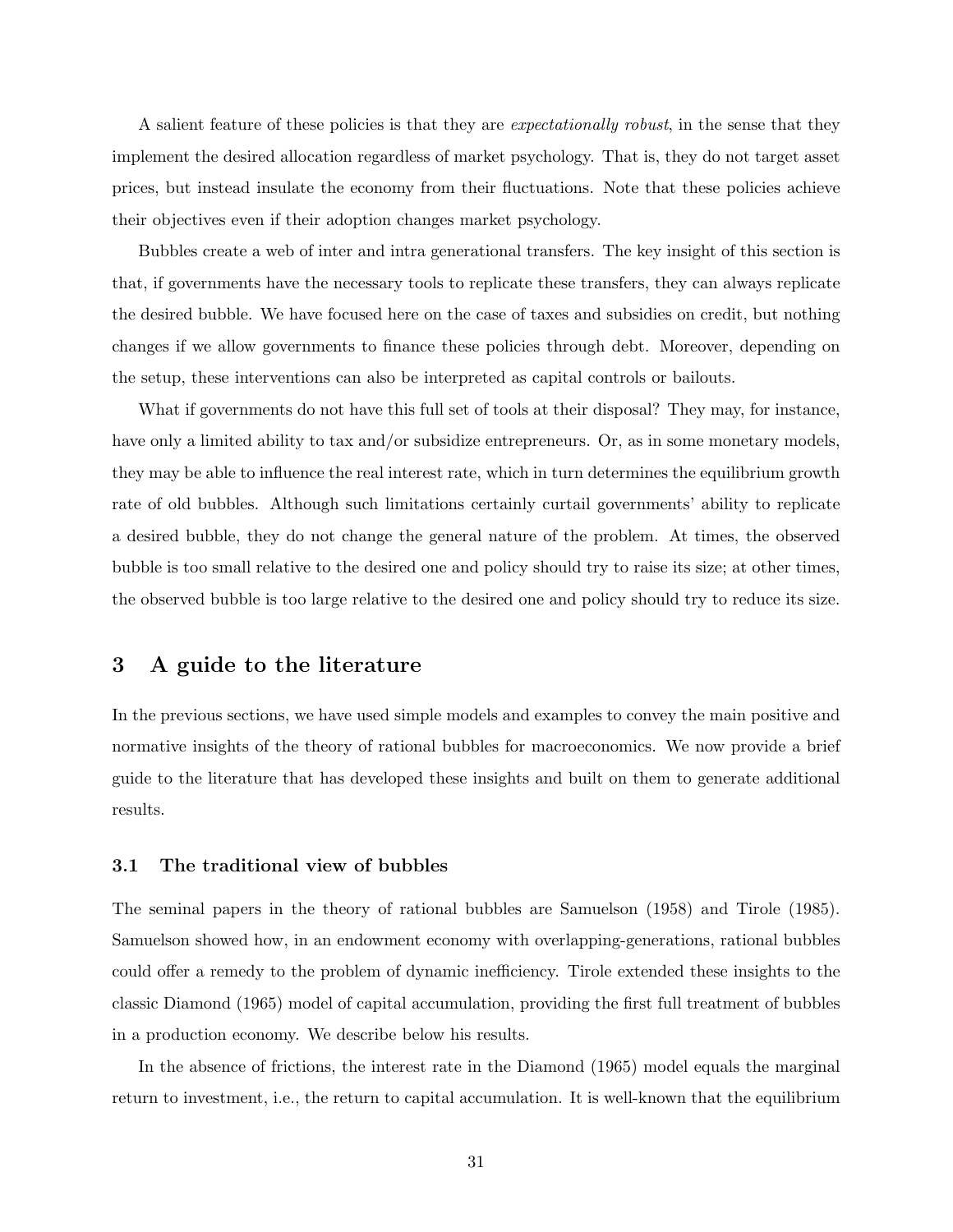in this model can be dynamically inefficient, which happens whenever the steady-state interest rate lies below the growth rate of the economy. These are situations in which the capital stock is excessive and its return is too low. Tirole (1985) showed that, in such situations, there exists an alternative bubbly steady state in which agents are willing to hold rational bubbles. This steady state has two key features relative to the standard fundamental one. First, both the capital stock and output are lower, because bubbles divert resources away from capital accumulation. This is nothing but the overhang effect of old bubbles that we have discussed so extensively. Second, welfare is higher, because the capital stock eliminated by the bubble is inefficient to begin with. Both results correspond exactly to our analysis of the world economy of section 2.1, for the case in which the borrowing limit is not binding.

These first findings were derived in highly stylized models and it was not obvious how robust they were to some natural generalizations of the environment. One such generalization is the inclusion of non-reproducible factors of production such as land, which provide rents to their owners. In equilibrium, the price of these factors must equal the discounted value of the stream of rents that they are expected to generate in the future. This is problematic, because dynamic inefficiency  $$ which generates the low interest rates necessary for the existence of bubbles – may imply infeasibly high prices of non-reproducible factors. Tirole (1985) partially explored this connection and showed that sometimes, in the presence of rents, the unique market psychology must feature a bubble! Rhee (1991) focused specifically on land, and showed that its presence is not incompatible with dynamic inefficiency insofar as the land share of output vanishes asymptotically.

Another unappealing feature of this early work is that it focused on deterministic bubbles, which display a very predictable behavior and never burst. The fact that real-world bubbles are anything but predictable prompted the study of stochastic bubbles like the ones we have used throughout this guide. Blanchard (1979) and Blanchard and Watson (1982) used partial-equilibrium asset-pricing models to show that such bubbles can be consistent with rational expectations. They also argued that stochastic bubbles could display a wide range of behavior, and studied conditions under which their presence could be verified econometrically. Weil (1987) studied the existence of stochastic bubbles in general equilibrium, extending Tirole (1985) to the case of bubbles that have a constant, exogenous, probability of collapsing.

This theory of rational bubbles provided an elegant and powerful way to think about real-world bubbles, suggesting that it would be widely used by macroeconomists. But this did not happen. A first drawback of the theory is its prediction that bubbles can only arise under low interest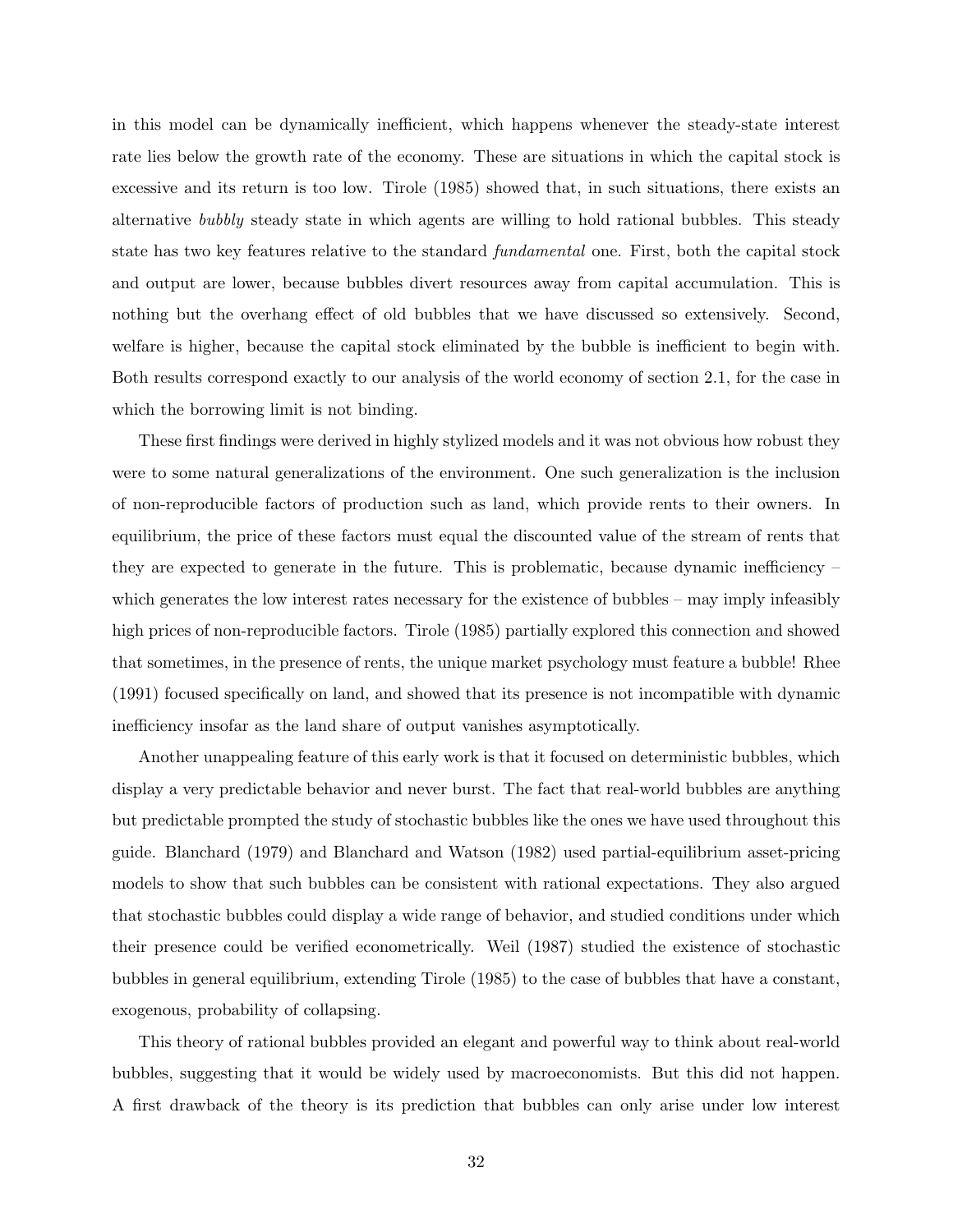rates, which – in the basic models discussed above – is equivalent to dynamic inefficiency. As we anticipated in section 2.1, the empirical validity of the latter was questioned in an influential paper by Abel et al. (1989). Although their findings have been recently questioned by Geerolf (2013), the predominant view has been for many years that real economies are dynamically efficient. This appeared to limit the relevance of the theory of rational bubbles, but only if one sticks to the frictionless models in which the theory was first developed. In the presence of frictions, in fact, the interest rate need not accurately reflect the return to capital and bubbles may exist even if the economy is efficient.

One set of papers made this point in the context of endogenous growth. Saint-Paul (1992), Grossman and Yanagawa (1993), and King and Ferguson (1993), for instance, extended the analysis of Tirole (1985) to economies with endogenous growth due to externalities in capital accumulation. The key insight of these papers is that, in the presence of such externalities, the market interest rate underestimates the true return to investment. Thus, the interest rate can be low enough for bubbles to exist even if the economy is dynamically efficient. In these models, bubbles reduce capital accumulation exactly as in Tirole (1985). But their welfare implications are different because these economies accumulate too little, as opposed to too much, capital to begin with. By reducing capital accumulation, bubbles slow down the long-term growth rate of the economy so that there always exists a future generation that is harmed. Note that these insights are closely related to our discussion of the Dutch disease in section 1.4., and they would also arise in our example in the presence of externalities.

Another set of papers showed that bubbles could arise in dynamically efficient economies if there are financial frictions. Woodford (1990), Kocherlakota (1992), Azariadis and Smith (1993), and Woodford and Santos (1997), for instance, showed how frictions such as borrowing constraints and adverse selection could depress equilibrium interest rates and create bubbly environments. The role of various financial frictions in creating this type of environments has since then been analyzed in the literature, from the lack of insurance markets (e.g. Aoki et al. (2014)) to borrowing limits like the ones we have explored here (e.g. Hirano and Yanagawa (2016)).

## 3.2 A new view of bubbles

Even if one accepts that the existence of bubbles does not require dynamic inefficiency, there is a second implication of the basic models that seemed unpalatable; namely, bubbles crowd out capital accumulation and reduce output. This prediction seemed particularly troubling in the aftermath of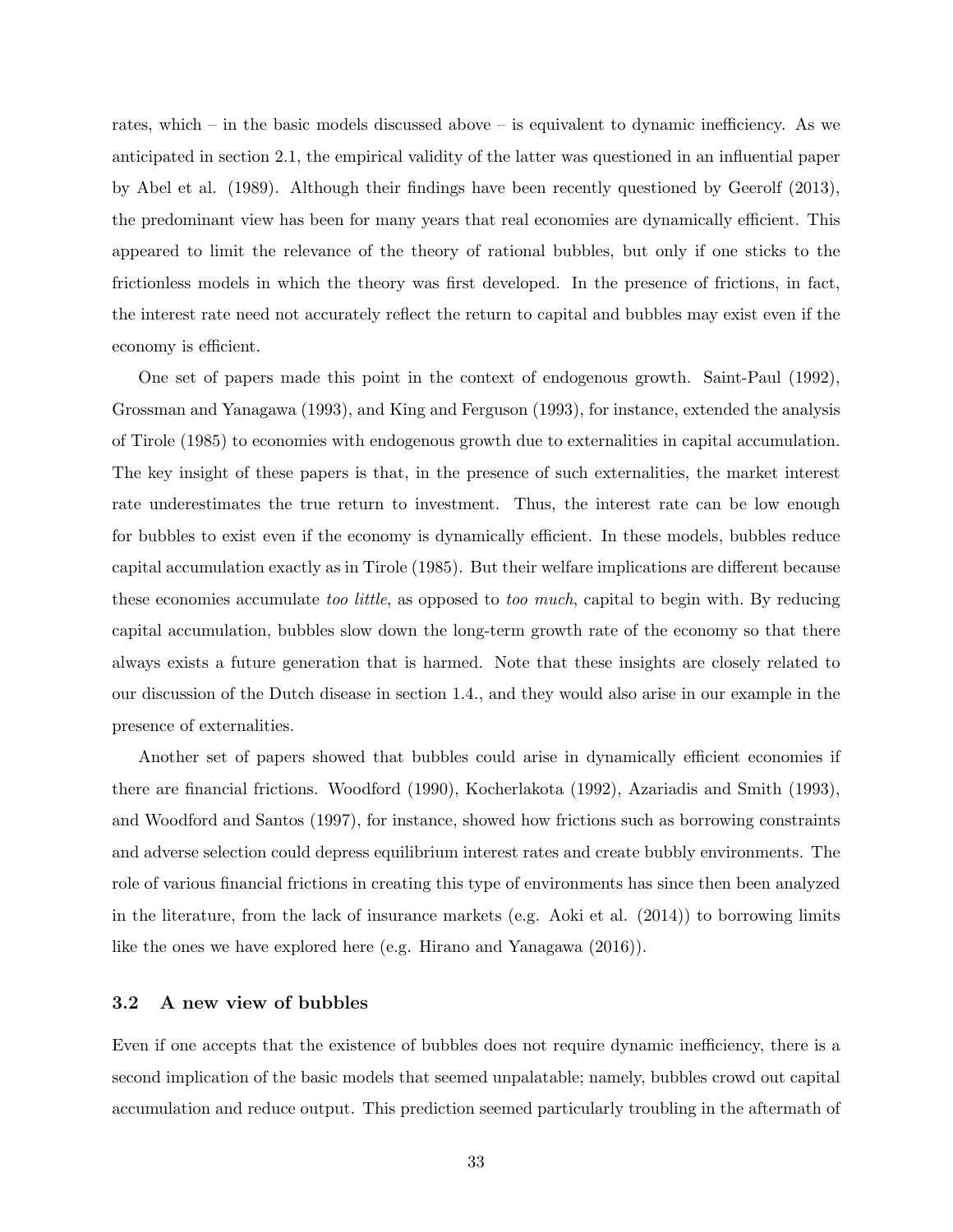the dot-com boom and bust of the late 1990s, during which the performance of the United States economy closely tracked the growth and subsequent collapse of the stock market. If there was ever a boom-bust episode where the theory of rational bubbles should apply, this was it. And yet, it highlighted the theory's limitations.

To address this issue, Olivier (2000) used an endogenous growth model to show that the effects of bubbles depend on the asset on which they appear. Bubbles on equity, in particular, can raise the market value of firms thereby enhancing firm creation, investment, and growth. Bubbles on unproductive assets, in turn, have the typical crowding-out effect and reduce growth. The key insight of the model, in fact, is that bubbles on equity have similar effects to subsidies on R&D. This is closely related to the subsidy effect of section 1.4., with the difference that Olivier (2000) focuses on the case in which the bubble subsidizes productive investment.

But most of the recent literature on rational bubbles has focused instead on models with financial frictions. This has been partly due to the widespread introduction of financial accelerator mechanisms, like those in Bernanke and Gertler (1989) and Kiyotaki and Moore (1997), into macroeconomic models. Financial frictions not only relax the conditions for the existence of bubbles, as we have already mentioned, but they also enable bubbles to expand the capital stock and output. Different strands of literature emphasize different mechanisms for this expansionary effect, most of which have already been discussed throughout this guide. The common theme that underlies all of them is that bubbles enable the transfer of resources, from agents who do not want to invest to those that do.

A first strand of the literature stresses the wealth effect of bubble creation, which we first introduced in Martin and Ventura (2012) and has since then been explored in a series of papers. In these models, newly created bubbles reallocate resources because they are sold by productive to unproductive agents, either directly or indirectly through the credit market. This wealth effect of bubble creation has been a recurrent theme throughout sections 1 and 2, and we shall not dwell on it here. It suffices to say that all the main insights derived in the context of our stylized examples survive in richer environments, with more general preferences and alternative credit market specifications (see Martin and Ventura 2011, 2015 and 2016).

A second strand of literature stresses the role of bubbles as providers of liquidity, as in the model of section 2.2. In these models, bubbles enable agents to transfer resources over time, from periods in which they are unproductive to periods in which they are productive. Thus, rational agents are willing to hold bubbles because they expect to sell them or borrow against them in the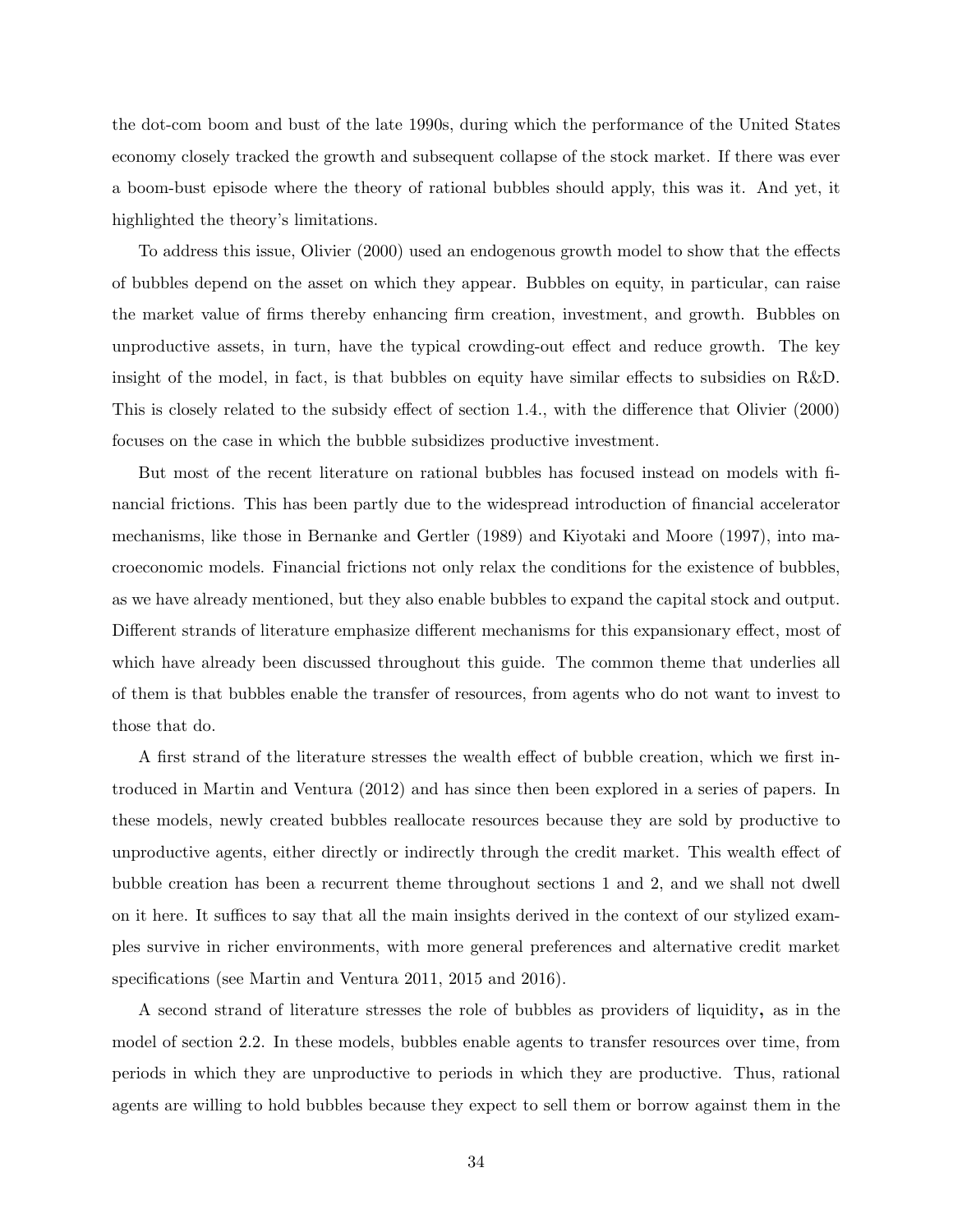future, when the time comes to invest. Some examples of this line of research include Caballero and Krishnamurthy (2006), Kocherlakota (2009), Farhi and Tirole (2012), Miao and Wang (2017) and Guerron-Quintana et al. (2017).

Finally, a third strand of literature highlights the general equilibrium effects of bubbles, which can induce price changes that enable the transfer of production factors from unproductive to productive agents. Ventura (2012) and Ventura and Voth (2015), for instance, study environments in which unproductive and productive agents compete for existing factors of production like capital and labor. When unproductive agents purchase bubbles, they reduce their production and thus their demand for capital and/or labor. The consequent fall in the price of these factors enable productive but constrained agents to expand their production, thereby leading to a boom.

### 3.3 Macroeconomic applications

Building on these insights, there has been an explosion of research in recent years trying to explain a wide array of macroeconomic phenomena.

Let us start with financial markets. There is mounting evidence of a link between asset bubbles, credit booms and busts, and financial crises (e.g. Schularik and Taylor  $(2012)$ , Jordà et al.  $(2015)$ ). Martin and Ventura (2016) and Miao and Wang (2017) explore this connection in general equilibrium models of credit and bubbles, in many ways similar to the world economy of section 2.1. In these models, the bursting of a bubble pushes the economy into a recession but it does not lead to defaults or unemployment because credit contracts are state-contingent and prices are flexible. In related settings, Ikeda and Phan (2016) and Bengui and Phan (2016) introduce non-contingent contracts to generate defaults, while Miao and Wang (2016) and Hanson and Phan (2017) introduce nominal rigidities to generate unemployment.

Delving deeper into financial markets, various papers have explicitly introduced financial intermediaries to analyze how their presence shapes the effects of bubbly booms and busts. Aoki and Nikolov (2015), Miao and Wang (2015), Martin and Ventura (2016 online appendix), and Freixas and Perez-Reyna (2016) are some examples in this regard. In general, these models are similar to the examples explored throughout this guide, with the difference that both entrepreneurs and financial intermediaries are subject to borrowing limits. Bubbles can relax or tighten these limits for financial intermediaries through the same mechanisms outlined above. The key insight is that it is not just the size of the bubble, but also its location – i.e., whether it is created and/or held by financial intermediaries or entrepreneurs – that matters for economic activity.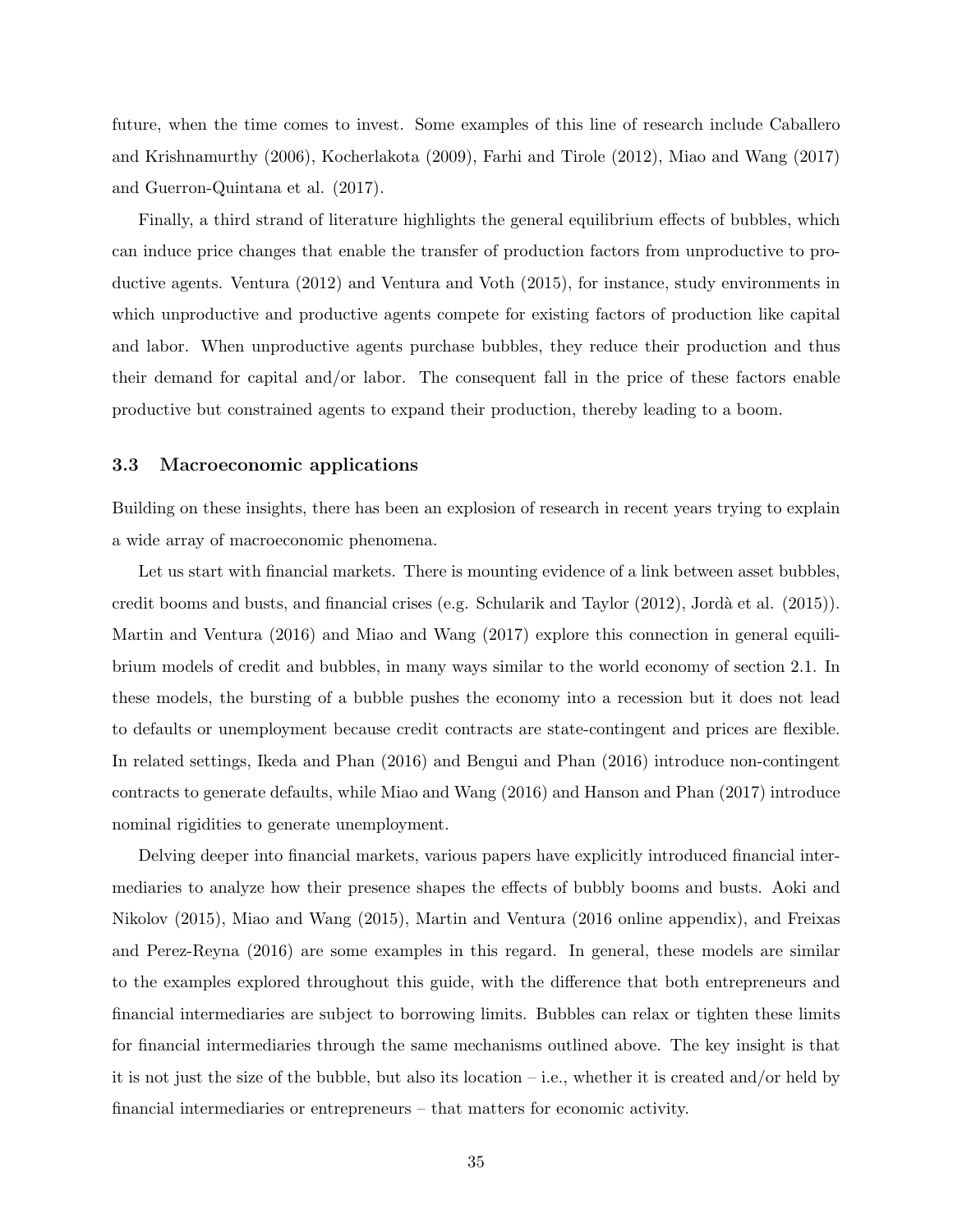The location of a bubble is also important in determining the allocation of resources across firms and sectors. Queirós (2017a) provides empirical evidence in this regard. Miao and Wang (2014), Basco (2016) and Tripathy (2017) develop models to study the role of bubbles in determining the cross-sector allocation of resources. Much in the spirit of the subsidy effect discussed in section 1.4, these papers identify conditions under which bubbles can reduce efficiency (and potentially growth) by reallocating resources towards less productive uses. One specific sector that has received much attention is housing, both because of its size and because it exhibits large fluctuations. Arce and Lopez-Salido (2011), Basco (2014), Zhao (2015), and Huber (2016) develop models of rational bubbles to study the macroeconomic implications of fluctuations in housing. Finally, for all this sector-level research, there has been almost no work on the firm-level implications of bubbles. This is somewhat surprising given the growing interest of macroeconomists on firm dynamics. Two exceptions are Tang  $(2017)$  and Queirós  $(2017b)$ , who study models of heterogeneous firms with entry and exit and explore the effects of bubbles on competition, on average productivity, and on its dispersion across firms.

On the international sphere, bubbles affect the allocation of resources across countries, as we illustrated through the Core-Periphery world. The role of bubbles in shaping the size, direction, and volatility of capital flows has been explored in a number of papers. Kraay and Ventura (2007) and Ikeda and Phan (2015) use models of rational bubbles to account for global imbalances between the United States and the developing world. Basco (2014) and Rondina (2017) are closest to the Core-Periphery example in section 2.3, as they provide formal models in which, due to asymmetric financial development, financial globalization itself creates a bubbly environment. In Martin and Ventura (2015), we construct a multi-country model and explore the positive and normative implications of bubbles for capital flows and for the global allocation of resources.

Finally, there is a large literature on the ability (or not) of macroeconomic policy to manage bubbles and their effects. Here, the desirability and effectiveness of policy depends on the tools at the authority's disposal. In Martin and Ventura (2015, 2016), we provide a formal analysis of the policy results illustrated in section 2.4, which assume that the government has the necessary tools to reproduce the transfers induced by bubbles. In Martin and Ventura (2011, 2016), we also explore whether a government with limited ability to tax can nonetheless manage bubbles by issuing public debt. Arce and Lopez Salido (2011) study policy interventions meant to eliminate bubbles on the "wrong" assets, which generate distortions, and foster them on the "right" assets. Other papers have focused not on the ability of policy to replicate the desired bubble, but rather on its role in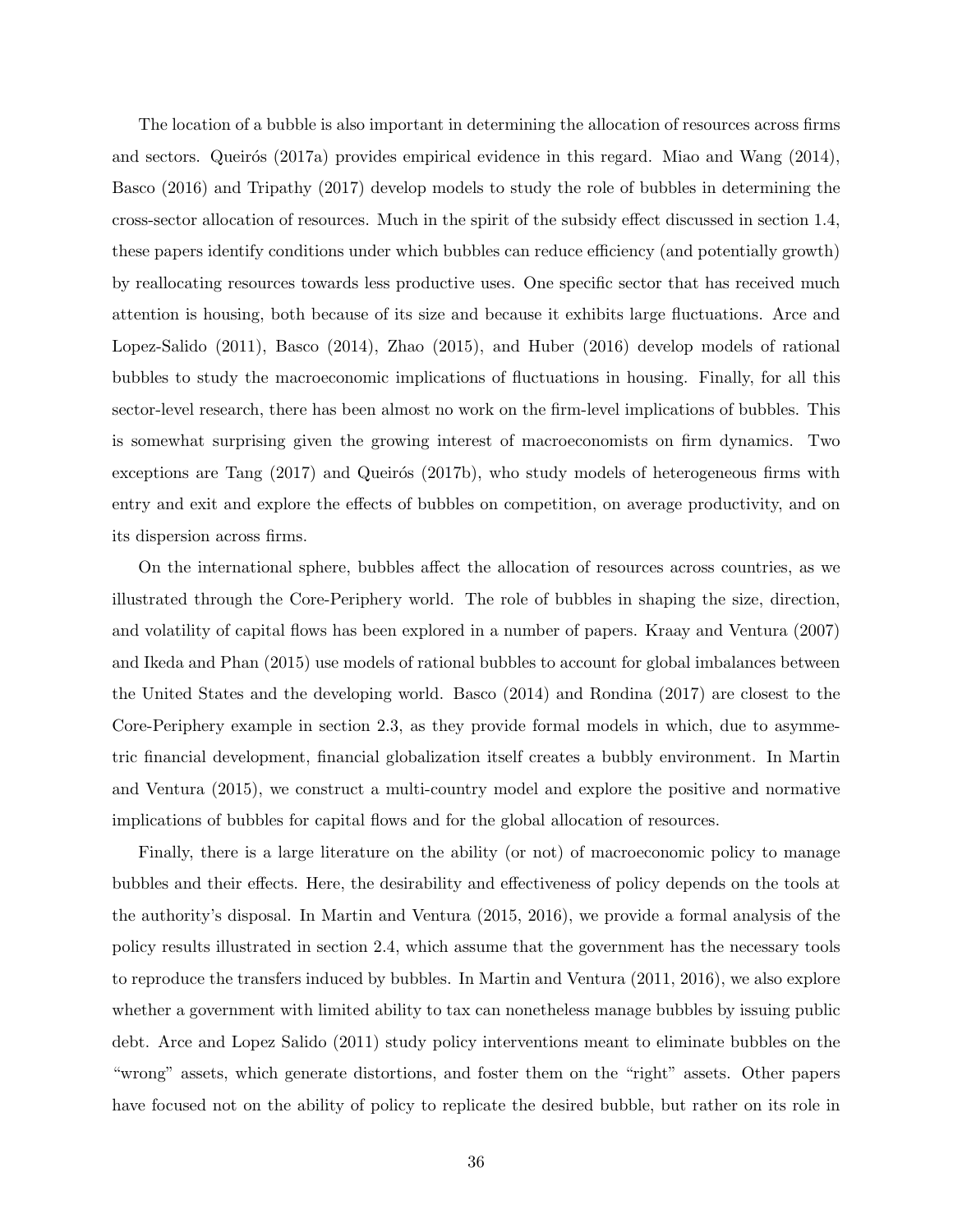preventing crises or mitigating their effects. These interventions can be both ex ante in the form of macroprudential regulation (e.g. Caballero and Krishnamurthy 2006), or ex post in the form of bailouts (e.g. Hirano et al. 2015).

Most of this literature on policy has a fiscal flavor to it, focusing almost exclusively on the role that taxes and subsidies can play in managing bubbles. The role of monetary policy has been much less explored, although it has featured prominently in the academic and policy debate for a long time (e.g. Bernanke and Gertler 2001). This is now changing. Gali (2014) and Barlevy et al. (2017) study how a monetary authority can, by controlling the interest rate, affect the evolution of bubbles. Asriyan et al. (2016) construct a model of money, credit and bubbles and show that market psychology can itself be a source of nominal rigidity if expectations are set in nominal terms. They also explore the general equilibrium effects of bubbles, and of monetary policy, both outside and inside of the liquidity trap. More recently, Gali (2017), Ikeda (2017) and Dong et al. (2017) explore the interaction of monetary policy and bubbles in models with nominal rigidities and long-lived agents, which renders these models more suitable for quantitative analysis.

The key takeaway from these papers is not that policy should eliminate bubbles, as is commonly argued in informal discussions. Rather, policy should "lean against market psychology", making the bubble larger when it is too small and reducing it when it is too large.

This brings us to our last point on this tour of the literature. Most of the papers surveyed here use OLG structures with short lifespans, which are extremely useful to explore the theoretical mechanisms at hand. These models are hard to solve once individuals are long-lived, however, because they give rise to a large degree of inter-generational heterogeneity. This is one of the reasons for which macroeconomics has adopted models with infinitely-lived agents for quantitative work. These models, however, are known to be inconsistent with rational bubbles. So how do we construct macroeconomic models of rational bubbles for quantitative analysis?

There are currently two approaches being explored in the literature. The first is to develop OLG models with perpetual youth as in Yaari (1965) and Blanchard (1985), in which agents face a certain probability of death: these models have the advantage of preserving the OLG structure, and thus all of the basic results discussed above, while maintaining tractability for quantitative analysis. This is the approach recently adopted by Gali (2017). The second approach, used by Kocherlakota (2009) and Miao and Wang (2017) among others, is based once again on financial frictions. In a nutshell, it consists of assuming that some assets have a special status as collateral. From the perspective of potentially constrained agents, bubbles on these assets have the additional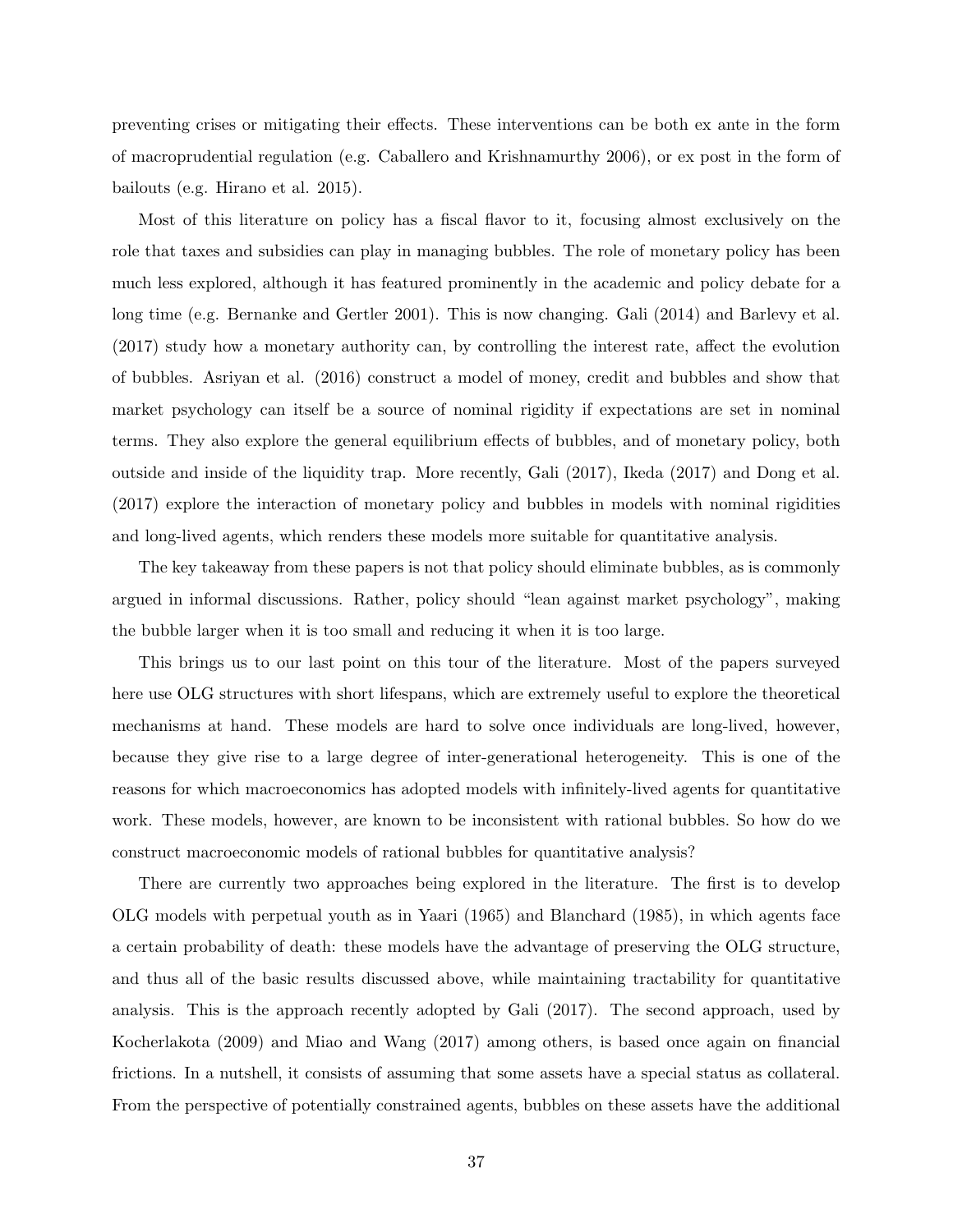benefit – over and above their growth rate – of relaxing the borrowing limit. Hence, bubbles need not grow at the rate of interest to be attractive and may exist in infinite horizon models. Although an in-depth discussion of this approach is beyond the scope of this guide, we refer the interested reader to Miao (2014) for a survey.

# 4 Where do we go from here?

This paper has provided a user's guide to the theory of rational bubbles for macroeconomists. It has sought to introduce macroeconomists to the main positive and normative aspects of the theory, and to illustrate its usefulness in accounting for important macroeconomic phenomena. We would like to conclude by pointing out the two main challenges that we see as the literature moves forward.

The first challenge is empirical. To assess the macroeconomic effects of bubbles, we need to measure them. This is difficult, because the fundamental value of an asset is not observable. Thus, any attempt to compare an asset's market and fundamental values is only as reliable as the underlying model that is used to assess fundamentals. This problem lies at the heart of the large discrepancy of findings in the empirical literature on bubbles.<sup>36</sup> Most of this literature, moreover, tests for the existence of bubbles in a particular asset or asset class. From a macroeconomic standpoint, it seems more relevant to measure the aggregate bubble, i.e. the bubble component of the economy's entire stock of assets.

Measuring this aggregate bubble may seem like wishful thinking. But macroeconomists have experience measuring unobservables, most notably the aggregate productivity of an economy. More than half a century ago, Solow taught the profession how to use aggregate input and output data to derive a model-based measure of aggregate TFP. In much the same vein, macroeconomists could use data on asset prices and aggregate capital income from the national accounts to derive a modelbased measure of the economy's aggregate bubble, or an aggregate "bubble residual". In Carvalho et al. (2012), we took a first step in this direction and used national accounts to estimate the fundamental value of household net worth in the United States between 1950 and 2010. We found large discrepancies between this estimated value and the actual net worth as reported in the Federal Reserve's flow of funds data, especially during recent decades. But our exercise merely scratched the surface, and there is much to be done along this front.

The second challenge is both empirical and conceptual. One of the running themes of this guide

<sup>&</sup>lt;sup>36</sup>Two excellent examples are Froot and Obstfeld (1991) and LeRoy (2004). See Gurkaynak (2008) for a survey.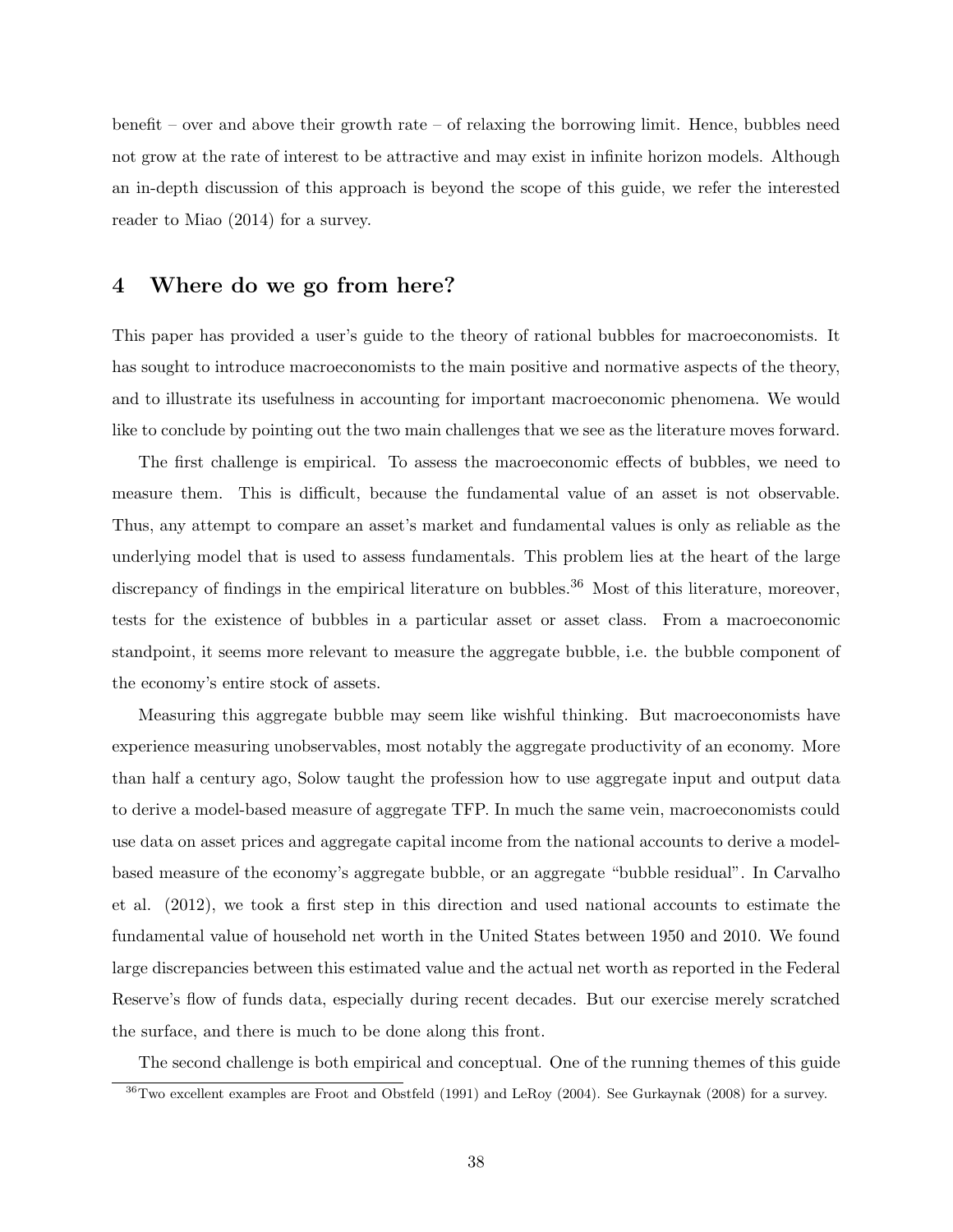is that, in standard macroeconomic models, multiplicity may be more prevalent than we typically care to admit. Once we accept that there may be many market psychologies that are consistent with rationality, how do we chose among them? Should we choose the market psychology that, within a set of constraints, best fits the data? This is the approach recently used by Guerron-Quintana et al. (2017), who develop a macroeconomic model of bubbles and use it to estimate the persistence and volatility of productivity and psychology shocks on post-war US data (incidentally, the data is strongly consistent with the presence of bubbles). An alternative and complementary strategy is to appeal to theory and develop new refinement techniques that can be used to reduce the set of admissible market psychologies.

These challenges are far from minor, and they raise difficult questions going forward. But they also point to an exciting path ahead, one that must be tread on if the theory of bubbles is to become an integral part of the macroeconomist's toolkit.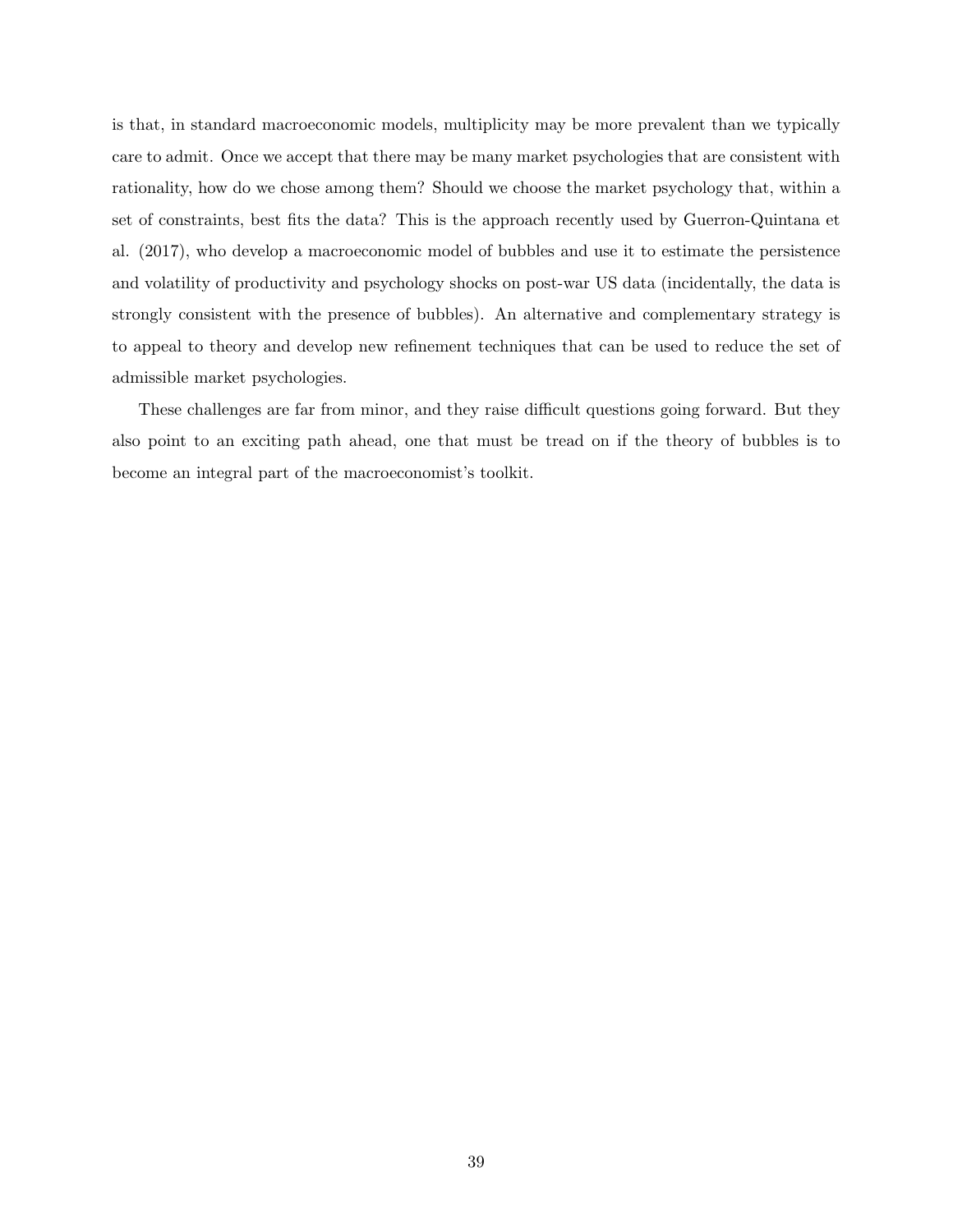#### Figures  $\overline{5}$



Sources: wealth data: world wealth and income database, other data: JST (2017)

Figure 1: Bubbly episode in Japan.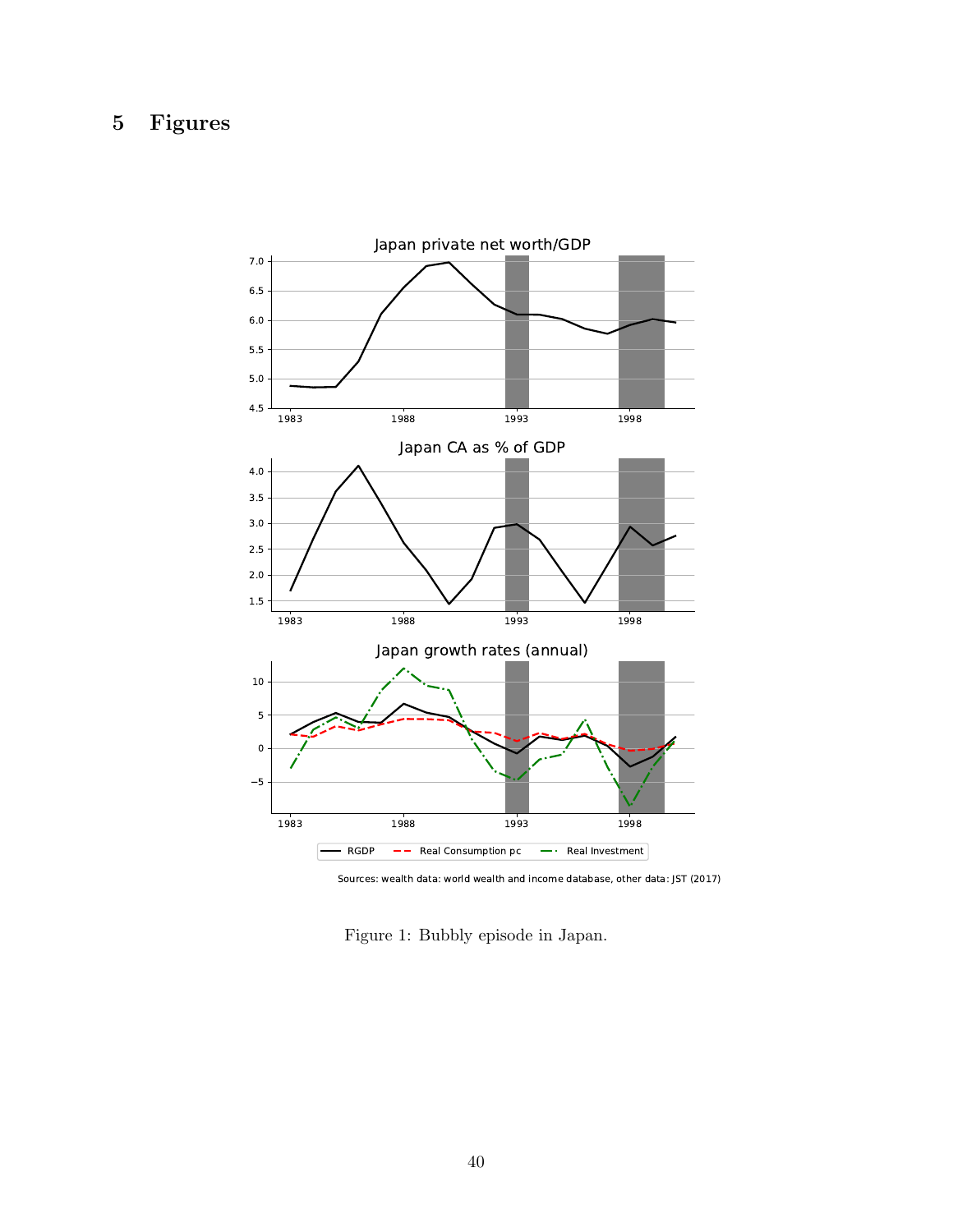

Sources: wealth data: world wealth and income database, other data: JST (2017)

Figure 2: Dot-com and housing boom in USA.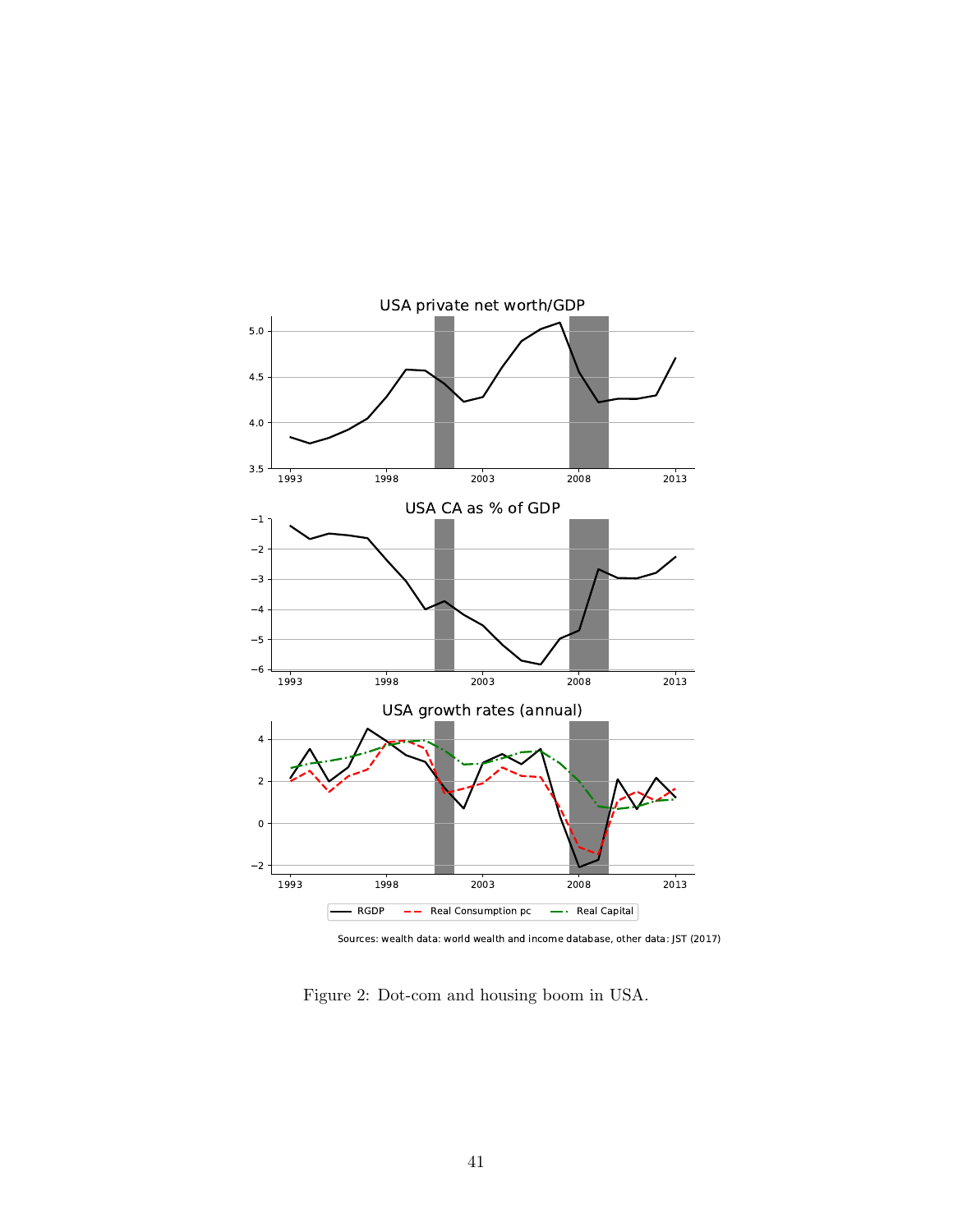

Sources: wealth data: world wealth and income database, other data: JST (2017)

Figure 3: Housing boom in Spain.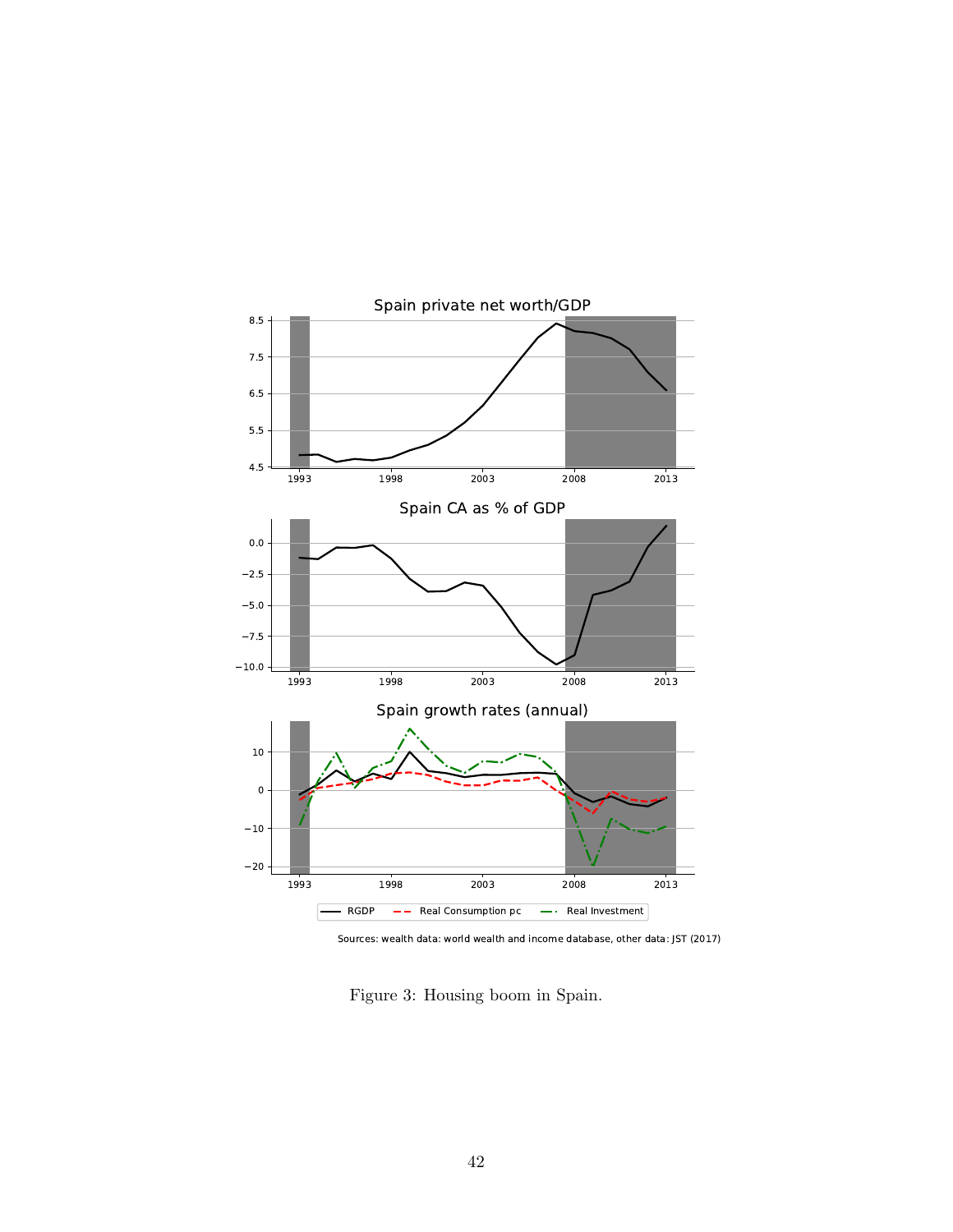

Sources: wealth: Central Bank of Ireland, other data: OECD

Figure 4: Housing boom in Ireland.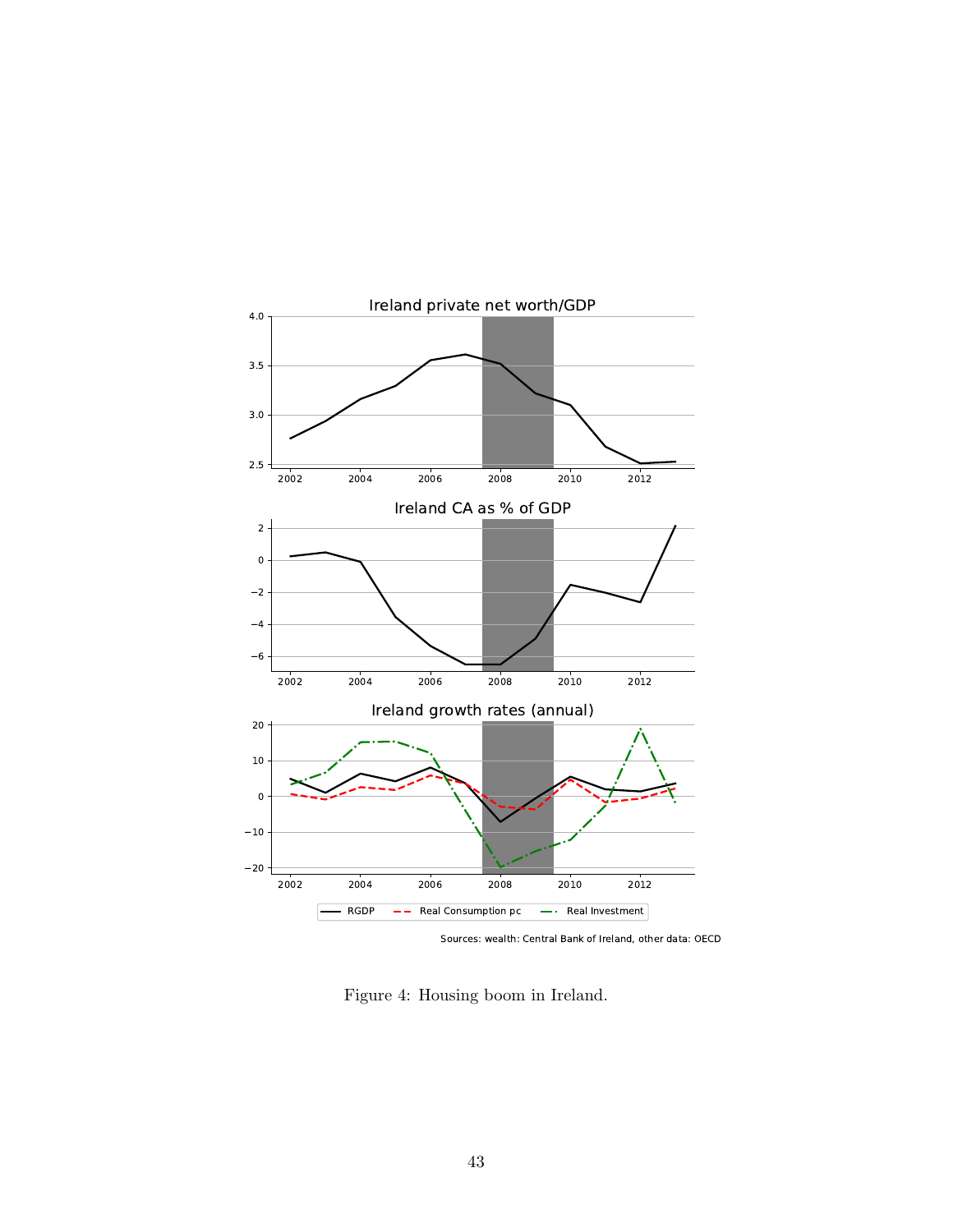

Figure 5: Bubbly episode in the lab economy.



Figure 6: Bubbly episode in the lab economy with two countries.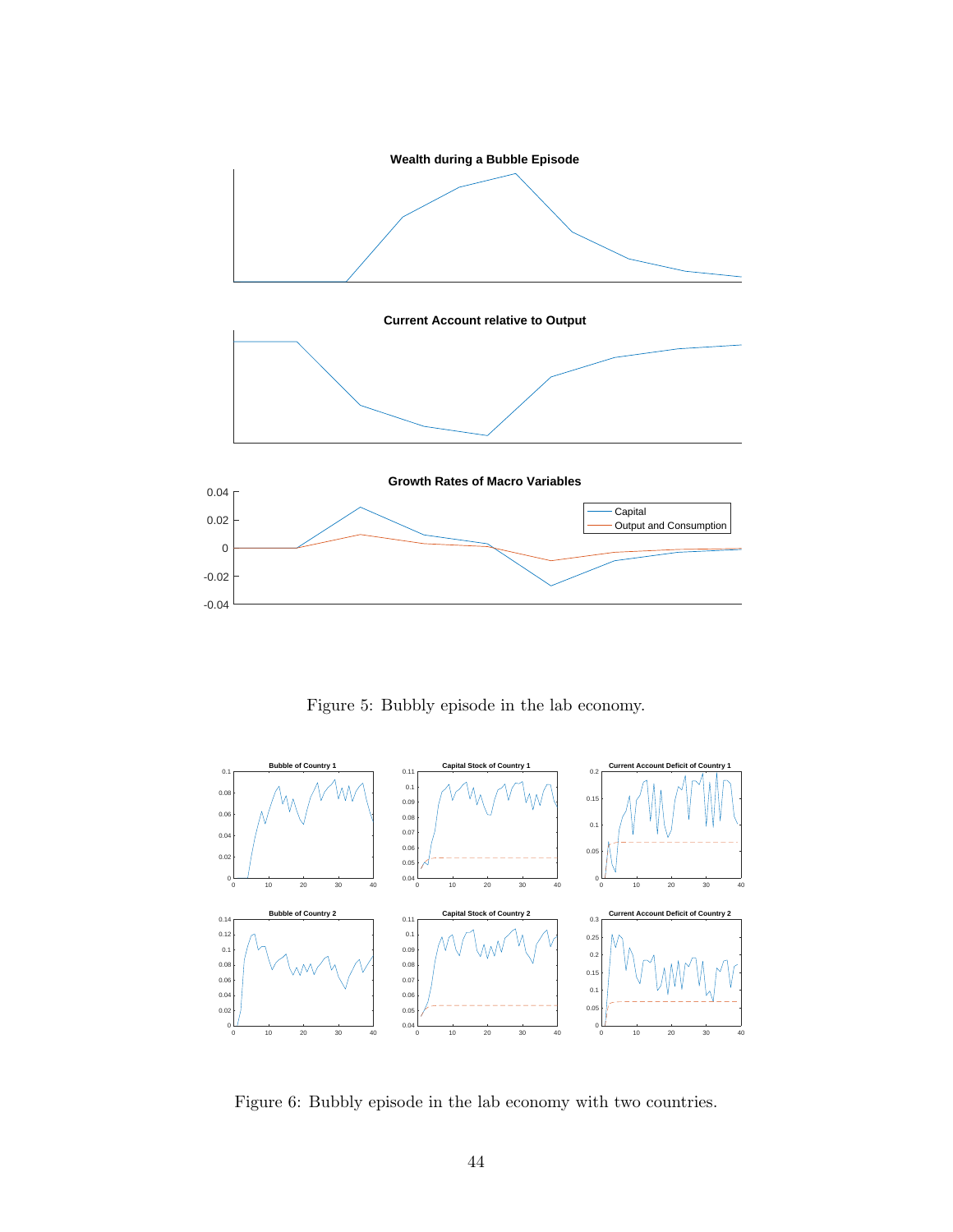## References

- [1] Abel, A. B. et al. (1989). Assessing Dynamic Effciency: Theory and Evidence. In: The Review of Economic Studies 56.1, pp. 1-19.
- [2] Aoki, K., T. Nakajima, and K. Nikolov (2014). Safe Asset Shortages and Asset Price Bubbles. In: Journal of Mathematical Economics 53.C, pp. 164-174.
- [3] Aoki, K. and K. Nikolov (2015). Bubbles, Banks and Financial Stability. In: Journal of Monetary Economics 74, pp. 33-51.
- [4] Arce, O. and D. López-Salido (2011). Housing Bubbles. In: American Economic Journal: Macroeconomics 3.1, pp. 212-241.
- [5] Asriyan, V., L. Fornaro, A. Martin, and J. Ventura (2016). Monetary Policy for a Bubbly World. In: National Bureau of Economic Research No. w22639.
- [6] Azariadis, C. and B. D. Smith (1993). Adverse Selection in the Overlapping Generations Model: the Case of Pure Exchange. In: Journal of Economic Theory 60.2, pp. 277-305.
- [7] Barlevy, G., D. Gale, and F. Allen (2017). On Interest Rate Policy and Asset Bubbles. In: 2017 Meeting Papers, Society for Economic Dynamics.
- [8] Basco, S. (2014). Globalization and Financial Development: A Model of the Dot-Com and the Housing Bubbles . In: Journal of International Economics 92.1, pp. 78-94.
- [9] Basco, S. (2016). Switching Bubbles: From Outside to Inside Bubbles. In: European Economic Review 87, pp. 236 255.
- [10] Beck, T., S. Claessens, S. Schmukler, et al. (2013). Financial globalization and crises: overview. In: The Evidence and Impact of Financial Globalization, Elsevier Inc, pp. 1-12.
- [11] Bengui, J. and T. Phan (2016). Asset Pledgeability and Endogenously Leveraged Bubbles. In: mimeo, University of North Carolina at Chapel Hill.
- [12] Bernanke, B. and M. Gertler (1989). Agency Costs, Net Worth, and Business Fluctuations. In: The American Economic Review 79.1, pp. 14-31.
- [13] Bernanke, B. and M. Gertler (2001). Should Central Banks Respond to Movements in Asset Prices. In: The American Economic Review 91.2, pp. 253-257.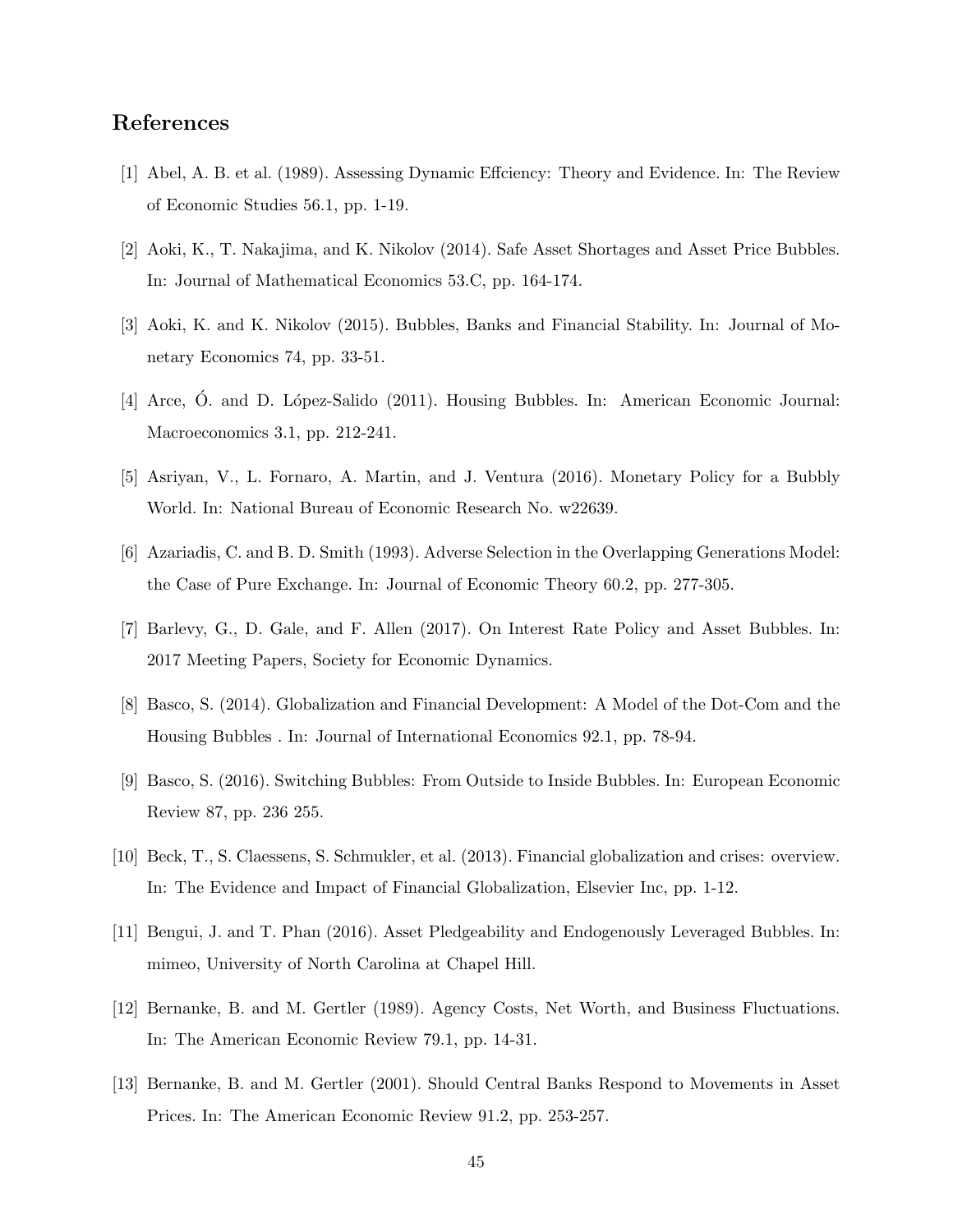- [14] Blanchard, O. J. (1979). Speculative Bubbles, Crashes and Rational Expectations. In: Economics letters 3.4, pp. 387-389.
- [15] Blanchard, O. J. and M. W. Watson (1982). Bubbles, Rational Expectations and Financial Markets. In: National Bureau of Economic Research, working paper.
- [16] Blanchard, O. J. (1985). Debt, Deficits, and Finite Horizons. In: Journal of political Economy 93.2, pp. 223-247.
- [17] Caballero, R. and A. Krishnamurthy (2006). Bubbles and Capital Flow Volatility: Causes and Risk Management. In: Journal of Monetary Economics 53.1, pp. 33-53.
- [18] Caballero, R. J., E. Farhi, and P.-O. Gourinchas (2008). An Equilibrium Model of Global Imbalances and Low Interest Rates . In: The American Economic Review 98.1, pp. 358.
- [19] Carvalho, V., A. Martin, and J. Ventura (2012). Understanding Bubbly Episodes. In: American Economic Review 102.3, pp. 95-100.
- [20] Coeurdacier, N., S. Guibaud, and K. Jin (2015). Credit Constraints and Growth in a Global Economy. In: The American Economic Review 105.9, pp. 2838-2881.
- [21] Diamond, P. A. (1965). National Debt in a Neoclassical Growth Model . In: The American Economic Review 55.5, pp. 1126-1150.
- [22] Diba, B. T. and H. I. Grossman (1988). The Theory of Rational Bubbles in Stock Prices. In: The Economic Journal 98.392, pp. 746-754.
- [23] Dong, F., J. Miao, and P. Wang (2017). Asset Bubbles and Monetary Policy. In: mimeo, Boston University.
- [24] Eichengreen, B. and M. D. Bordo (2002). Crises Now and Then: What Lessons from the Last Era of Financial Globalization. In: National Bureau of Economic Research, working paper.
- [25] Farhi, E. and J. Tirole (2012). Bubbly Liquidity. In: The Review of Economic Studies 79.2, pp. 678-706.
- [26] Freixas, X. and D. Perez-Reyna (2016). Gilded Bubbles. In: mimeo, Universitat Pompeu Fabra.
- [27] Froot, K. and M. Obstfeld (1991). Intrinsic Bubbles: the Case of Stock Prices. In: American Economic Review 81.5, pp. 1189-1214.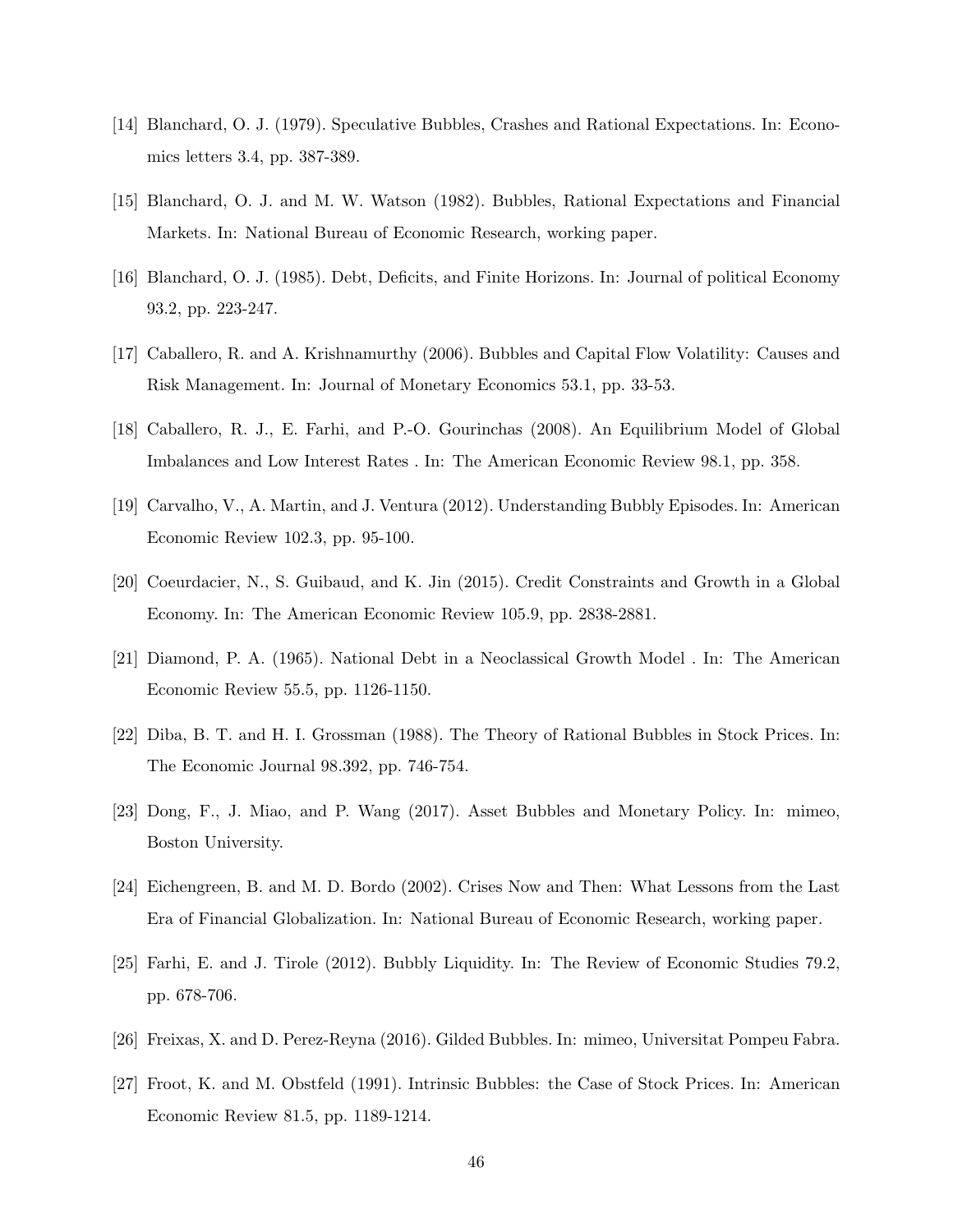- [28] Gali, J. (2014). Monetary Policy and Rational Asset Price Bubbles. In: The American Economic Review 104.3, pp. 721-752.
- [29] Gali, J. (2017). Monetary Policy and Bubbles in a New Keynesian Model with Overlapping Generations. In: mimeo, CREI.
- [30] Geerolf, F. (2013). Reassessing Dynamic Effciency. In: mimeo, UCLA.
- [31] Gopinath, G., et al. (2017). Capital allocation and productivity in South Europe. In: The Quarterly Journal of Economics 132.4, pp. 1915-1967.
- [32] Grossman, G. M. and N. Yanagawa (1993). Asset Bubbles and Endogenous Growth. In: Journal of Monetary Economics 31.1, pp. 3-19.
- [33] Guerron-Quintana, P., T. Hirano, and R. Jinnai (2017). Recurrent Bubbles, Economic Fluctuations and Growth. In: mimeo, Boston College.
- [34] Gurkaynak, R. (2008). Econometric Tests of Asset Price Bubbles: Taking Stock. In: Journal of Economic Surveys 22.1, pp. 166-186.
- [35] Hanson, A., and T. Phan (2017). Bubbles, Wage Rigidity, and Persistent Recessions. In: Economic Letters 151, pp. 66-70.
- [36] Hirano, T., M. Inaba, and N. Yanagawa (2015). Asset Bubbles and Bailouts. In: Journal of Monetary Economics 76, S71-S89.
- [37] Hirano, T. and N. Yanagawa (2016). Asset Bubbles, Endogenous Growth, and Financial Frictions. In: The Review of Economic Studies 84.1, pp. 406-443.
- [38] Huber, S. J. (2016). Preference for Housing Services and Rational House Price Bubbles. In: mimeo, University of Amsterdam.
- [39] Ikeda, D. (2017). Monetary Policy, Inflation and Rational Asset Price Bubbles. In: mimeo, Bank of England.
- [40] Ikeda, D., and T. Phan (2015). Asset Bubbles and Global Imbalances. In: mimeo, University of North Carolina at Chapel Hill.
- [41] Ikeda, D. and T. Phan (2016). Toxic asset bubbles . In: Economic Theory 2.61, pp. 241-271.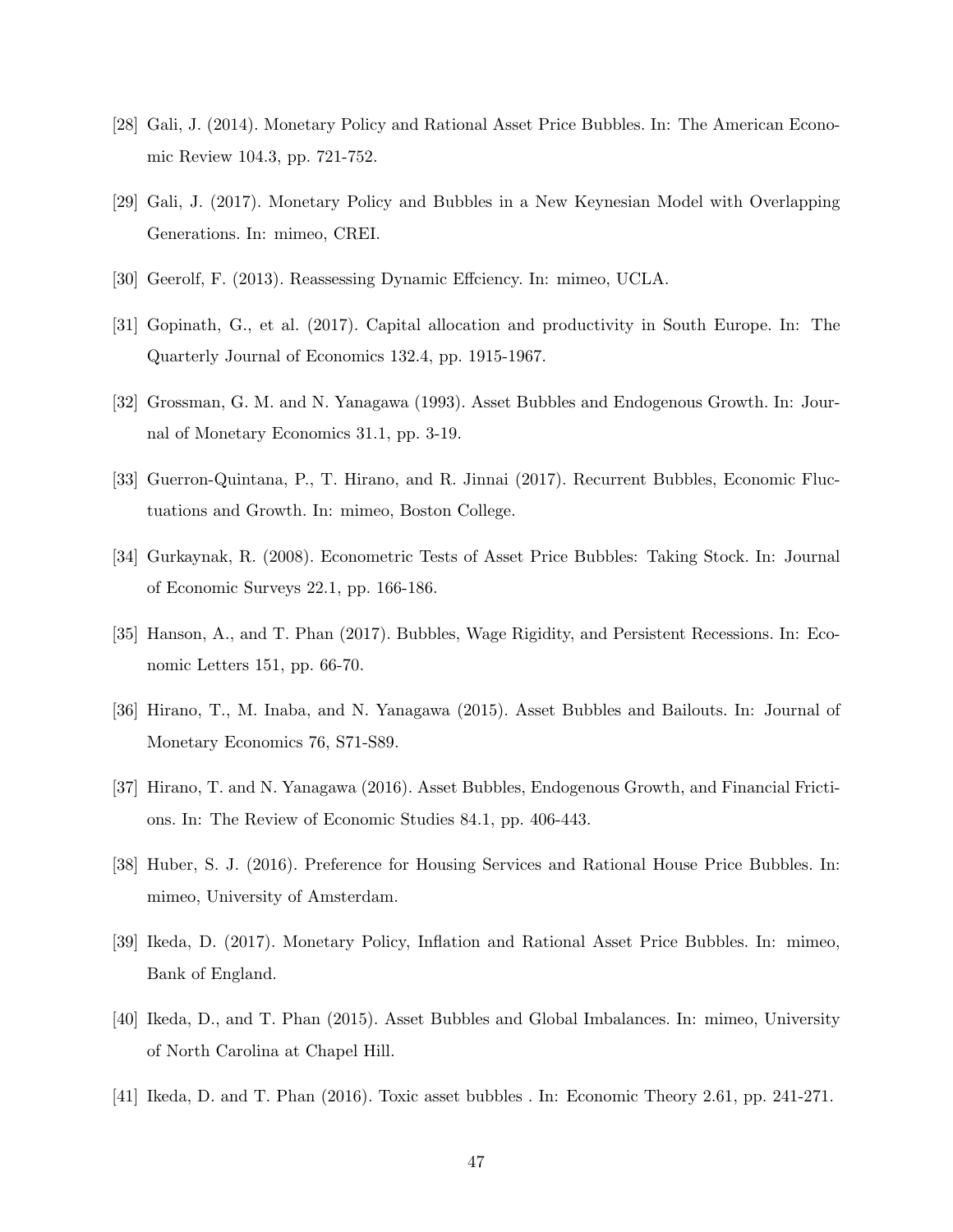- [42] Jordà, O., M. Schularick, and A. M. Taylor (2015). Leveraged Bubbles. In: Journal of Monetary Economics 76, S1-S20.
- [43] Jordà, O., M. Schularick, and A. M. Taylor (2017). Macro Financial History and the New Business Cycle Facts. In: NBER Macroeconomics Annual 31.1, pp. 213-263.
- [44] King, I. and D. Ferguson (1993). Dynamic Inefficiency, Endogenous Growth, and Ponzi Games. In: Journal of Monetary Economics 32.1, pp. 79-104.
- [45] Kiyotaki, N. and J. Moore (1997). Credit Cycles. In: Journal of Political Economy 105.2, pp. 211-248.
- [46] Kocherlakota, N. (1992). Bubbles and constraints on debt accumulation. In: Journal of Economic Theory 57.1, pp. 245-256.
- [47] Kocherlakota, N. (2009). Bursting Bubbles: Consequences and Cures. In: mimeo, University of Minnesota.
- [48] Kraay, A. and J. Ventura (2007). The Dot-Com Bubble, the Bush Defcits, and the US Current Account. In: G7 Current Account Imbalances: Sustainability and Adjustment, University of Chicago Press, pp. 457-496.
- [49] LeRoy, S. (2004). Rational Exuberance. In: Journal of Economic Literature 42.3, pp. 783-804.
- [50] Martin, A. and J. Ventura (2011). Theoretical Notes on Bubbles and the Current Crisis. In: IMF Economic Review 59.1, pp. 6-40.
- [51] Martin, A. and J. Ventura (2012). Economic Growth with Bubbles. In: American Economic Review 102.6, pp. 3033-3058.
- [52] Martin, A. and J. Ventura (2015). The International Transmission of Credit Bubbles: Theory and Policy. In: Journal of Monetary Economics 76, S37-S56.
- [53] Martin, A. and J. Ventura (2016). Managing Credit Bubbles. In: Journal of the European Economic Association 14.3, pp. 753-789.
- [54] Miao, J. (2014). Introduction to Economic Theory of Bubbles. In: Journal of Mathematical Economics 53, pp. 130-136.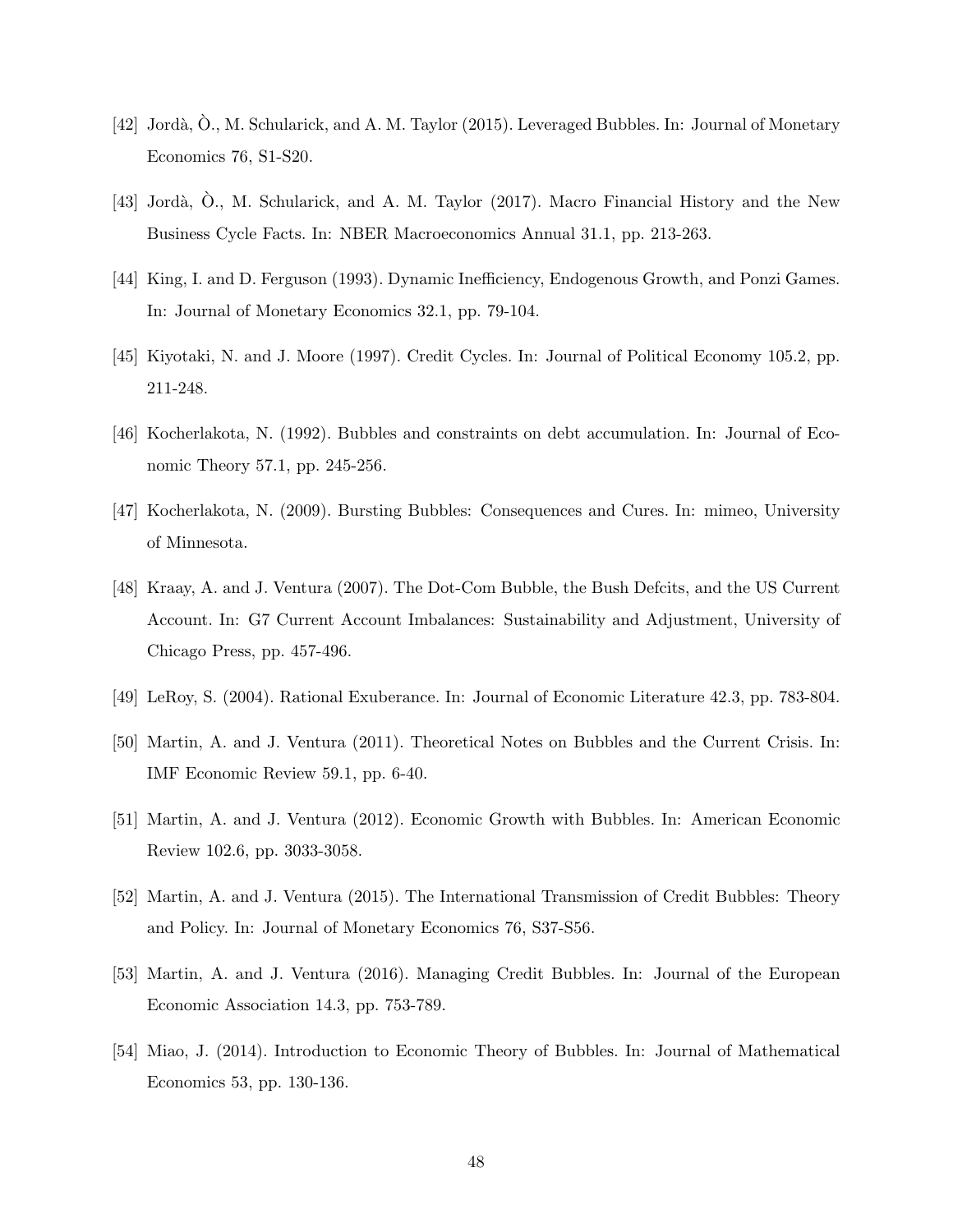- [55] Miao, J. and P. Wang (2014). Sectoral Bubbles, Misallocation, and Endogenous Growth. In: Journal of Mathematical Economics 53, pp. 153 163.
- [56] Miao, J. and P. Wang (2015). Banking Bubbles and Financial Crises. In: Journal of Economic Theory 157, pp. 763-792.
- [57] Miao, J. and P. Wang (2016). Stock Market Bubbles and Unemployment. In: Economic Theory 61.2, pp. 273-307.
- [58] Miao, J. and P. Wang (2017). Asset Bubbles and Credit Constraints. In: mimeo, Boston University.
- [59] Olivier, J. (2000). Growth-Enhancing Bubbles. In: International Economic Review 41.1, pp. 133-152.
- [60] Queirós, F. (2017a). The Real Side of Stock Market Exuberance. In: mimeo, Universitat Pompeu Fabra.
- [61] Queirós, F. (2017b). Asset Bubbles and Product Market Competition. In: mimeo, Universitat Pompeu Fabra.
- [62] Rhee, C. (1991). Dynamic Inefficiency in an Economy with Land. In: The Review of Economic Studies 58.4, pp. 791-797.
- [63] Rondina, G. (2017). Bubbly Financial Globalization. In: mimeo, University of Colorado.
- [64] Saint-Paul, G. (1992). Fiscal Policy in an Endogenous Growth Model. In: Quarterly Journal of Economics 107.4, pp. 1243-1259.
- [65] Samuelson, P. A. (1958). An Exact Consumption-loan Model of Interest with or without the Social Contrivance of Money . In: The Journal of Political Economy 66.6, pp. 467 482.
- [66] Schularick, M. and A. M. Taylor (2012). Credit Booms gone Bust: Monetary Policy, Leverage Cycles, and Financial Crises, 1870 2008 . In: The American Economic Review 102.2, pp. 1029-1061.
- [67] Tang, H. (2017). Asset Price Bubbles and the Distribution of Firms: A Theory of Economic Expansions with an Application to Spain. In: mimeo, Universitat Pompeu Fabra.